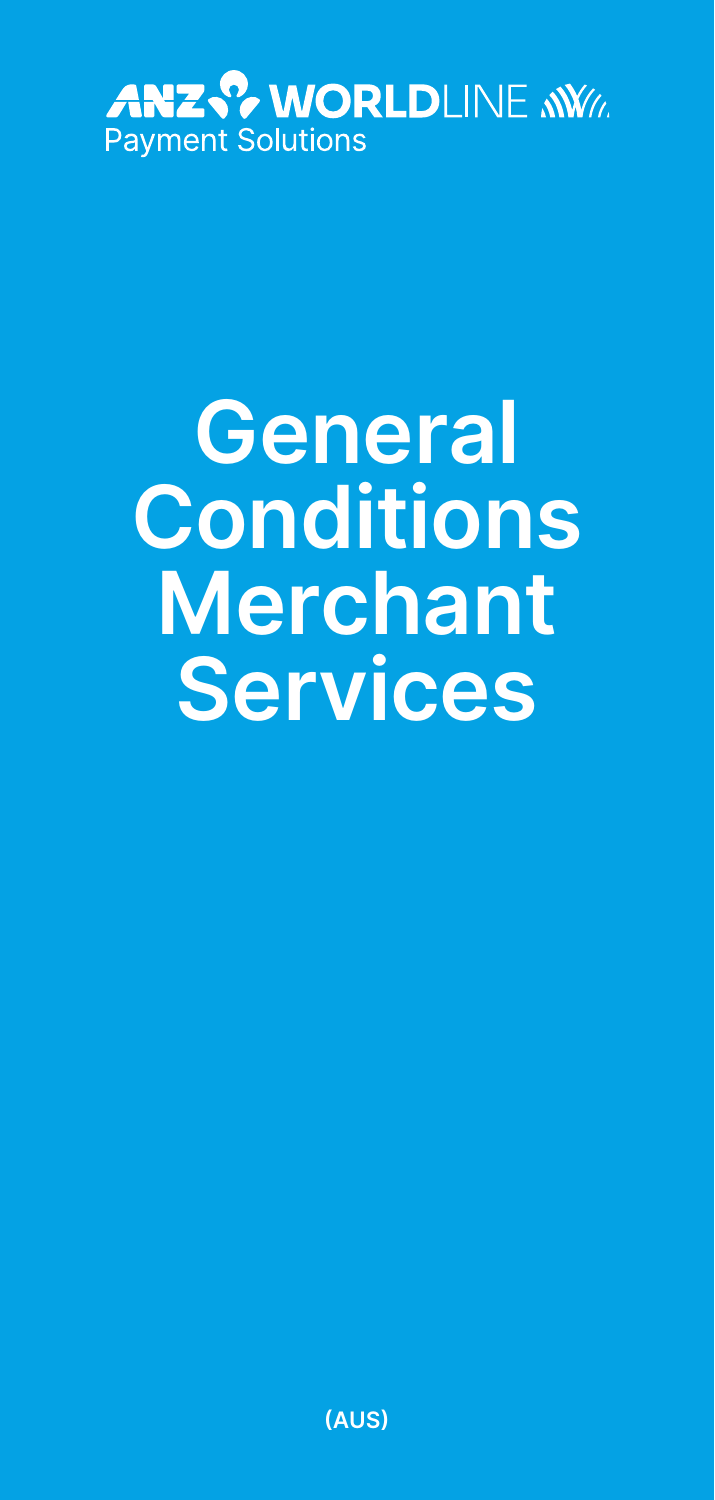ANZ Worldline Payment Solutions means Worldline Australia Pty Ltd ACN 645 073 034 ("Worldline"), the provider of merchant solutions under the Merchant Agreement. Worldline is not an authorised deposit taking institution (ADI) and entry into the Agreement is neither a deposit nor liability of ANZ or any of its related bodies corporate (together "ANZ Group"). Neither ANZ nor any other member of the ANZ Group stands behind or guarantees Worldline.

Information on current standard fees and charges is available on request.

For general enquiries, please contact ANZ Worldline Payment Solutions on 1800 039 025 (24 hours a day, 7 days a week)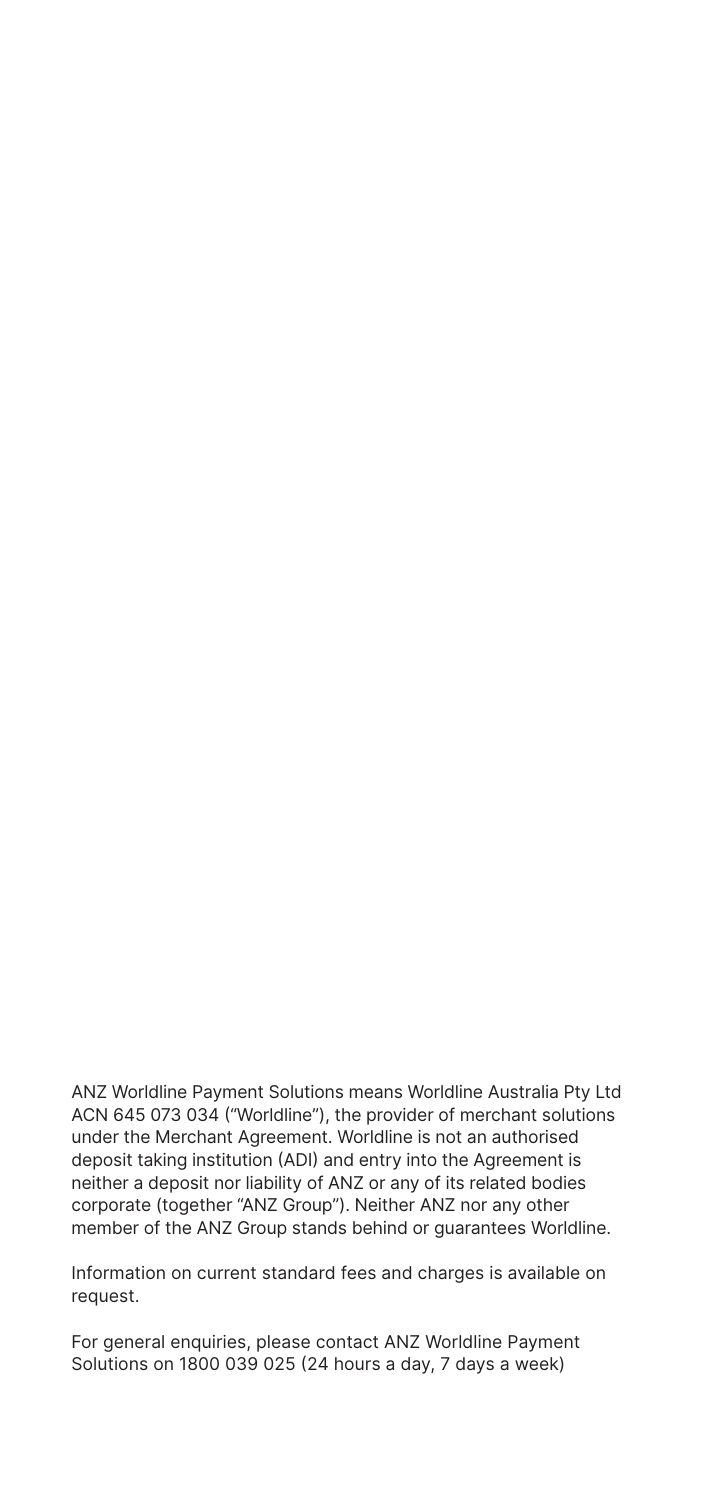# **Contents**

| 1.   | These general conditions                            | 5  |
|------|-----------------------------------------------------|----|
| 2.   | <b>Provision of merchant facilities</b>             | 5  |
| 3.   | <b>Conditions precedent</b>                         | 5  |
| 4.   | <b>Nominated cards</b>                              | 6  |
| 5.   | Honouring nominated cards and permitted uses        | 6  |
| 6.   | <b>Processing transactions</b>                      | 7  |
| 7.   | Authorisation                                       | 9  |
| 8.   | <b>Refunds</b>                                      | 11 |
| 9.   | <b>Transaction information</b>                      | 12 |
| 10.  | <b>Settlement of transactions</b>                   | 12 |
| 11.  | <b>Invalid transactions</b>                         | 14 |
| 12.  | Chargeback                                          | 16 |
| 13.  | <b>Merchant accounts</b>                            | 16 |
| 13.1 | Merchant account                                    | 16 |
| 13.2 | Retention account                                   | 17 |
| 14.  | Information collection, storage and disclosure      | 18 |
| 14.1 | General                                             | 18 |
| 14.2 | Nominated card scheme obligations                   | 19 |
| 14.3 | Privacy, confidentiality and use of information     | 20 |
| 15.  | Audit                                               | 23 |
| 16.  | Fees, charges, other payments and GST               | 23 |
| 16A. | GST                                                 | 24 |
| 17.  | <b>Merchant websites</b>                            | 25 |
| 18.  | <b>Electronic terminals</b>                         | 26 |
| 18.1 | General                                             | 26 |
| 18.2 | Electronic terminals supplied by Worldline          | 27 |
| 18.3 | Electronic terminals not supplied by Worldline      | 27 |
| 19.  | Electronic terminals and card imprinters - security | 28 |
| 20.  | Merchant operating guides                           | 28 |
| 21.  | <b>Training</b>                                     | 28 |
| 22.  | Supply of card imprinters and stationery            | 29 |
| 23.  | Indemnity                                           | 29 |
| 24.  | <b>Worldline liability</b>                          | 29 |
| 25.  | Third party bureau services                         | 30 |
| 26.  | Appointment of agent, subcontractor or other party  | 30 |
| 27.  | <b>Promotional material</b>                         | 30 |
| 28.  | <b>Representations and warranties</b>               | 31 |
| 29.  | Suspension of merchant facility or suspension of    |    |
|      | pay out of all transactions                         | 31 |
| 30.  | <b>Termination</b>                                  | 32 |
| 31.  | Set off                                             | 34 |
| 32.  | Variation                                           | 34 |
| 33.  | <b>Notice</b>                                       | 35 |
| 34.  | Relationship of the parties                         | 35 |
| 35.  | Assignment                                          | 36 |
| 36.  | Severability                                        | 36 |
| 37.  | Waiver                                              | 36 |
|      |                                                     |    |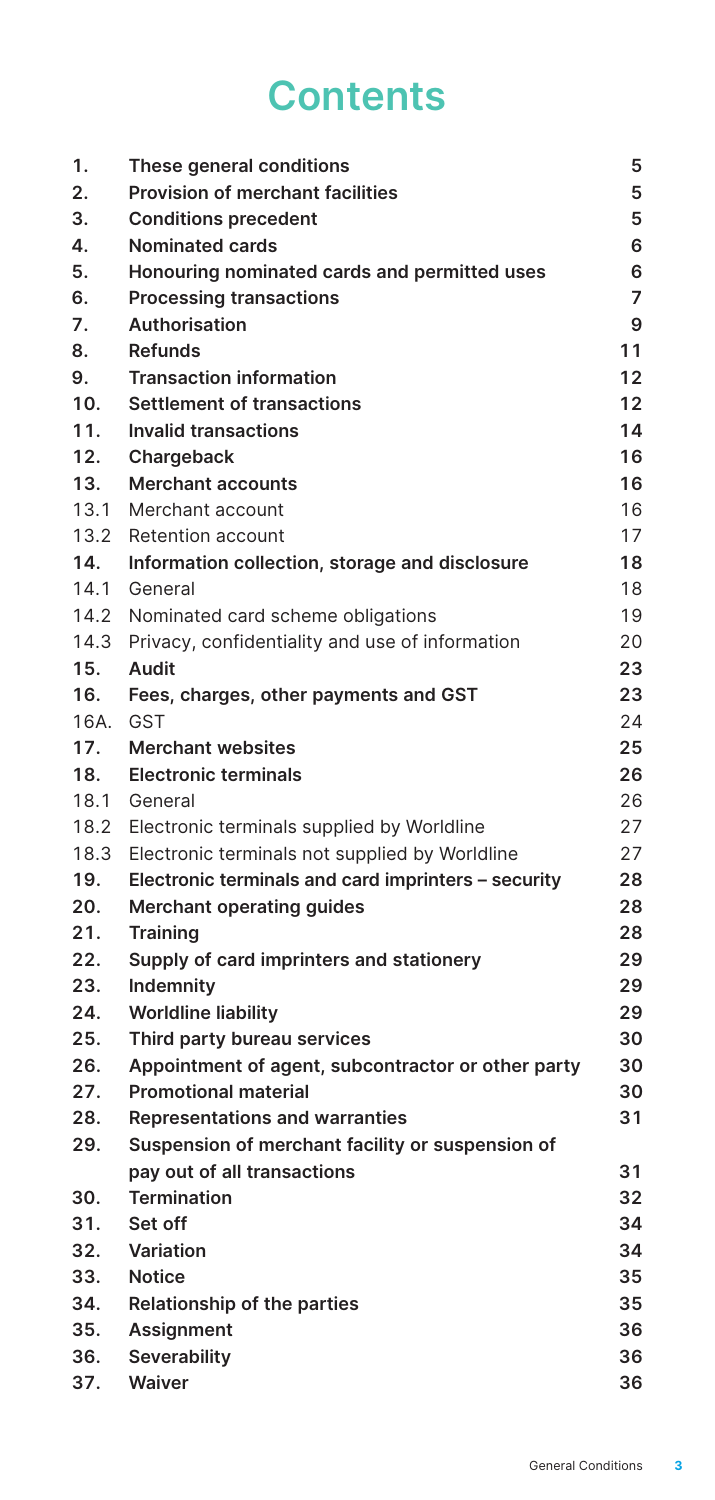| 38.  | Merchant's continuous obligations                       | 36 |
|------|---------------------------------------------------------|----|
| 39.  | Security                                                | 37 |
| 40.  | Governing law                                           | 37 |
| 41.  | Not used                                                | 37 |
| 42.  | <b>Dispute resolution procedures</b>                    | 37 |
| 43.  | Meanings of words and expressions                       | 37 |
| 44.  | Interpretation                                          | 42 |
| 45.  | Anti money laundering and sanctions                     | 43 |
| 46.  | <b>Terminal stands and cables</b>                       | 44 |
| 47.  | Personal property securities act (PPSA)                 | 45 |
| 47.1 | PPSA further steps                                      | 45 |
| 47.2 | PPSA undertaking                                        | 45 |
| 47.3 | Costs of further steps and undertaking                  | 45 |
| 47.4 | No PPSA notice required unless mandatory                | 45 |
| 47.5 | 5 disclosure of confidential information under the PPSA | 45 |
| 48.  | Merchant choice routing                                 | 46 |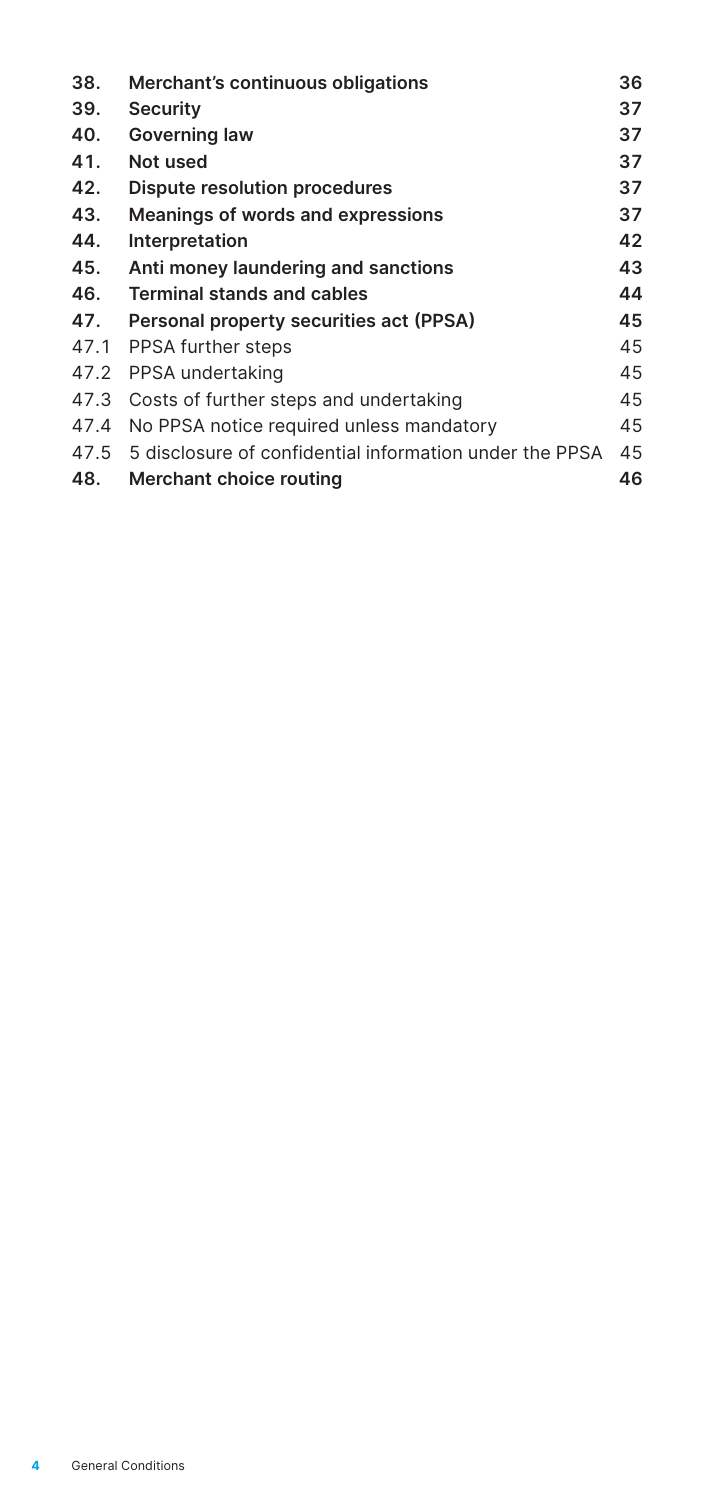# <span id="page-4-0"></span>**1. These general conditions**

These General Conditions are part of your Merchant Agreement with Worldline.

The Merchant Agreement **("Agreement")** consists of:

- Order Form:
- (ii) General Conditions;
- (iii) Secure Internet Site Declaration (where applicable) and Merchant Prepayment Exposure Declaration (where applicable);
- (iv) all applicable Terminal Guides;
- (v) any Special Conditions set out in the Order Form or otherwise agreed in writing by the Merchant and Worldline to be Special Conditions as varied from time to time in accordance with these General Conditions; and

(vi) any documents relating to the Security (where applicable). It is advisable that the Merchant reads all documents comprising the terms and conditions under which the Merchant Facilities are provided by Worldline.

Some words and expressions have special meanings in these General Conditions. The meanings are described in Condition 43 and when the Merchant is reading these General Conditions, the Merchant should refer to Conditions 43 and 44.

Each party must act reasonably in determining any matter or exercising any discretion or contractual right or power, under or in connection with the Merchant Agreement.

#### **2. Provision of merchant facilities**

- (i) Worldline agrees to provide the Merchant with the Merchant Facilities in accordance with the Agreement. Worldline agrees to do this in exchange for the Merchant carrying out the Merchant's obligations under the Agreement.
- (ii) Worldline will provide the Merchant Facilities unless:
	- (a) the Agreement is terminated;
	- (b) the Merchant Facilities are suspended in accordance with the Agreement; or
	- (c) there is a change in Law or to the regulations, by-laws or rules of a Nominated Card Scheme that prevents Worldline providing the Merchant Facilities.
- (iii) The Merchant Facilities may only be used by the Merchant and may not be used by, or on behalf of, any third party (including any associated company or related body corporate of the Merchant), without the prior written authorisation of Worldline.
- (iv) The Merchant Facilities may only be used within Australia, unless specifically authorised under the Nominated Card Scheme rules.

# **3. Conditions precedent**

Worldline's obligation to make any of the Merchant Facilities available to the Merchant is conditional on Worldline being satisfied that:

- (i) the Merchant has accepted Worldline's offer in accordance with the method of acceptance required by Worldline in the Order Form;
- (ii) except for the ANZ Transferred Merchants, Worldline has received a properly completed periodical direct debit authority in favour of ANZ if the Merchant Account is held with another financial institution;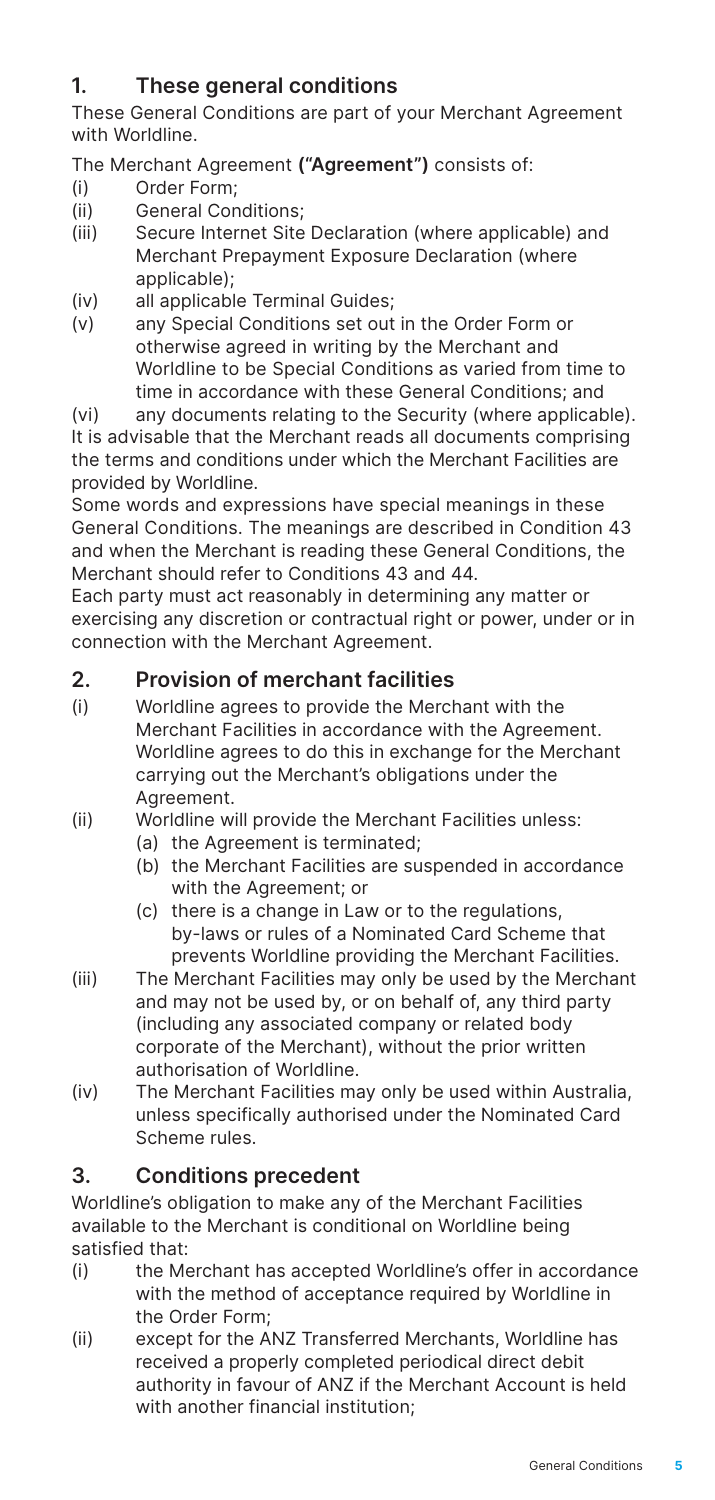- <span id="page-5-0"></span>(iii) Worldline has received all documents requested by Worldline in the Order Form or otherwise at the time of the application for the Merchant Facilities;
- (iv) if the Merchant is a trustee of a trust, Worldline has received a copy of the trust deed, and any variations or amendments to the trust deed, each certified to be a complete, correct and up-to-date copy;
- (v) if the Merchant is a partnership, Worldline has received a copy of the partnership deed and any variations or amendments to the partnership deed, each certified to be a complete, correct and up-to-date copy; and
- (vi) any other conditions set out in the Order Form or as otherwise advised to the Merchant by Worldline have been fulfilled.

# **4. Nominated cards**

- (i) The Merchant must:
	- (a) accept Nominated Cards in accordance with the Agreement; and
	- (b) stop accepting a Nominated Card immediately if: – Worldline gives the Merchant a notice to do so; or – any of the events described in Condition 2(ii) occur.
- (ii) To remove any doubt the Merchant must not:
	- (a) accept a Nominated Card as payment for goods or services by mail, telephone or Internet Order; or
	- (b) take Cardholder details via mail, telephone, facsimile or the Internet,

unless specifically authorised in writing by Worldline.

#### **5. Honouring nominated cards and permitted uses**

- (i) The Merchant must accept valid Nominated Cards.<br>(ii) A Nominated Card is valid if:
	- A Nominated Card is valid if:
		- (a) the Nominated Card has current validity date (if applicable);
			- (b) the Nominated Card has not been visibly altered or tampered with in any way;
			- (c) it is signed on the back in the designated area for card signatures (if the Nominated Card contains a designated area for card signature);
			- (d) the name of the Cardholder and the Card number whether or not embossed, are printed on the Nominated Card;
			- (e) the account number appearing on the Nominated Card corresponds with the number printed, encoded or otherwise shown on the Nominated Card;
			- (f) the signature on the Nominated Card has not been altered or defaced (if the Nominated Card contains a designated area for card signature); and
			- (g) the Nominated Card meets each of the criteria for validity set out in the relevant Terminal Guides.
- (iii) The Merchant must not:
	- (a) make any representation in connection with any goods or services or any Nominated Card which may bind Worldline;
	- (b) make any representations to any Cardholder concerning Worldline's or ANZ's products or policies;
	- (c) pledge the credit of Worldline or ANZ in any way;
	- (d) take part in the preparation of any documents purporting to provide for credit to be provided by Worldline or ANZ to the Cardholder;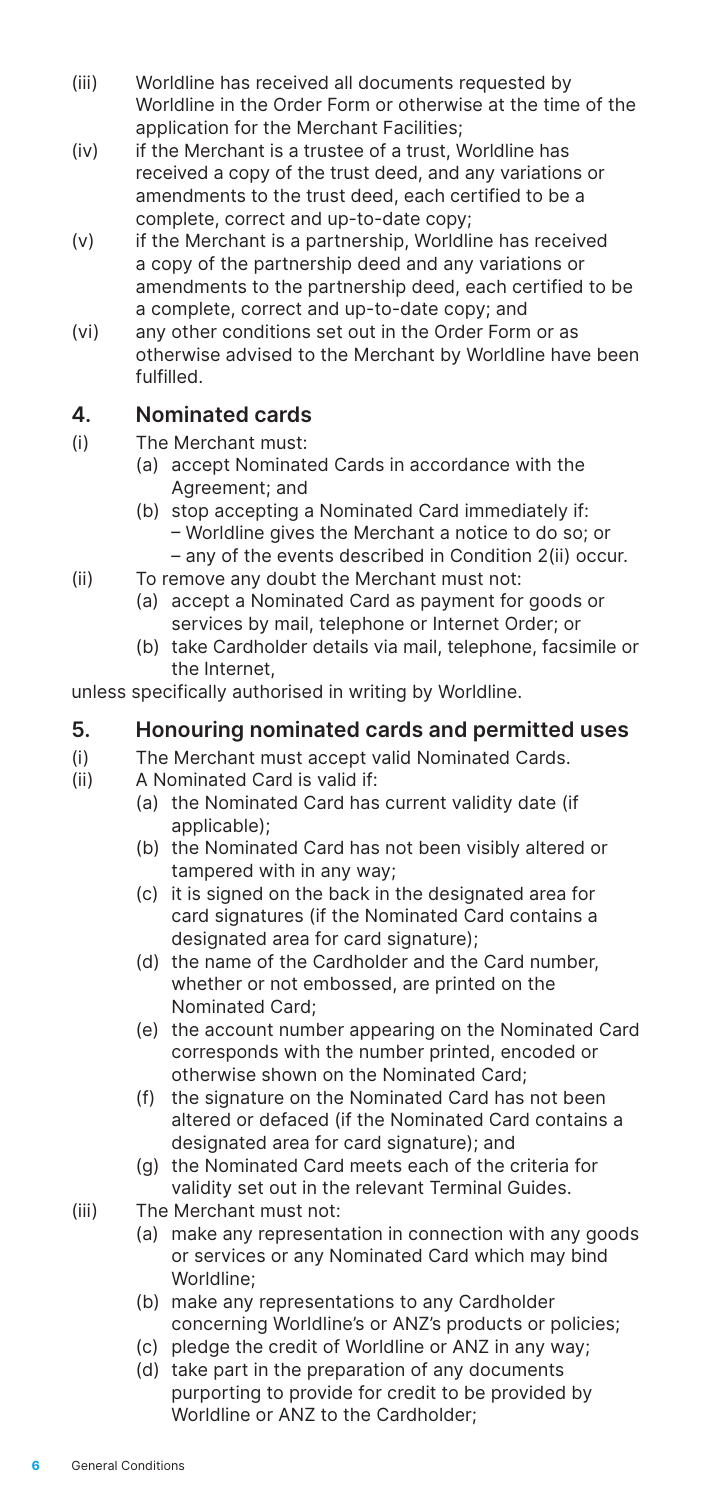- <span id="page-6-0"></span>(e) engage in any conduct which is false, misleading or deceptive concerning goods or services supplied by the Merchant, Worldline's or ANZ's products or policies or in any other dealings with the Cardholder;
- (f) use a Nominated Card in a Credit Transaction to give a Cardholder cash. The Merchant may use a Nominated Card in a Debit Transaction to give a Cardholder cash provided the Merchant has prominently displayed in the Premises the Merchant's policy on cash out and partial cash out services including any applicable fees; or
- (g) use a Nominated Card issued in the name of the Merchant in any Transaction to pay for goods or services or to provide cash where the Transaction is not a bona fide sale or where the Transaction is for the purpose of funding the working capital of the Merchant's business. Where the Merchant is a partnership, no Nominated Card issued in the name of a partner is to be used in any such Transaction. Where the Merchant is a company, no Nominated Card issued in the name of a director or secretary is to be used in any such Transaction.

Any Cardholder making enquiries concerning the matters raised in paragraphs (b) to (d) above must be directed to contact Worldline Merchant Services.

#### **6. Processing transactions**

- (i) The Merchant must only use Transaction Vouchers, Card Imprinters and Electronic Terminals authorised by Worldline.
- (ii) If Worldline has agreed that the Merchant can process Transactions electronically, the Merchant must not use a Card Imprinter and Electronic Terminal to process the same Transaction. The Merchant may only process a Transaction manually using the Card Imprinter if the Electronic Terminal is malfunctioning or it is impossible for Transactions to be processed through it. If the Merchant processes Transactions manually, the Merchant must follow any directions given in a Terminal Guide and use any products or tools in the manner directed by Worldline.
- (iii) The Merchant must ensure any goods purchased via mail, telephone or Internet order are despatched to the Cardholder immediately after processing that sales Transaction either manually or through an Electronic Terminal to Worldline.
- (iv) The Merchant must not use two or more Transaction Vouchers to process one Transaction or process a Transaction where only part of the amount due is included on the Transaction Voucher except:
	- (a) where the balance of the amount due is paid in cash or by cheque; or
	- (b) where the goods or services are to be delivered or performed at a later date and one Transaction Voucher represents a deposit and the second Transaction Voucher represents payment of the balance. The second Transaction Voucher must not be presented or processed until the goods are delivered or the services performed.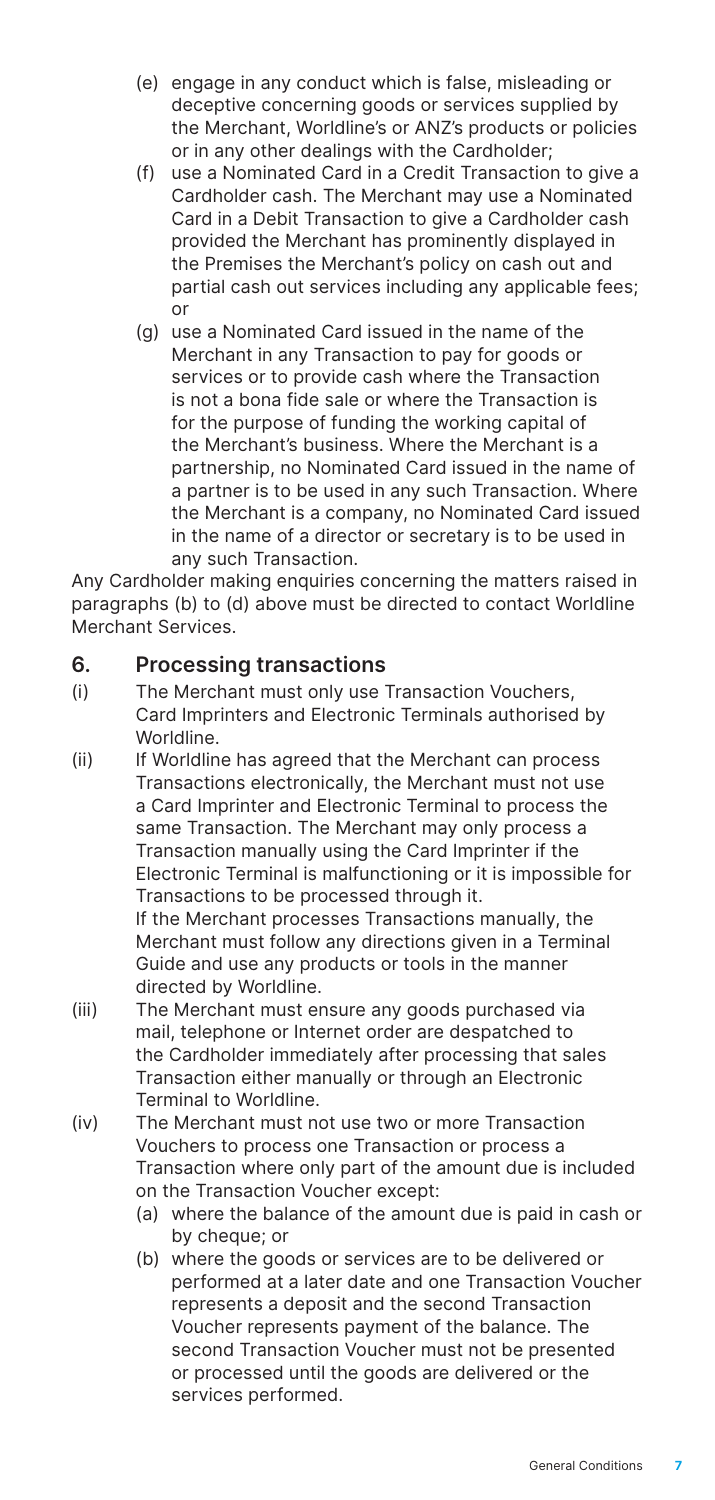- (v) The Merchant must not process a Transaction on behalf of another person including another merchant or allow another person to use the Merchant Facilities except under a bona fide agency arrangement.
- (vi) The Merchant must use reasonable care in processing a Transaction to detect forged or unauthorised signatures or the unauthorised use or forgery of a Nominated Card. In particular, the Merchant must comply with specific requirements set out in the Terminal Guides or reasonable directions notified by Worldline to the Merchant in writing. You are advised to read the Fraud Minimisation guidelines which can be found at [anzworldline.com.au/fraud](http://www.anzworldline.com.au/fraud).
- (vii) Following each Transaction (other than mail, telephone and Internet Orders) the Merchant must immediately give the Cardholder a copy of the Transaction Voucher. When the Transaction is an Internet Transaction, the Cardholder must be able to print a Transaction Voucher from the Internet and when the Transaction is a telephone Transaction, the Merchant must provide the Cardholder with a receipt number for the Transaction and the Merchant must maintain a record of that receipt number.
- (viii) Unless otherwise authorised by Worldline in writing, the information on the Transaction Voucher must be identical with information on any other copy of the Transaction Voucher and must include all information required by the relevant Terminal Guide.
- (ix) The Merchant must not:
	- (a) split the value of any proposed Credit Transaction into two or more separate Credit Transactions which would, when added together, be in excess of the Authorised Floor Limit[; or
	- (b) split the value of transactions or engage in any form of *"load balancing"* (that is, any form of distributing transactions between or over different merchant accounts with Worldline and/or any one or more other acquirers) with the aim of avoiding any transaction limits imposed by any Nominated Card Schemes].
- (x) If Worldline determines that the conduct of a Merchant in processing Transactions in accordance with the Agreement may cause loss to the Merchant or Worldline (through fraudulent activities or otherwise), Worldline may:
	- (a) where the Merchant is using a Card Imprinter, require the Merchant to replace that Card Imprinter with an Electronic Terminal nominated by Worldline; and/or
	- (b) where the Merchant is authorised by Worldline to accept a Nominated Card as payment for goods or services ordered by mail, telephone or Internet in accordance with Condition 4(ii), withdraw that authorisation and require the Merchant to only process Transactions where the Nominated Card is presented by the Cardholder.
- (xi) The Merchant must prominently and clearly inform the Cardholder of the identity of the Merchant so that the Cardholder can readily distinguish the Merchant from any supplier of goods or services to the Merchant or other third party. The Merchant must also notify the Cardholder that the Merchant is responsible for:
	- (a) the sales Transaction including any goods or services that are the subject of the sales Transaction;
	- (b) all customer service relating to the sales Transaction;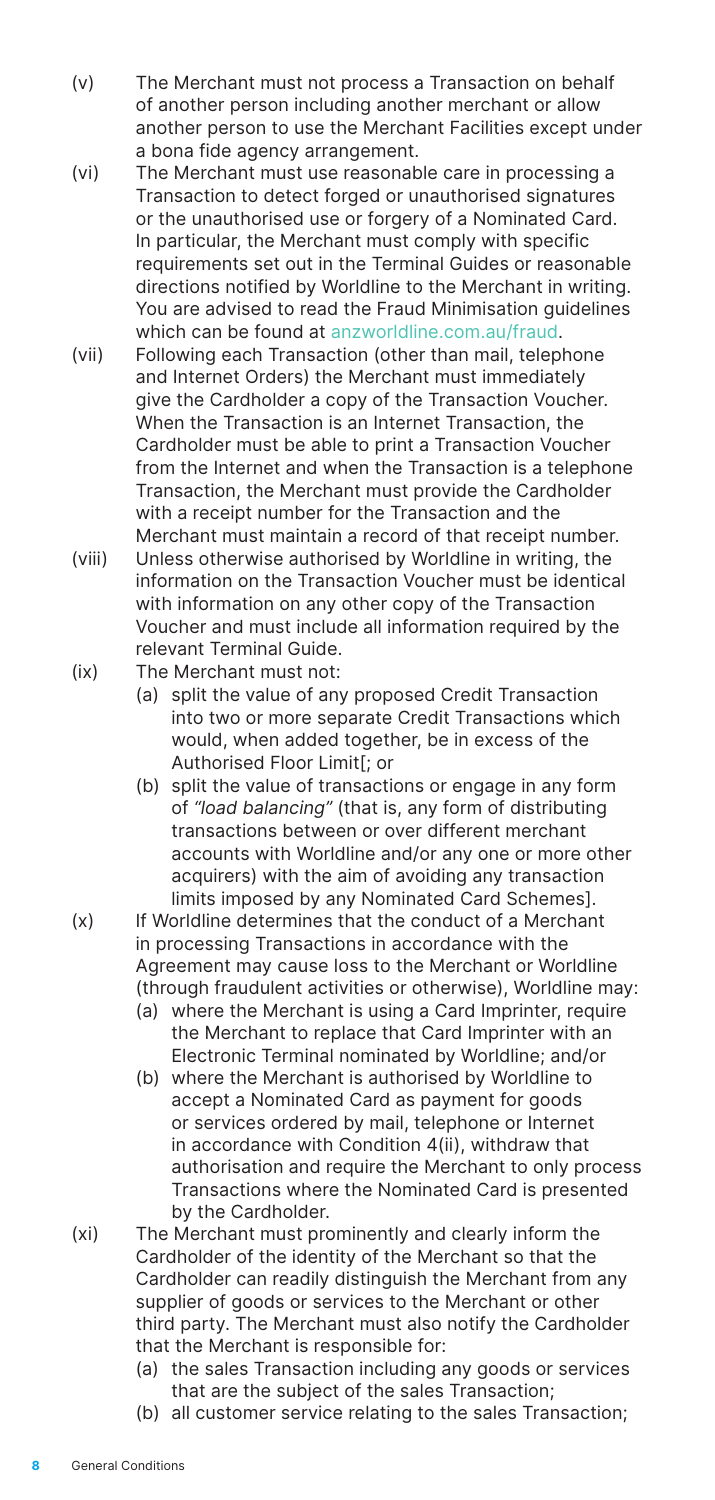- <span id="page-8-0"></span>(c) dispute resolution in connection with the sales Transaction; and
- (d) performance of the terms and conditions of the sales Transaction.
- (xii) If the Merchant is specifically authorised by Worldline to accept a Nominated Card as payment for goods or services ordered by mail, telephone or Internet in accordance with Condition 4(ii) or the Merchant is authorised by a Cardholder to process Recurring Transactions, the Merchant must ensure that the Transaction is correctly identified as a mail, telephone, Internet Order or Recurring Transaction.
- (xiii) If a Merchant is authorised to process Recurring Transactions, the Merchant must maintain appropriate business practices to ensure that the Cardholder's Nominated Card information remains current, accurate and complete (including where applicable, the Nominated Card's expiry date).
- (xiv) If the Merchant is authorised to process Recurring Transactions, the Merchant must also ensure that Recurring Transactions are processed with the Cardholder's consent.
- (xv) The Merchant is required to provide Cardholders with a means of informing the Merchant of changes to card account details and/or the Cardholder's wish to cancel payment arrangements. The Merchant is required to action any Cardholder request to change and/or cancel payment arrangements within 5 Business Days of receipt of the Cardholder's request.
- (xvi) The Merchant must not, without the prior written consent of Worldline, process Transactions for any goods or services unless delivery to the Cardholder will be completed within twelve months of the date of the Transaction.
- (xvii) The Merchant must comply with all applicable Laws, any obligations in this Agreement and any reasonable direction of Worldline in carrying out its obligations in processing Transactions under the Agreement. For the avoidance of doubt, a breach of any Law including any code of conduct specifically regulating or prohibiting the retention by merchants of Cardholders' personal identification numbers, passwords or other codes or information that can be used to access a Cardholder's account will constitute a breach of this undertaking.
- (xviii) The Merchant must ensure that it processes all Transactions in accordance with the requirements of any Nominated Card Scheme rules that Worldline notifies to the Merchant.
- (xix) The Merchant must ensure that each Transaction is recorded in Australian dollars except where Worldline has given prior written approval to the Merchant to record Transactions in other currencies.

# **7. Authorisation**

- (i) For non-Recurring Transactions the Merchant must seek prior authorisation from the Authorisation Centre for any Transaction where:
	- (a) in the case of a Credit Transaction:
		- (A) the value is in excess of the Authorised Floor Limit; or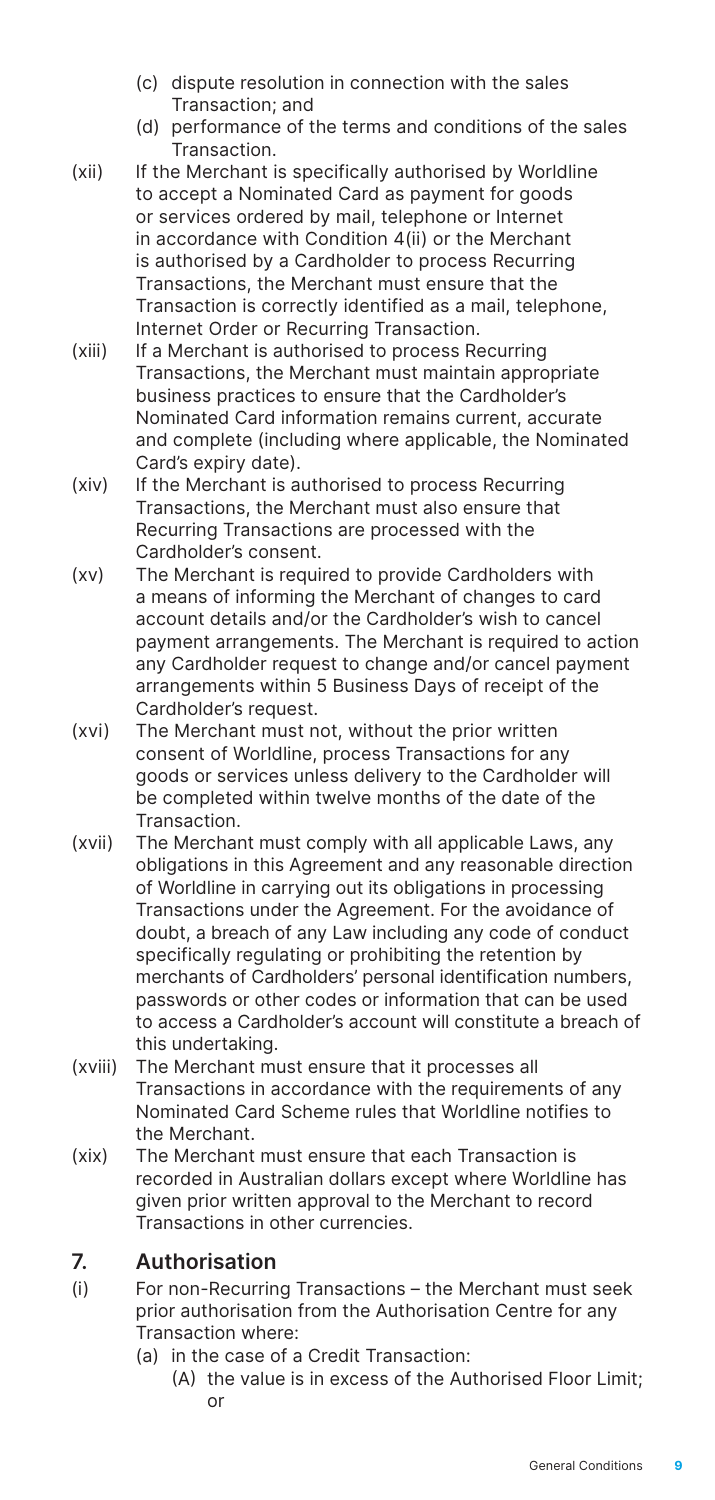- (B) the Transaction is key-entered into an Electronic Terminal;
- (b) the Merchant is aware that, or considers it is possible that, a signature is a forgery or is unauthorised or there is an unauthorised use or forgery of the Nominated Card;
- (c) the account number appearing on the Nominated Card does not correspond with the number printed, encoded or otherwise shown on the Nominated Card;
- (d) the Cardholder presents a Nominated Card at a time which is not currently valid as shown on the Nominated Card (where applicable);
- (e) the signature panel on the Nominated Card is blank or the signature has been altered or defaced;
- (f) the Electronic Terminal instructs the Merchant to contact the Authorisation Centre; or
- (g) the Transaction is of a certain type or class which has been notified to the Merchant by Worldline as a type or class of Transaction requiring authorisation.
- (ii) For Recurring Transactions the Merchant must obtain authorisation for all Recurring Transactions and ensure it has the Cardholder's consent to process Recurring Transactions. Where applicable, the Merchant must ensure the Nominated Card has a current validity date and that the CVV2 is provided when processing the first Recurring Transaction against that Nominated Card. After processing the initial Recurring Transaction, the Merchant must destroy the CVV2 in one of the manners set out in Condition 9(iv).
- (iii) When the Merchant seeks authorisation, the Merchant must ensure that the authorisation code appears on each Transaction Voucher applicable to a Transaction.
- (iv) The Merchant should seek to retain the Nominated Card until authorisation is given. If the Merchant is requested by the Authorisation Centre to retain the Nominated Card, the Merchant should use reasonably peaceful means to retain the Nominated Card and deal with the Nominated Card in accordance with the instructions of the Authorisation Centre.
- (v) In the case of a Transaction involving a mail, telephone or Internet order, authorisation is not a representation or warranty to the Merchant that the purchase is made by the Cardholder.
- (vi) Authorisation of a Transaction is not a representation or warranty by Worldline to the Merchant that a Transaction is not an Invalid Transaction.
- (vii) Worldline may change a Merchant's Authorised Floor Limit immediately upon notice:
	- (a) where Worldline has approved a change requested by the Merchant;
	- (b) where in Worldline's reasonable opinion, the change is required to protect Worldline, the Merchant and/ or Cardholders from actual or suspected fraudulent activity;
	- (c) to enable the processing of transactions during technical difficulties; or
	- (d) where required by a change in Law or to the regulations, by-laws or rules of a Nominated Card Scheme.

**10** General Conditions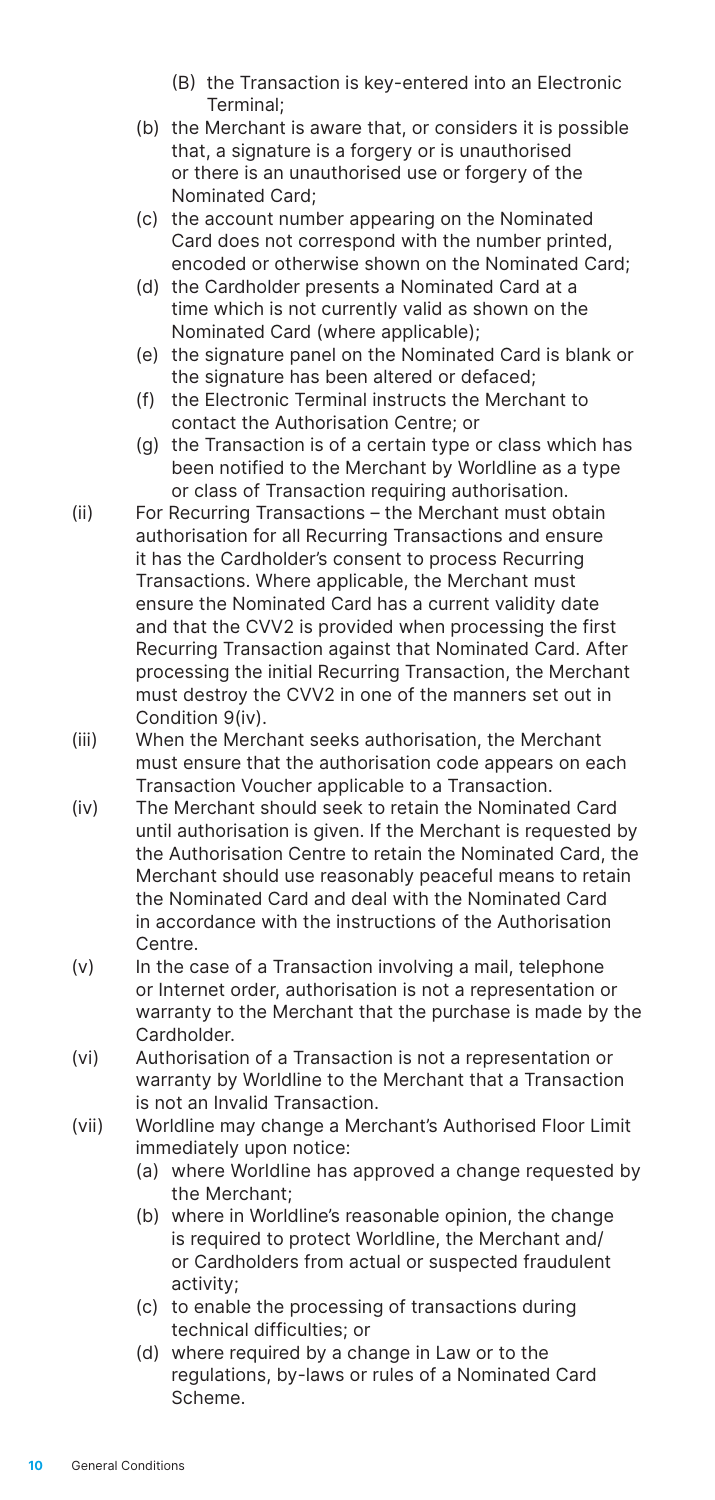<span id="page-10-0"></span>Where the Merchant's Authorised Floor Limit is changed for any other reason, Worldline will provide the Merchant with reasonable notice of at least 30 days of the change.

#### **8. Refunds**

- (i) The Merchant must:
	- (a) Establish a fair policy for giving Refunds and for exchanges or return of goods for sales Transactions, which complies with all applicable Laws including but not limited to the "Australian Consumer Law", as set out in Schedule 2 of the Competition and Consumer Act 2010 (Cth).
	- (b) The Merchant must disclose the Merchant's Refund policy to the Cardholder prior to the Transaction.
	- (c) Where the Merchant is authorised to process Transactions via the Internet in accordance with Condition 4(ii), prominently display the Merchant's Refund policy on its website; and
	- (d) at all times act in accordance with the Terminal Guides in processing Refunds.
- (ii) In respect of any Transaction processed via the Mastercard or Visa Nominated Card Schemes, if a Merchant:
	- (a) gives a Refund to a Cardholder, where possible, the Merchant must process the Refund to the same Nominated Card on which the original Transaction was made;
	- (b) is unable to reasonably comply with Condition 8(ii) (a), subject to any applicable Laws and any relevant requirements in the Terminal Guides, a Merchant may process the Refund to a different Nominated Card, which belongs to the same Cardholder as the Nominated Card on which the original Transaction was made; or
	- (c) is unable to reasonably comply with either Condition 8(ii)(a) or Condition 8(ii)(b), subject to any applicable Laws and any relevant requirements in the Terminal Guides, a Merchant may process the Refund using an alternate means.
- (iii) In respect of any Transaction processed via a Nominated Card Scheme other than the Mastercard or Visa Nominated Card Schemes, if a Merchant gives a Refund the Merchant must process the Refund to the same Nominated Card on which the original Transaction was made or otherwise in accordance with the process set out in the relevant Terminal Guides, unless otherwise required by Law.
- (iv) The Merchant must not, without Worldline's prior consent process a Refund for:
	- (a) any purpose, other than to provide a Refund for an original Transaction under and in accordance with this Condition 8; or
	- (b) an amount that is greater than the original Transaction.
- (v) If a Merchant:
	- (a) processes a Refund other than to a Nominated Card which belongs to the same Cardholder who made the original Transaction;
	- (b) processes a Refund for an amount which is different to the amount of the original Transaction;
	- (c) processes a Refund to an incorrect Nominated Card;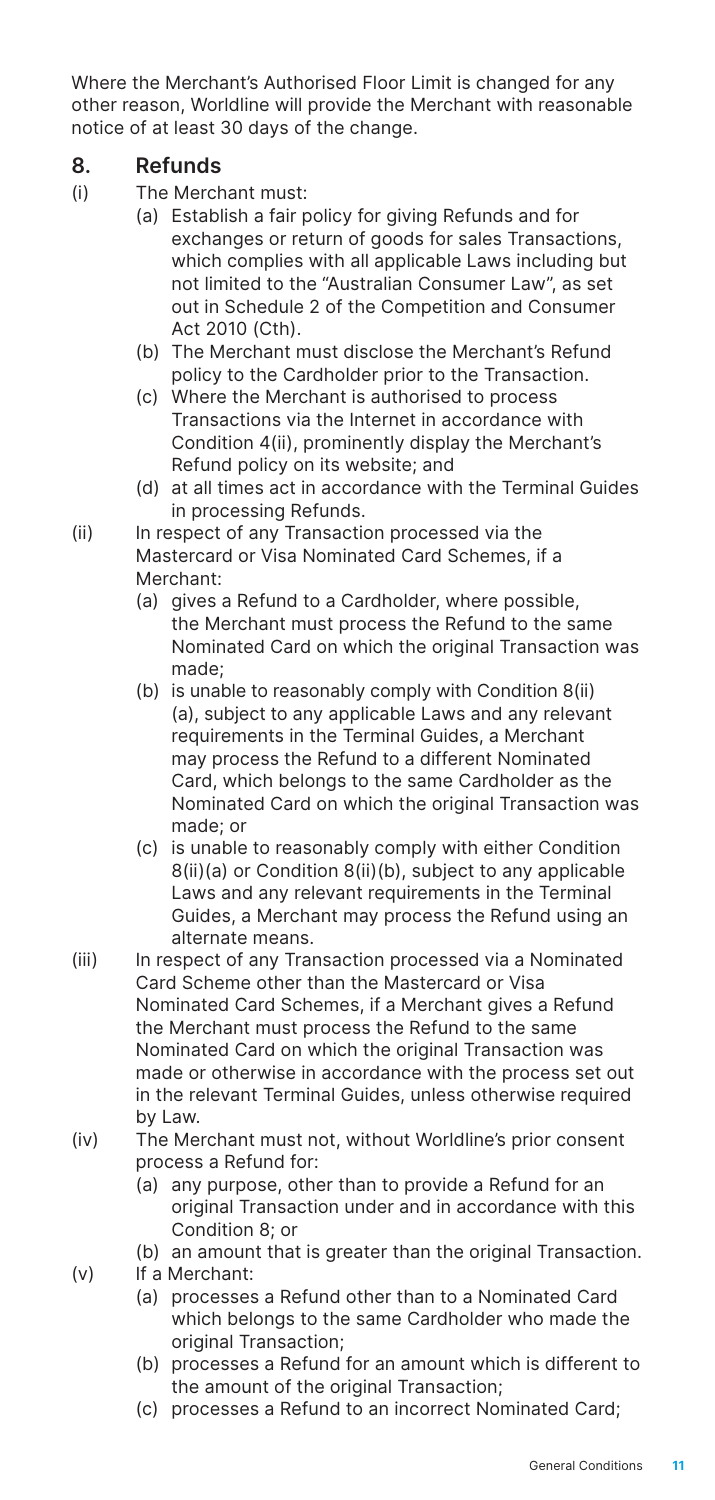or

<span id="page-11-0"></span>(d) makes any other errors or omissions when processing a Refund, the Merchant may be liable for any losses, claims, damages or costs (including consequential loss) arising directly or indirectly in connection with the Refund or original Transaction.

# **9. Transaction information**

- (i) The Merchant must lodge Transactions with Worldline for settlement in accordance with the Terminal Guides and any other reasonable directions from Worldline or a Nominated Provider and:
	- (a) in the case of a Transaction processed manually within 3 Business Days after the Transaction;
	- (b) in the case of a Transaction processed through an Electronic Terminal other than a Credit Authorisation Terminal, immediately by entering the Transaction; and
	- (c) in the case of a Transaction processed electronically by use of a Credit Authorisation Terminal, within 3 Business Days after the Transaction.
- (ii) The Merchant must retain information about a Transaction whether processed manually or electronically for a period of 30 months from the date of the Transaction or such other period required by Law or reasonably notified by Worldline. The Terminal Guides set out the information about a Transaction which the Merchant must retain.
- (iii) The Merchant must destroy any information about the Transaction on the later of:
	- (a) the expiry of the 30-month period; or
	- (b) the date on which the Merchant has no further business or legal reason for retaining the information.
- (iv) The Merchant must ensure that Cardholder data is destroyed in the following manner:
	- (a) shred, incinerate or pulp hardcopy materials so that Cardholder data cannot be reconstructed; and
	- (b) render Cardholder data on electronic media unrecoverable so that Cardholder data cannot be reconstructed.
- (v) The Merchant must provide information about a Transaction which is requested by Worldline within 5 Business Days of receipt of the request.
- (vi) The Merchant must provide any information or reporting reasonably required by Worldline.

# **10. Settlement of transactions**

- (i) Worldline agrees:
	- (a) to accept all sales and cash Transactions processed by the Merchant in accordance with the Agreement and, subject to Condition 13.2, to credit the Merchant Account with the full amount of such Transactions on the basis that the debt due by the Cardholder to the Merchant in respect of the Transaction is extinguished. Worldline will endeavour to process Transactions and credits to the Merchant Account in a timely manner. Despite this, in certain circumstances however, the date on which Worldline processes Transactions may not be the same as the date on which a Transaction occurs and the calculations of fees may be based on the date a Transaction was processed; and
	- (b) to accept all Refund Transactions processed by the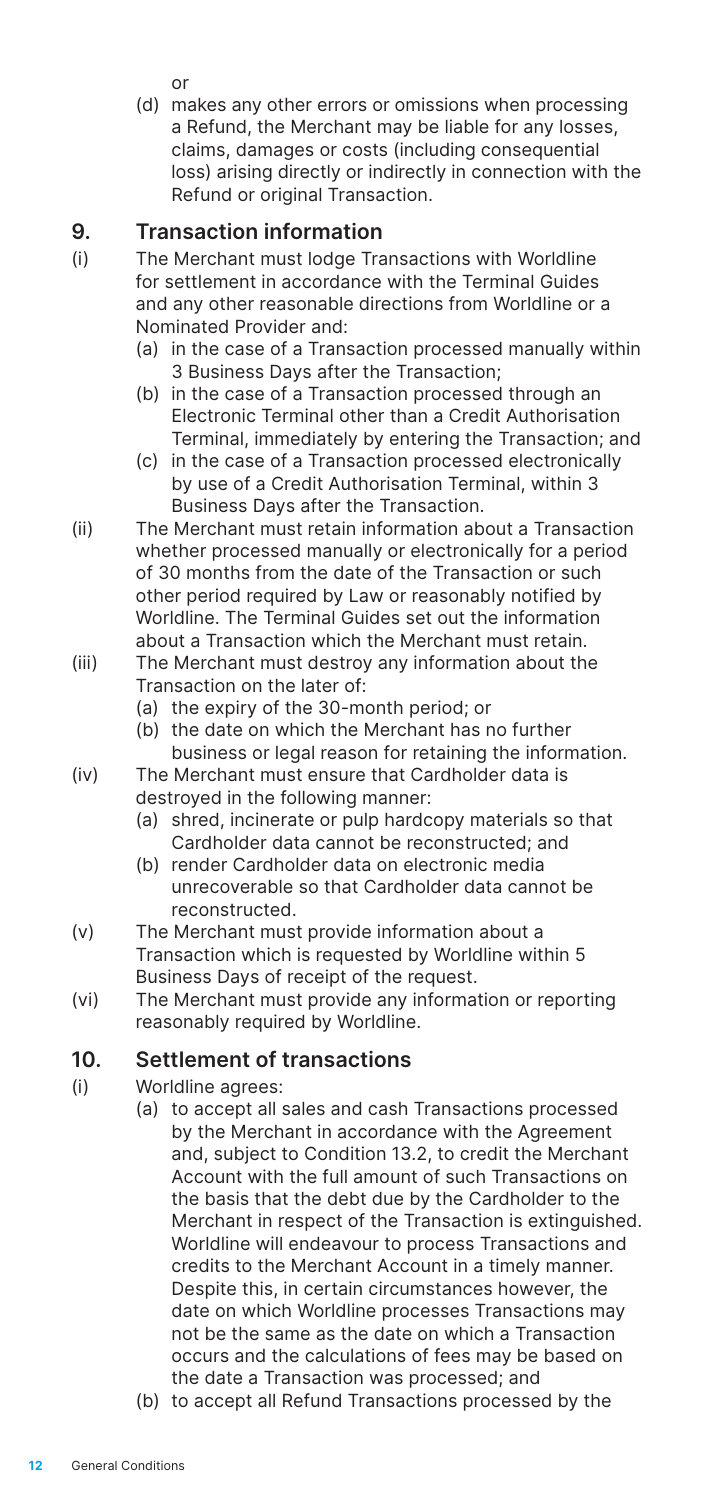Merchant in accordance with the Agreement and to direct ANZ to debit the Merchant Account with the full amount of each Refund Transaction. Worldline will endeavour to process Refund Transactions in a timely manner. Despite this, in certain circumstances however, the date on which Worldline processes Refund Transactions may not be the same as the date on which a Refund Transaction occurs.

- (ii) Worldline will issue a monthly record of Transactions statement including a summary of the number of Debit Transactions and the number and total amount of all Credit Transactions processed by Worldline to the Merchant Account during the previous month.
- (iii) Where Worldline is aware or has reason to believe that a Transaction or Invalid Transaction is fraudulent or a counterfeit Nominated Card has been used for that Transaction, Worldline reserves the right for a period which will usually not exceed 30 days to:
	- (a) withhold payment to the Merchant Account [; and
	- (b) unless it otherwise agrees in writing, prevent the debit of that part of the balance of the Merchant Account or any account held by the Merchant with Worldline, as is equal to the amount Worldline estimates may become owing to it by the Merchant in respect of that Transaction].
- (iv) During that period which will usually not exceed 30 days, Worldline will investigate the Transaction to determine whether Worldline will either:
	- (a) refuse to process the Transaction and return the Transaction to the Merchant; or
	- (b) if the Transaction has been processed, charge that Transaction back to the Merchant, and will set-off amounts owing to it by the Merchant in respect of that Transaction against funds held in the Retention Account or against funds of any future transactions processed by Worldline for the Merchant.
- (v) Where:
	- (a) Worldline is aware or has reason to believe that a Transaction or Invalid Transaction is fraudulent;
	- (b) Worldline assesses the Merchant as a high credit or fraud risk;
	- (c) the Merchant has breached the Agreement; or
	- (d) Worldline otherwise determines on reasonable grounds that deferred settlement is justified in order to prevent loss to the Merchant or Worldline,

Worldline may do any or all of the following:

- (e) block the Merchant from processing a Transaction; or
- (f) defer settlement of any Transaction for up to 2 Business Days.

It may do these things during a period of up to three months following the occurrence of the circumstance set out in (a) to (d) above (the "deferred period"). Immediately prior to the end of any deferred period, Worldline will review the relevant circumstance set out in (a) to (d) above, to determine whether blocking Transactions and/or deferred settlements should continue and what period that deferral should be. Worldline will advise the Merchant in writing of its decision on completing the review.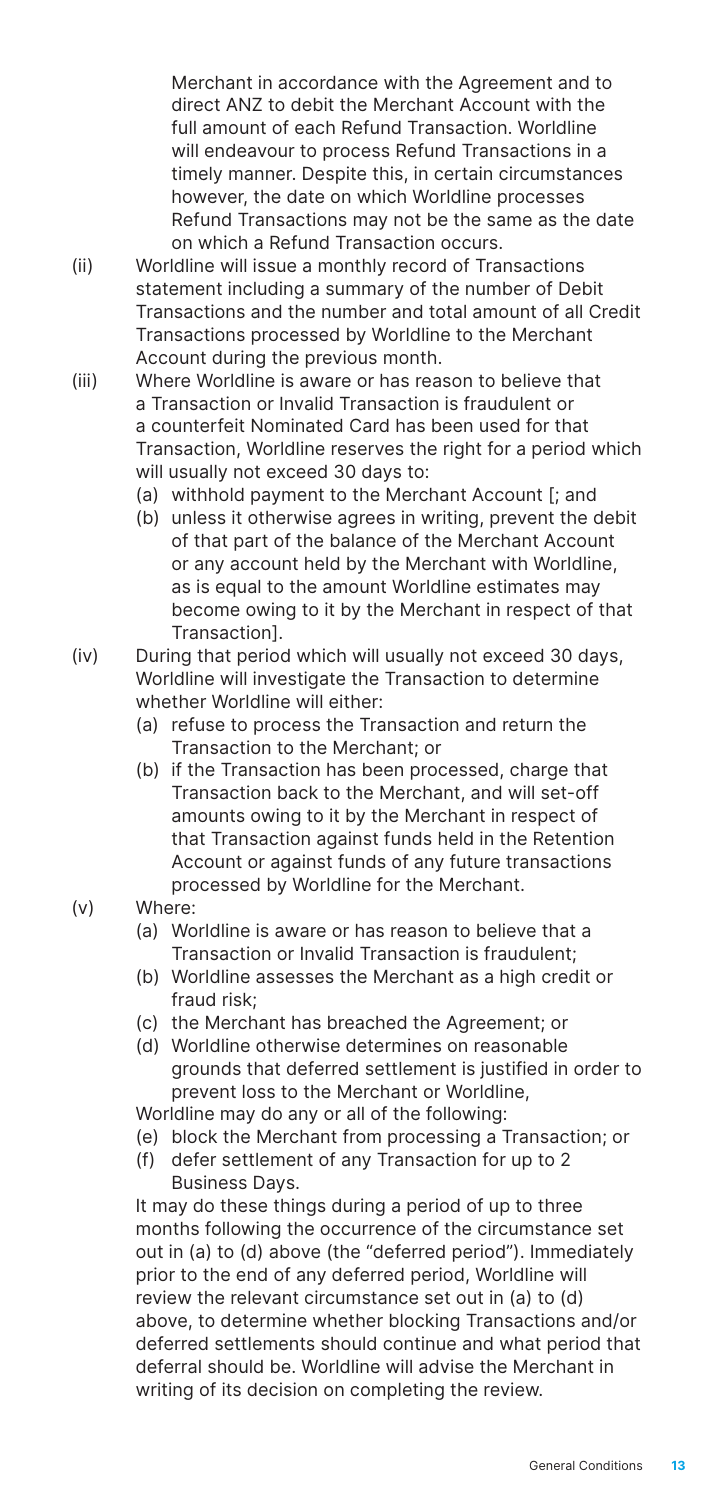# <span id="page-13-0"></span>**11. Invalid transactions**

A Transaction is invalid if:

- (i) the Transaction is illegal, including, without limitation, because it is in breach of any Law governing, for example, the sale of prescription medicines, controlled substances or other regulated products;
- (ii) the date of the Transaction is a date after the Agreement was suspended or the Merchant Account frozen in accordance with Condition 29 or terminated in accordance with Condition 30;
- (iii) the Merchant processes the Transaction knowing (or in circumstances where the Merchant should have known) that the signature on the Transaction Voucher is forged or unauthorised;
- (iv) the Merchant processes the Transaction knowing (or in circumstances where the Merchant would reasonably be expected to know) that the Nominated Card is used without the authority of the Cardholder or in the case of a mail, telephone or Internet order authorised by Worldline in accordance with Condition 4(ii), the Transaction is not authorised by the Cardholder;
- (v) the Merchant was notified by Worldline not to accept the Nominated Card used in the Transaction;
- (vi) for non-Recurring transactions, the Nominated Card used in the Transaction is not used at a time which is currently valid as shown on the Nominated Card (unless otherwise advised by Worldline);
- (vii) for Recurring Transactions the expiry date (where applicable) and CVV2 of the Nominated Card is not provided with the initial Recurring Transaction;
- (viii) the Transaction Voucher is not completed in accordance with the Agreement or is illegible;
- (ix) the particulars on the copy of the Transaction Voucher given to the Cardholder are not identical with the particulars on any other copy and the Merchant has not been authorised by Worldline in writing to accept copy vouchers which are not identical;
- (x) the Transaction is recorded in a currency other than Australian dollars, except where Worldline has given prior written approval to the Merchant to record Transactions in other currencies;
- (xi) the price charged for the goods or services to which the Transaction relates is more than the Merchant's normal price which is charged to the general public, except where the additional amount represents the amount of any credit card surcharge properly incurred or charged by the Merchant;
- (xii) for:
	- (a) non-Recurring Transactions the Transaction requires authorisation by Worldline and the Merchant does not obtain such authorisation; and
	- (b) Recurring Transactions the Transaction is unauthorised and/or does not contain a Recurring Transactions flag;
- (xiii) the Transaction value exceeds the Authorised Floor Limit, and the Merchant did not obtain authorisation for a Transaction above the Authorised Floor Limit;
- (xiv) the Transaction requires authorisation by Worldline and the Transaction Voucher does not contain the authorisation code;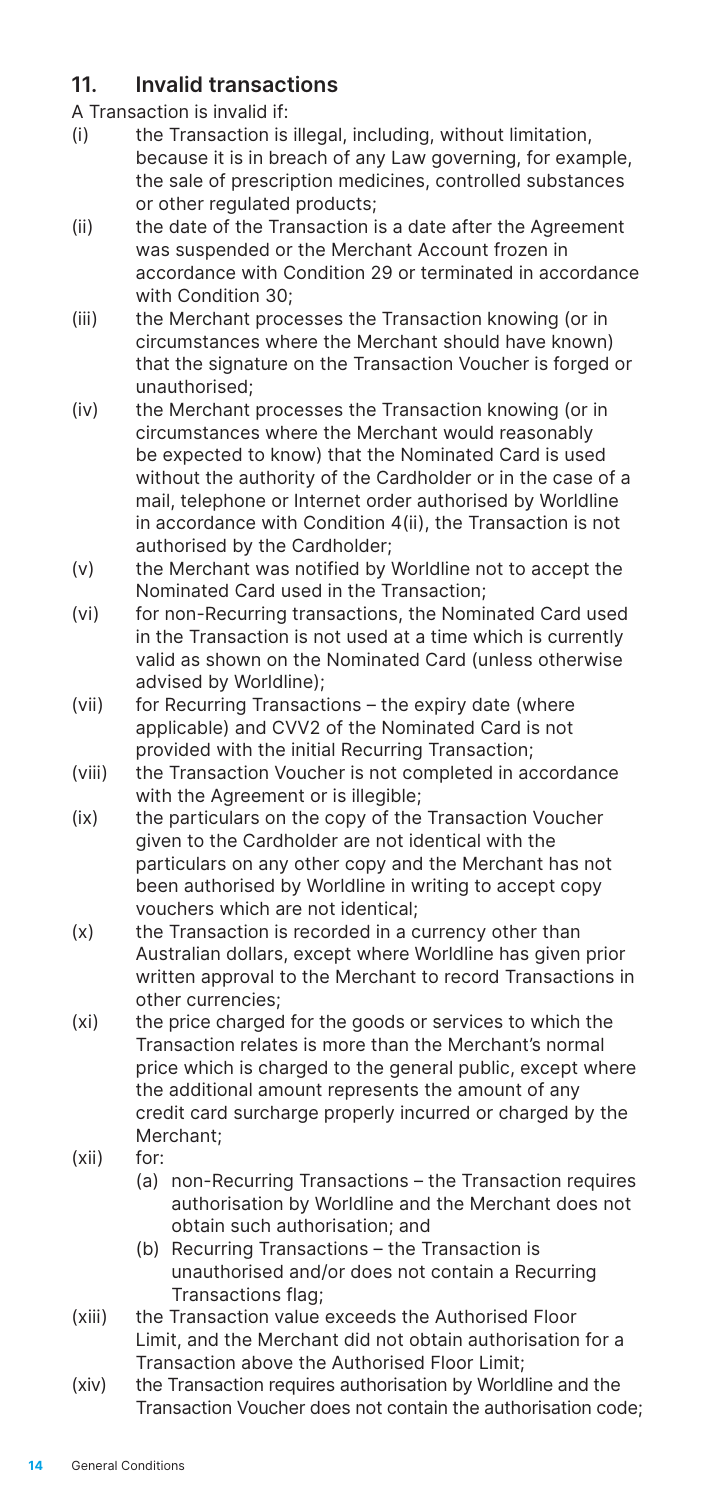- (xv) in Worldline's reasonable opinion the Transaction relates to one or more purchases made in the same Merchant establishment which have been split into 2 or more Transactions in an attempt to avoid the Authorised Floor Limit;
- (xvi) the Merchant has arranged without Worldline's consent for a person other than the Merchant to supply goods, services or cash;
- (xvii) the Merchant processes the Transaction knowing (or in circumstances where the Merchant should have known) that the Transaction is fraudulent;
- (xviii) the Cardholder has not received the goods or service as required by the terms of the Transaction (and, in the case where the Merchant is not the provider of the goods or services and acts as agent for the provider of the goods or services, the goods or services have not been provided by the principal) and the Merchant has failed to provide Worldline with proof that:
	- (a) the Cardholder has received the goods or services; and
	- (b) the Cardholder is satisfied the goods and services have been provided as required by the terms of the Transaction,

within 5 Business Days of Worldline's request to do so;

- (xix) the goods or services to which the Transaction relates were supplied from outside Australia without Worldline's consent;
- (xx) in the case of a Transaction being a mail, telephone or Internet order authorised by Worldline in accordance with Condition 4(ii), the Merchant did not record Reasonable Identification Details of the Cardholder and (where applicable) the expiry date of the Nominated Card;
- (xxi) except in the case of a mail, telephone or Internet order authorised by Worldline in accordance with Condition 4(ii) the Nominated Card was not presented to the Merchant;
- (xxii) in the case of a Transaction where the details are keyed into an Electronic Terminal the Merchant did not record on the Transaction Voucher Reasonable Identification Details of the Cardholder;
- (xxiii) the Merchant has not otherwise complied with the Agreement in connection with the Transaction and Worldline is of the reasonable opinion that such noncompliance may result in either Worldline or the Merchant suffering a loss;
- (xxiv) the Transaction is processed by the Merchant on behalf of another person, or has allowed another person to use the Merchant Facilities in connection with the Transaction, except under a bona fide agency arrangement authorised in accordance with the Agreement:
- (xxv) the Merchant has accepted a Nominated Card as payment for goods and services by mail, telephone or Internet order without specific authorisation in writing by Worldline under Condition 4(ii):
- (xxvi) the Merchant bills the amount of the Transaction direct to the Cardholder or receives payment through the use of another card or by any other means;
- (xxvii) the card number or truncated card number appearing on the Transaction Voucher does not correspond with the card number printed, encoded or otherwise shown on the Nominated Card used for the Transaction;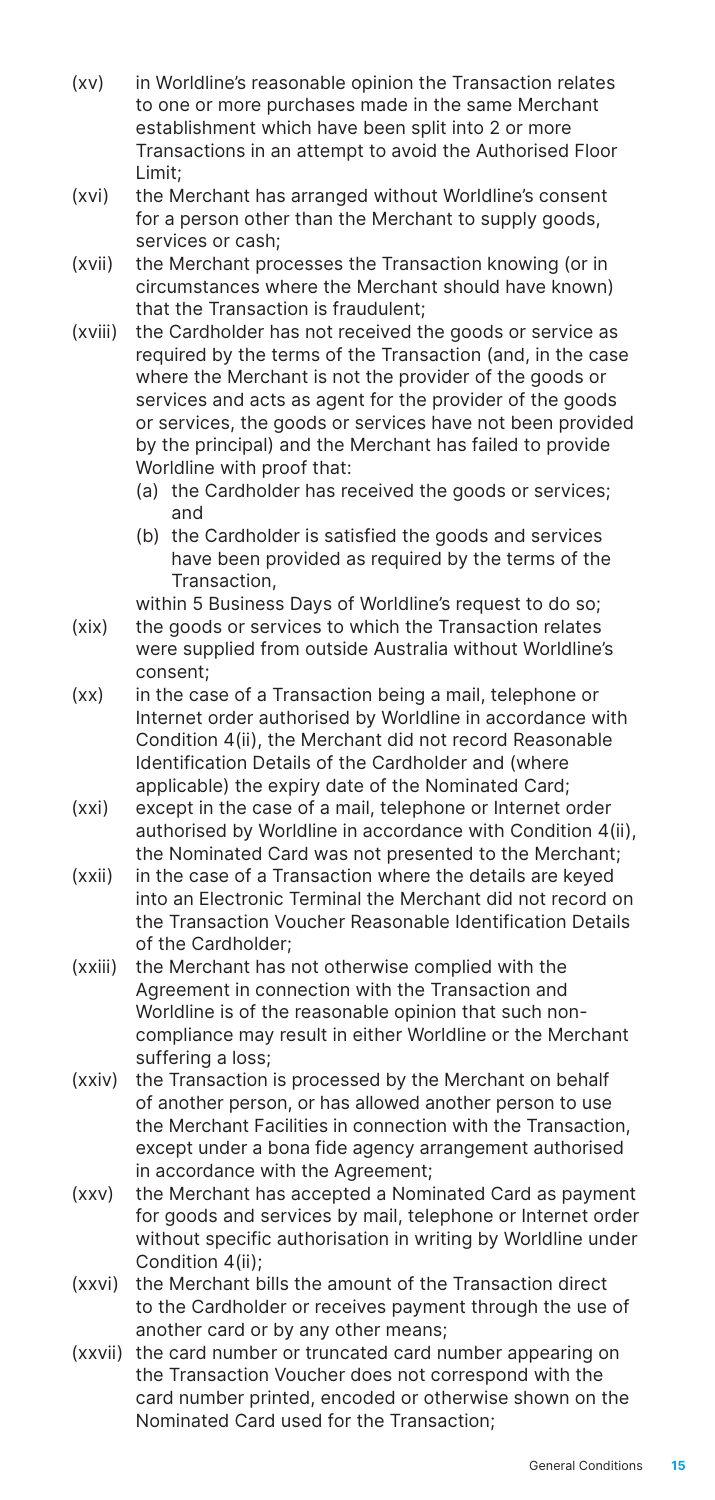- <span id="page-15-0"></span>(xxviii) the Merchant fails to lodge Transactions with Worldline for settlement in accordance with Condition 9(i):
- (xxix) the same Transaction is processed by the Merchant more than once;
- (xxx) the Merchant key-enters incorrect Transaction details into the Electronic Terminal or key-enters the Transaction otherwise than in accordance with the Terminal Guides;
- (xxxi) the Merchant manually processes a Transaction using a damaged Nominated Card which is not a valid Nominated Card referred to in Condition 5(ii) without obtaining prior approval from Worldline;
- (xxxii) in Worldline's reasonable opinion, the Cardholder justifiably disputes liability for the Transaction for any reason;
- (xxxiii) the Cardholder makes a claim for set off or counter claim in respect of the Transaction against Worldline;
- (xxxiv) the Transaction was processed in breach of the requirements of any Nominated Card Scheme rules; or
- (xxxv) the Transaction is not authorised by Worldline or the authorisation request is declined for any reason.

#### **12. Chargeback**

- (i) If a Transaction is an Invalid Transaction, Worldline may, at its sole discretion (and without a request or demand from a Cardholder):
	- (a) refuse to accept the Transaction; or
	- (b) if the Transaction has been processed, at any time within two years of the date of the Transaction, charge that Transaction back to the Merchant by directing ANZ to debit the Merchant Account or Retention Account or otherwise exercising its rights under the Agreement.
- (ii) If Worldline receives a payment from a Cardholder relating to an Invalid Transaction that has been charged back to the Merchant, Worldline will pay an amount equal to that payment to the Merchant less any amount which Worldline is entitled to withhold or set-off under the Agreement.
- (iii) Despite any contract, arrangement or understanding to the contrary, in respect of all Transactions processed by the Merchant, the Cardholder will be entitled to initiate a charge back of the Transaction to the Merchant where permitted in accordance with the rules of the relevant Nominated Card Schemes.

#### **13. Merchant accounts**

#### **13.1 Merchant account**

- (i) The Merchant must maintain a Merchant Account of a type acceptable to Worldline with an authorised deposit-taking institution for the term of the Agreement.
- (ii) Where the Merchant Account is held with a financial institution other than ANZ, the Merchant must provide Worldline with a properly completed periodical direct debit authority in favour of ANZ to enable ANZ to debit the Merchant Account on behalf of Worldline and transfer the relevant funds to Worldline.
- (iii) Worldline reserves the right acting reasonably to require the Merchant to maintain a minimum credit balance in the Merchant Account during the term of the Agreement. Any such minimum credit balance will be notified by Worldline to the Merchant from time to time.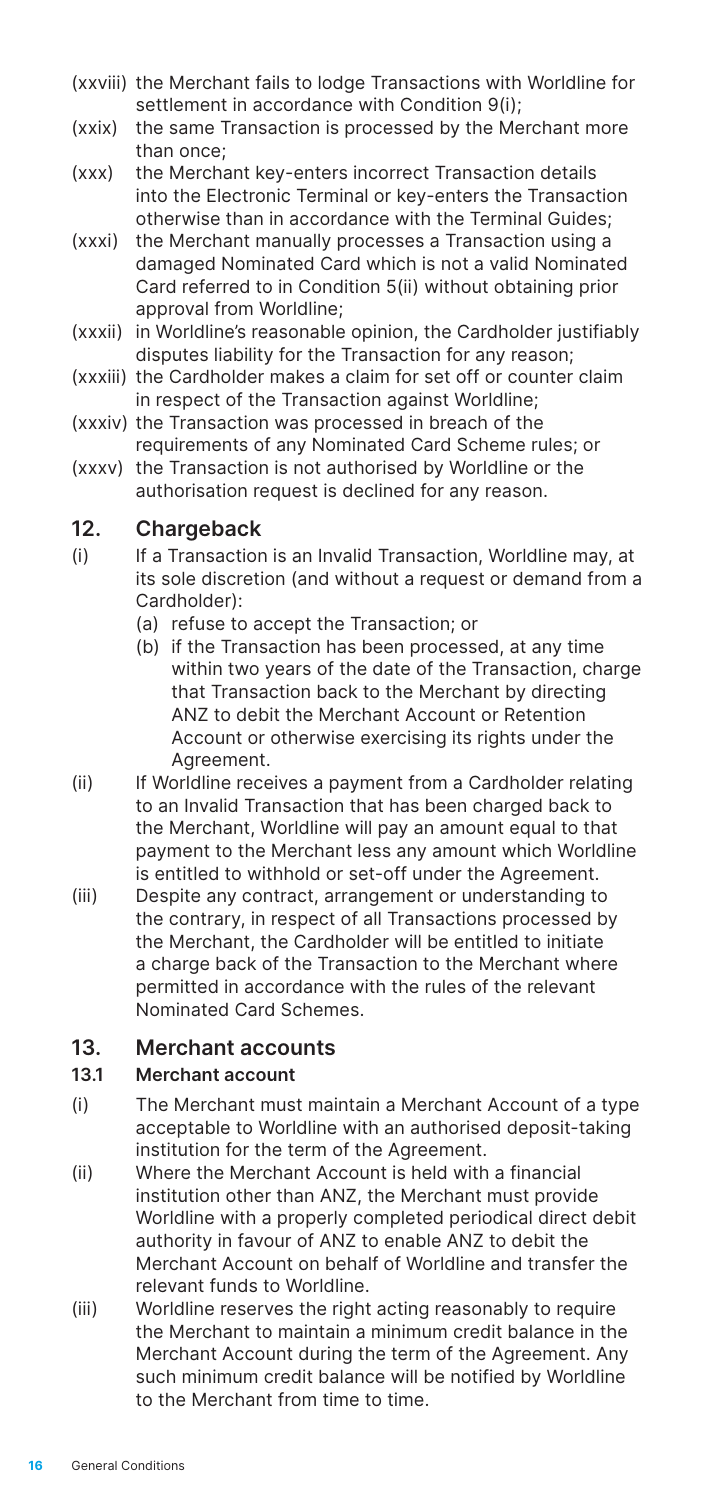<span id="page-16-0"></span>(iv) Where the Merchant Account is held with ANZ, the Merchant authorises ANZ to debit and credit the Merchant Account on behalf of Worldline for the purposes of the Agreement and to transfer the funds debited to Worldline.

#### **13.2 Retention account**

- (i) Worldline may at any time give the Merchant a Retention Notice where, in the reasonable opinion of Worldline, the Merchant's business gives rise to a significant risk of financial loss to Worldline, the Merchant and/or Cardholders. The Retention Notice must specify:
	- (a) the Retention Amount, being an amount that Worldline determines reasonably reflects any consequent liability to Worldline whether present or future, actual or contingent, that flows from that risk; and
	- (b) the proportion of the Merchant's settlement proceeds processed through the Merchant Facilities to be retained in the Retention Account **("Retained Proceeds");**
- (ii) If a Retention Notice is given to the Merchant and a Retention Account has not previously been established in relation to the Merchant, Worldline will establish a Retention Account in relation to the Merchant. No interest is payable on the balance in the Retention Account.
- (iii) The Merchant authorises ANZ to: deduct the Retained Proceeds from the Merchant's settlement proceeds processed through the Merchant Facilities and retain the Retained Proceeds in the Retention Account. The balance of the Merchant's settlement proceeds after the Retained Proceeds have been deducted will only be released to the Merchant Account in accordance with this Agreement; and debit the Retention Account in accordance with Condition 12(i)(b) or otherwise as permitted by this Agreement.
- (iv) Once the balance of the Retention Account reaches the Retention Amount, ANZ will continue to deduct further Retained Proceeds from the Merchant's settlement proceeds processed through the Merchant Facilities and retain these Retained Proceeds in the Retention Account, but will release a corresponding amount to the Merchant Account so that the balance of the Retention Account (after any deductions made in accordance with this Agreement) remains at the Retention Amount.
- (v) Each of Worldline and the Merchant agree that:
	- (a) Retention Amounts standing to the credit of the Retention Account shall only mature, and the Merchant may only request the withdrawal or repayment of the Retention Amounts, with the consent of Worldline. Worldline shall only give that consent upon Worldline being satisfied that, in Worldline's reasonable opinion, the Merchant has no further liability to Worldline, whether present or future, actual or contingent, under or in respect of this Agreement, including without limitation on account of chargebacks under condition 12 (Chargebacks). This condition overrides any other provision, document or agreement to the contrary;
	- (b) on request from the Merchant from time to time, Worldline may in its absolute discretion release additional amounts from the Retention Account to the Merchant Account.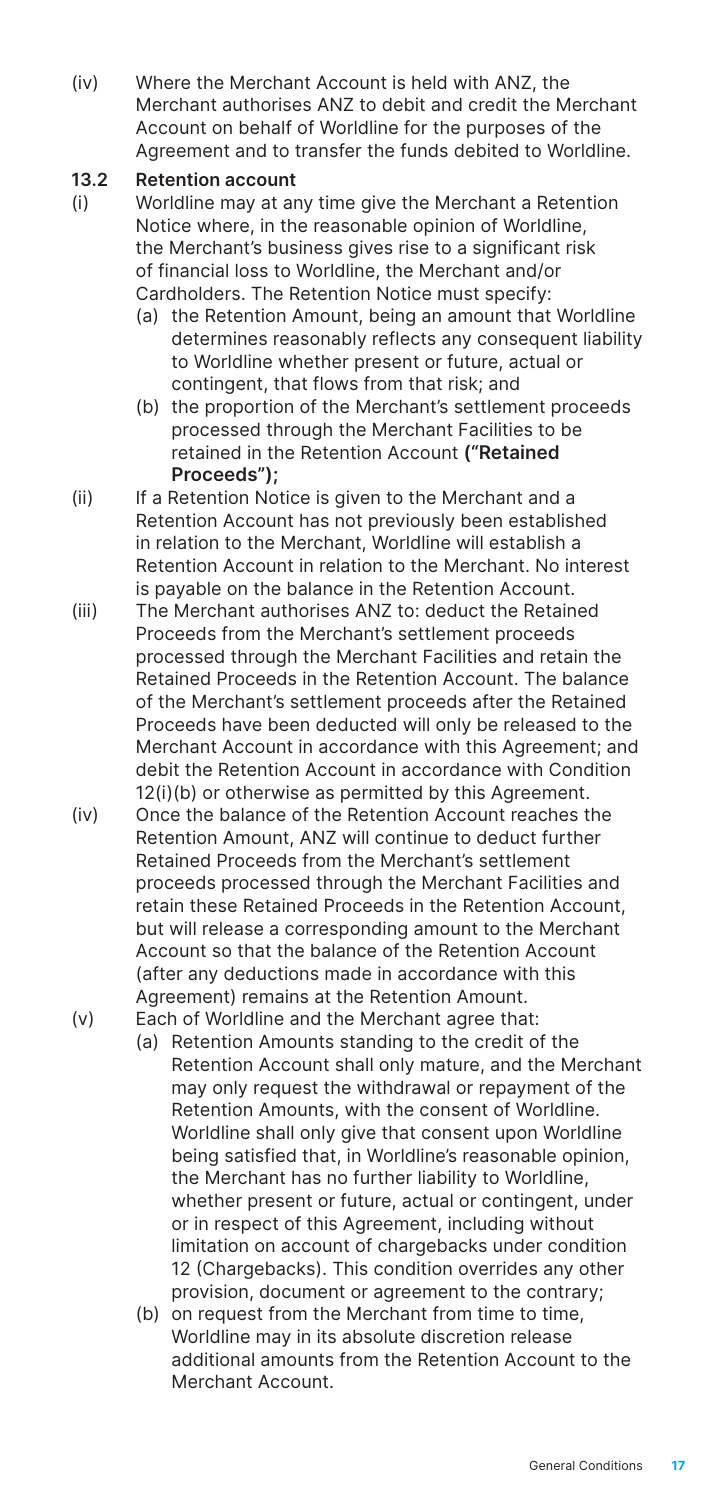- <span id="page-17-0"></span>(c) none of the provisions of this agreement take effect to the extent that it creates (or would, but for this subclause, create) a mortgage, charge, pledge, lien or hypothecation over the Retention Account, the Retained Proceeds or any Retention Amount; and
- (d) on request from the Merchant from time to time, Worldline may agree to reduce the Retention Amount if Worldline is satisfied in its reasonable opinion that a lower amount would be sufficient to address any continuing risk of financial loss to Worldline, the Merchant and/or Cardholders.
- (vi) If this Agreement is terminated, this Condition will survive termination. Any amounts in the Retention Account will only be released to the Merchant after a period of 12 months from the date of termination (or any other time notified to the Merchant by Worldline) or in accordance with a schedule notified in writing by Worldline to the Merchant (if sooner).

#### **14. Information collection, storage and disclosure**

#### **14.1 General**

- (i) The Merchant must not sell, purchase, provide or exchange any information or document relating to a Cardholder, a Cardholder's account number or a Transaction to any person other than Worldline, the Nominated Card issuer or as required by Law. The Merchant may disclose such information or document to the Merchant's employees, contractors or agents in the course of conducting the Merchant's business.
- (ii) The Merchant must not take an imprint of, or record any information relating to, a Nominated Card or Cardholder, unless the imprint or information is required to process a Transaction being made at that time or for the purposes of processing Recurring Transactions against that Nominated Card which have been authorised by the Cardholder. For the avoidance of doubt, the Merchant must not store prohibited Cardholder data including magnetic stripe data (track data), EMV data (chip data) and the CVV2 after a transaction is complete and must immediately destroy this information in one of the manners set out in Condition 9(iv) after processing a non-Recurring Transaction or after processing the initial Recurring Transaction.
- (iii) If permitted to record any information under Condition 14.1(ii) in respect of the Nominated Card, the Merchant may only record the card account number, expiration date and name of the Cardholder.
- (iv) Except with Worldline's prior written consent, the Merchant must not request or retain a Cardholder's personal identification number, password or other code or information that can be used to access a Cardholder's account. Consent will only be given by Worldline in exceptional circumstances and conditions may apply. This Condition 14.1(iv) is a material obligation of the Merchant under the Agreement.
- (v) The Merchant must ensure that any full card-read data in respect of Nominated Cards accessed by the Merchant in connection with a Transaction (or otherwise in connection with the Agreement) is stored only by the Merchant on an electronic file in a secure environment with restricted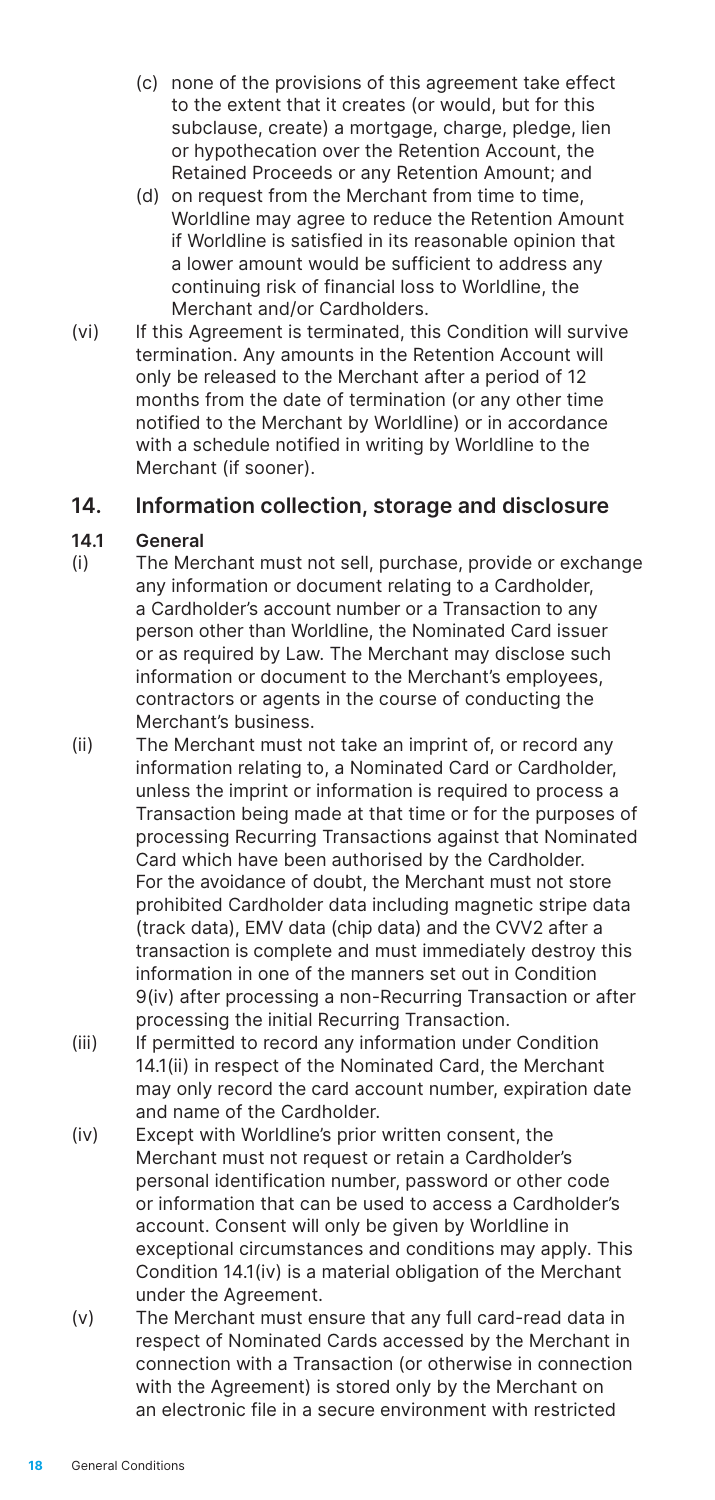<span id="page-18-0"></span>access in compliance with the Compliance Requirements, for the sole purpose of providing documentation for exception processing.

The Merchant must not record, store, replicate or otherwise use full card-read data for any other purpose.

- (vi) The Merchant must notify Worldline Merchant Services by telephone in the event that the Merchant is aware or suspects that Cardholder data is being used fraudulently or otherwise improperly.
- (vii) The Merchant must take all steps that are, in the circumstances, reasonable to ensure that Cardholder data is protected against loss, theft, unauthorised access or use, or other misuse.
- (viii) The Merchant must immediately notify Worldline Merchant Services by telephone as soon as the Merchant becomes aware or suspects that Cardholder data has been stolen, lost or may otherwise have been compromised.
- (ix) Any breach of this Condition 14.1 by the Merchant may result in the Merchant being liable, including under Condition 23, for any loss or costs suffered or incurred by Worldline as a result of theft or loss of Cardholder data, or other breach of security in connection with any loss arising from any unauthorised or fraudulent use of Cardholder data that occurs before the Merchant gives notice to Worldline in accordance with Condition 14.1.

#### **14.2 Nominated card scheme obligations**

- (i) The Merchant must provide Worldline with its Compliance Action Plan (if required by any Nominated Card Scheme for the purposes of complying with the Payment Card Industry Data Security Standards **[PCIDSS]**) within 90 days of receiving a request from Worldline to do so. The Merchant must also comply with the rules of any Nominated Card Scheme as specified in this Agreement or otherwise notified to the Merchant from time to time, including any obligations regarding compliance with the PCIDSS. Worldline will notify the Merchant of any such obligations and, to the extent practicable, will provide the Merchant with a reasonable period of time to comply with such obligations.
- (ii) Worldline will notify the Merchant of any non-compliance alert received from a Nominated Card Scheme as a result of the Merchant's breach of the Nominated Card Scheme rules **("Worldline Notice").** The Worldline Notice will:
	- (a) specify any actions or remediation works to be undertaken by the Merchant in order to rectify the breach set out in the alert from the Nominated Card Scheme; and
	- (b) notify the Merchant of the deadline for rectifying the breach set out in the alert [; and
	- (c) (provided the alert was received in written format) enclose either a copy of the alert or an extract of the alert (determined in Worldline's discretion) received from the Nominated Card Scheme].
- (iii) The Merchant must comply with the terms of any Worldline Notice by the deadline specified by Worldline.
- $(iv)$  If:
	- (a) the Merchant fails to comply with the terms of the Worldline Notice; or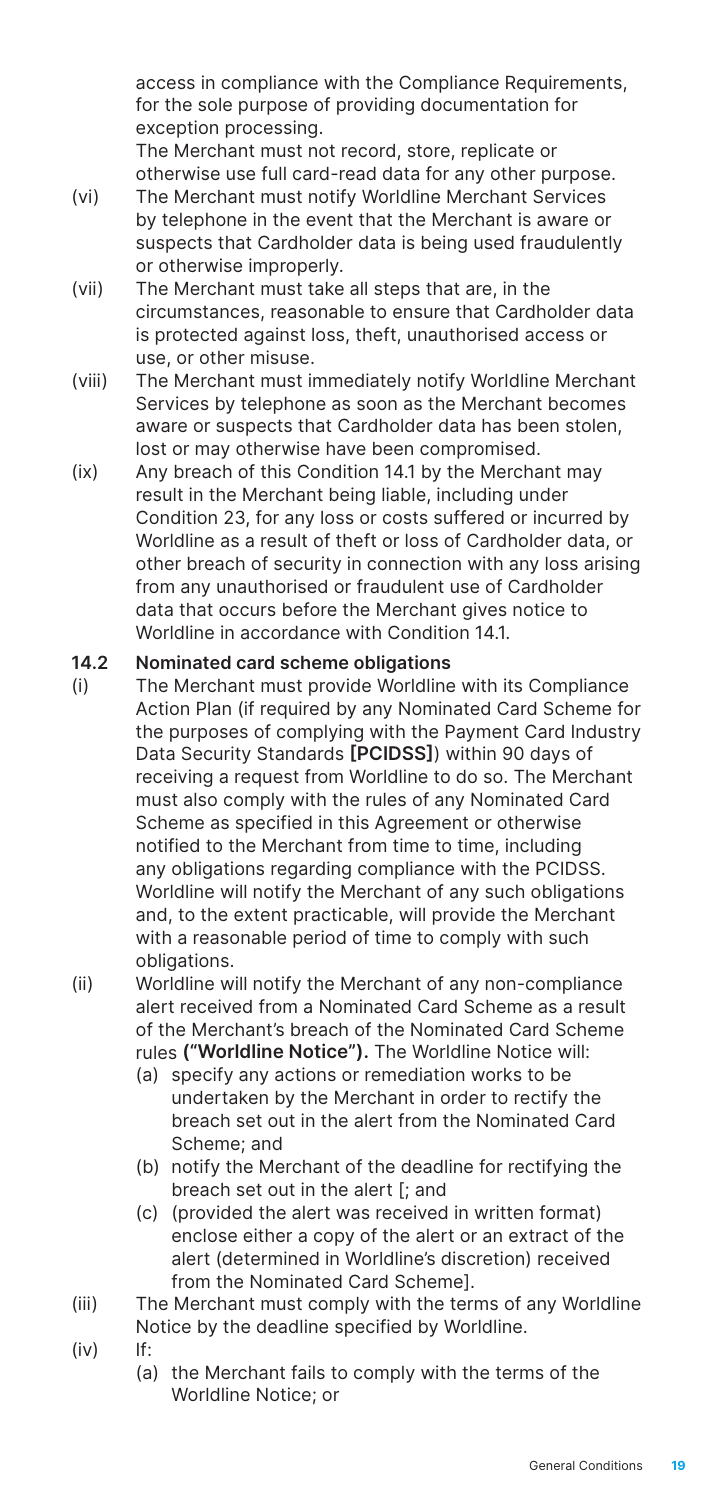<span id="page-19-0"></span>(b) the Merchant is otherwise in breach of the Nominated Card Scheme rules,

Worldline may receive a breach notification (which may include a fine and/or penalty) from a Nominated Card Scheme **("Breach Notice").** The Merchant acknowledges that Worldline may receive a Breach Notice without having received a non-compliance alert from the Nominated Card Scheme. If Worldline receives a Breach Notice, Worldline will:

- (A) promptly notify the Merchant of the Breach Notice and (provided the notice was received in written format) provide a copy of the notice or an extract of the notice (determined in Worldline's discretion) to the Merchant;
- (B) notify the Merchant of the deadline for paying the fine and/or penalty (such deadline not to exceed 30 days from the date of Worldline's notice); and
- (C) provide the Merchant with the opportunity to discuss the nature of the Breach Notice and any actions or remediation works which may be necessary to assist the Merchant avoid another Breach Notice in respect of the same matter in the future, providing however that any discussions between the parties does not waive or otherwise remove the Merchant's obligation to pay the fine and/or penalty imposed by the Nominated Card Scheme.
- (v) The Merchant must pay the fine and/or penalty detailed in the Breach Notice to Worldline within the timeframe specified by Worldline and in a manner agreed between the parties.
- (vi) For the avoidance of doubt, the Merchant agrees that it is liable for all fines and/or penalties imposed by the Nominated Card Schemes (whether imposed on Worldline or the Merchant directly) as a result of the Merchant's breach of the Nominated Card Scheme rules. However, the Merchant is not liable to pay a fine or penalty to Worldline under paragraph (v) where a Breach Notice is caused by Worldline's negligence, fraud or wilful default.
- (vii) In this Condition 14.2, **"Merchant"** means the person named as merchant in the Order Form **(Person)** or, where appropriate, a service provider appointed by the Person to carry out any function which is in any way connected with the Merchant Facilities **(Service Provider).** It is the Person's obligation to notify a Service Provider of its obligations under this Condition.

#### **14.3 Privacy, confidentiality and use of information**

- (i) Worldline will collect and use information from and about you during the course of your relationship with Worldline. This Condition 14.3 sets out when and how Worldline may collect, use and disclose this information.
- (ii) Worldline will collect and use information from and about you during the course of your relationship with Worldline, including information that you or we collect, obtain, create, generate, process or store relating to Cardholders, Nominated Cards and Transactions or in the course of Worldline providing or you using the Merchant Facilities **(Information).**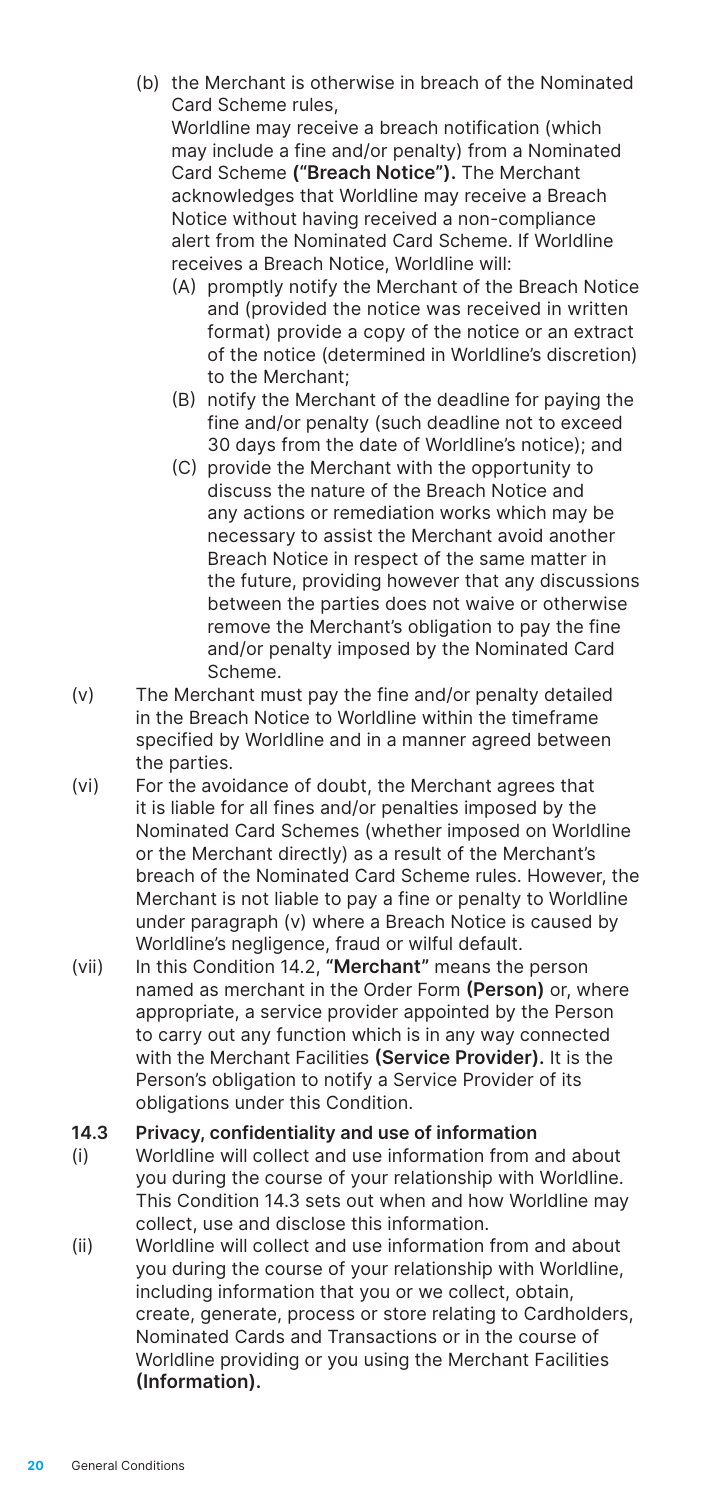- (iii) If you are a corporation, you agree to obtain the consent of your directors and shareholders for Worldline to collect, use and disclose their personal information as provided in this Condition 14.3.
- (iv) It is important that the information Worldline holds about you is up to date. You must let Worldline know when information you have provided Worldline has changed.
- (v) Unless otherwise stated, this clause applies to individuals and non-individuals (e.g. companies).

#### **Collection, use and disclosure of information**

- (vi) Worldline may use and disclose the information we collect about you for the following purposes:
	- to assist in providing information about a product or service;
	- to consider your request for a product or service;
	- to enable Worldline to provide a product or service;
	- to tell you about other products or services that may be of interest to you;
	- to assist in arrangements with other organisations in relation to the promotion or provision of a product or service;
	- to manage accounts and perform other administrative and operational tasks (including risk management, systems development and testing, credit scoring, staff training, collecting debts and market or customer satisfaction research);
	- to consider any concerns or complaints you raise against Worldline and/or to manage any legal action involving Worldline;
	- to identify, prevent or investigate any fraud, unlawful activity or misconduct (or suspected fraud, unlawful activity or misconduct);
	- to identify you or establish your tax status under any Australian or foreign legislation, regulation or treaty or pursuant to an agreement with any tax authority; and
	- as required by relevant Laws, codes of practice and external payment systems.
- (vii) Worldline may also use, modify, adapt, process, store and disclose the information we collect about you for other business purposes of Worldline or to commercialise the information, and Worldline may distribute, transfer, assign, sub-licence or disclose that information to any third party (including those described in the Conditions 14.3(x) and 14.3(xi) below).

#### **Absence of relevant information**

(viii) If you do not provide some or all of the information requested, Worldline may be unable to provide you with a product or service.

#### **Information required by law etc.**

(ix) Worldline may be required by relevant laws to collect certain information from you. Details of laws that require us to collect information about individuals (personal information) and why these laws require us to collect personal information are contained in Worldline's Privacy Policy which is available at [anzworldline.com.au/privacy.](http://www.anzworldline.com.au/privacy)

#### **Providing your information to others**

(x) Worldline has an alliance with ANZ in relation to merchant acquiring products and services, and Worldline and ANZ work closely together. Worldline may share any of your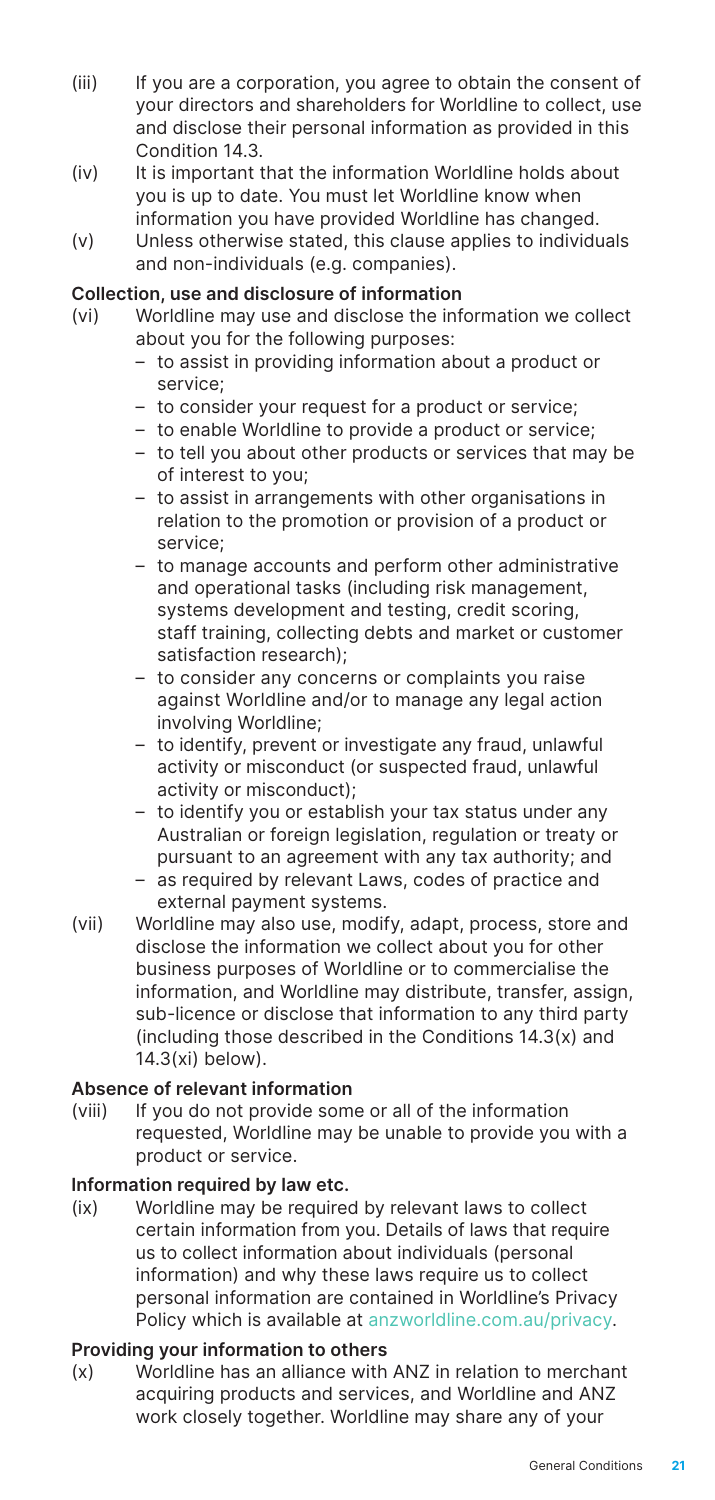information with ANZ, and ANZ may use your information in the same manner and to the same extent that Worldline is permitted to under this Agreement. You can find ANZ's Privacy Policy at www.anz.com/privacy. ANZ's Privacy Policy includes information about collection personal information from third parties and pursuant to particular laws; overseas disclosures of personal information (including likely countries); the credit reporting bodies ANZ uses; requesting access to and correction of personal information; and making privacy complaints. If you are an individual you can inform your Worldline Manager to withdraw your consent to Worldline disclosing personal information to ANZ (except where otherwise permitted by law, e.g. where Worldline has engaged ANZ to provide a service to Worldline which requires your personal information). If you wish to opt out of receiving ANZ marketing, call 13 13 14 or email yourfeedback@anz.com. (xi) Worldline may provide your information to:

- any related entity of Worldline which may use the information to: carry out Worldline's functions and activities; promote its own products and services; assess your application for one of its products or services; manage your product or service; perform administrative and operational tasks (including debt recovery); or comply with regulatory requirements and prudential standards;
- an organisation that is in an arrangement with Worldline to jointly offer products and/ or has an alliance with Worldline to share information for marketing or other purposes (and any of its outsourced service providers or agents), to enable them or Worldline to: provide you with products or services; and/or promote a product or service;
- an organisation involved in any actual or proposed sale or restructure of Worldline's business, or purchase of another business;
- any agent, contractor or service provider Worldline engages to carry out or assist its functions and activities (for example, mailing houses or debt collection agencies);
- an organisation that assists Worldline to identify, prevent or investigate fraud, unlawful activity or misconduct;
- regulatory bodies, government agencies, law enforcement bodies and courts;
- other parties Worldline is authorised or required by Law or court/ tribunal order to disclose information to;
- participants in the payments system (including Nominated Card Schemes, payment organisations and merchants) and other financial institutions (such as Nominated Card issuers or banks);
- other credit providers;
- insurers and reinsurers;
- any person who introduces you to Worldline;
- your referee(s);
- your joint borrower(s) or account holder(s); and
- your authorised agents; your executor, administrator or trustee in bankruptcy; your legal representative; your attorney; or anyone acting for you in connection with your account.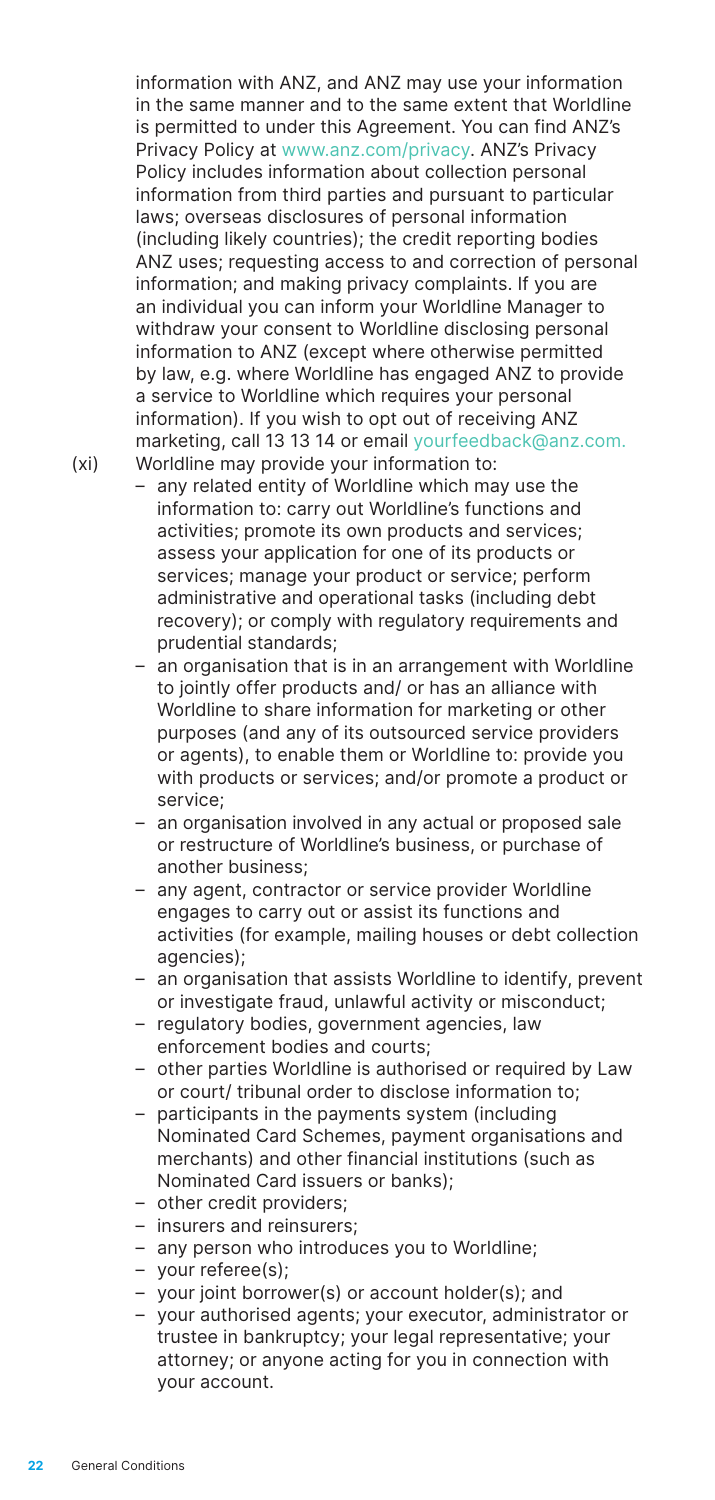- <span id="page-22-0"></span>(xii) If you are an individual and do not want us to tell you about products or services, please inform your Worldline Manager to withdraw your consent.
- (xiii) Worldline may disclose information to recipients (including service providers and Worldline's related entities) which are

(1) located outside Australia and/or (2) not established in or do not carry on business in Australia. You can find details about the location of these recipients in Worldline's Privacy Policy which is available at [anzworldline.com.au/](http://www.anzworldline.com.au/privacy) [privacy](http://www.anzworldline.com.au/privacy).

#### **Credit Reporting**

(xiv) If you are an individual customer, you agree that Worldline may obtain information about your credit history and credit worthiness, including credit liabilities, repayments and defaults, from a credit reporting body (including a body that provides information on commercial activity and commercial credit worthiness) and use it to assess any application for credit, to manage your credit and for the purposes of debt collection. Worldline may also disclose information about you to credit reporting bodies. Information about credit reporting, including the name and contact details of these credit reporting bodies, when Worldline may disclose your information to them to include in a report about your credit worthiness, and how you can request credit reporting bodies not use your information in certain circumstances, is available at [anzworldline.com.au/](http://www.anzworldline.com.au/credit-reporting) [credit-reporting.](http://www.anzworldline.com.au/credit-reporting)

If you would like a hard copy of Worldline's Privacy Policy please please contact dataprotection-ms-au@worldline.com.

# **Collecting sensitive information**<br>(xy) Worldline will not collect s

Worldline will not collect sensitive information about you, such as information about your health, without your consent.

#### **Personal information you provide about someone else**

(xvi) If you give Worldline personal information about someone else, please show them a copy of this Condition 14.3 so that they may understand the manner in which their personal information may be used or disclosed by Worldline in connection with your dealings with Worldline.

# **15. Audit**

If there is a dispute involving a Transaction or Worldline suspects that fraud is involved, the Merchant authorises Worldline, or its agent, to enter the Merchant's Premises during the Merchant's normal business hours to examine and take copies of the Merchant's books of account and records as they relate to the disputed transaction or suspected fraud.

#### **16. Fees, charges, other payments and GST**

- (i) The Merchant must pay to Worldline the fees, charges, fines and/or penalties described in the Agreement (both actual and contingent), the Application and the Order Form at the times and in the manner set out in the Agreement, that Application and the Order Form (as the case may be), as varied under Condition 16(v) from time to time.
- (ii) The Merchant authorises ANZ, on behalf of Worldline, to debit the Merchant Account without prior notice (in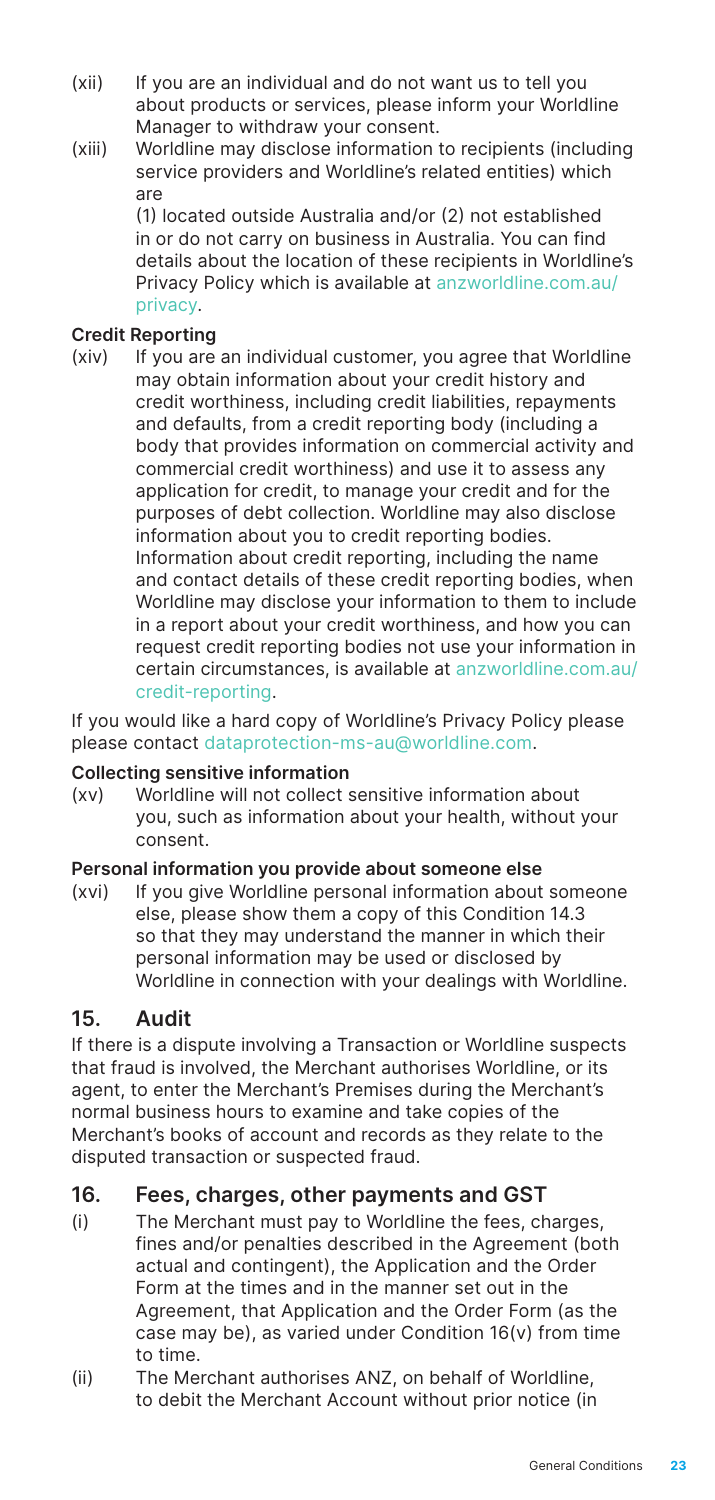<span id="page-23-0"></span>accordance with Condition 13.1), or if the Merchant Account is held with another financial institution, the Merchant authorises ANZ, on behalf of Worldline, to debit the Merchant Account in accordance with a properly completed periodical direct debit authority, and transfer the relevant funds to Worldline for:

- (a) all fees, charges and costs owing to Worldline by the Merchant under the Agreement;
- (b) the value of any over credits paid by Worldline to the Merchant due to errors and omissions;
- (c) all credits paid by Worldline in respect of Transactions which are Invalid Transactions:
- (d) the full amount of any Refund Transaction less any amounts in respect of such Transaction already debited to the Merchant Account;
- (e) all Taxes incurred or payable by Worldline in connection with the Agreement, the Merchant Facilities, any transaction contemplated by the Agreement, the Merchant Account or any Electronic Terminal;
- (f) all fines, penalties and other charges incurred by Worldline as a result of any act or omission of the Merchant including a breach of this Agreement by the Merchant;
- (g) any fees, charges or penalties imposed on Worldline by any Nominated Card Scheme due to the nature of the Merchant's business;
- (h) all fines and/or penalties levied by a Nominated Card Scheme as a result of the Merchant's breach of any Nominated Card Scheme rules specified in this Agreement or otherwise notified to the Merchant from time to time; and
- (i) all other amounts owing to Worldline by the Merchant under the Agreement.

If ANZ debits the Merchant Account, Worldline will give the Merchant written notice that ANZ has done this.

- (iii) The Merchant must pay on demand by Worldline any amount referred to in Condition 16(ii) which remains unpaid by the Merchant because there are insufficient funds in the Merchant Account to satisfy the payment of that amount in full or for any other reason.
- (iv) Worldline may continue to charge the Merchant the Terminal Rental Fee for an Electronic Terminal and for stationery, promotional materials, Transaction Vouchers, Card Imprinters or equipment (including Merchant and Terminal ID Cards) supplied in connection with the Agreement until the Merchant has returned all of these items or they have otherwise been recovered by Worldline, irrespective of whether the Agreement has been terminated or (in relation to the Terminal Rental Fee) another Electronic Terminal has been provided.
- (v) Worldline reserves the right to vary the fees and charges in accordance with Condition 32.

#### **16A. GST**

- (i) Terms used in this Condition 16A have the same meaning as those defined in the A New Tax System (Goods and Services Tax) Act 1999 ("GST Act") unless provided otherwise.
- (ii) The parties each have an ABN and are registered for GST.
- (iii) Subject to Condition 16A(v), any fees payable under the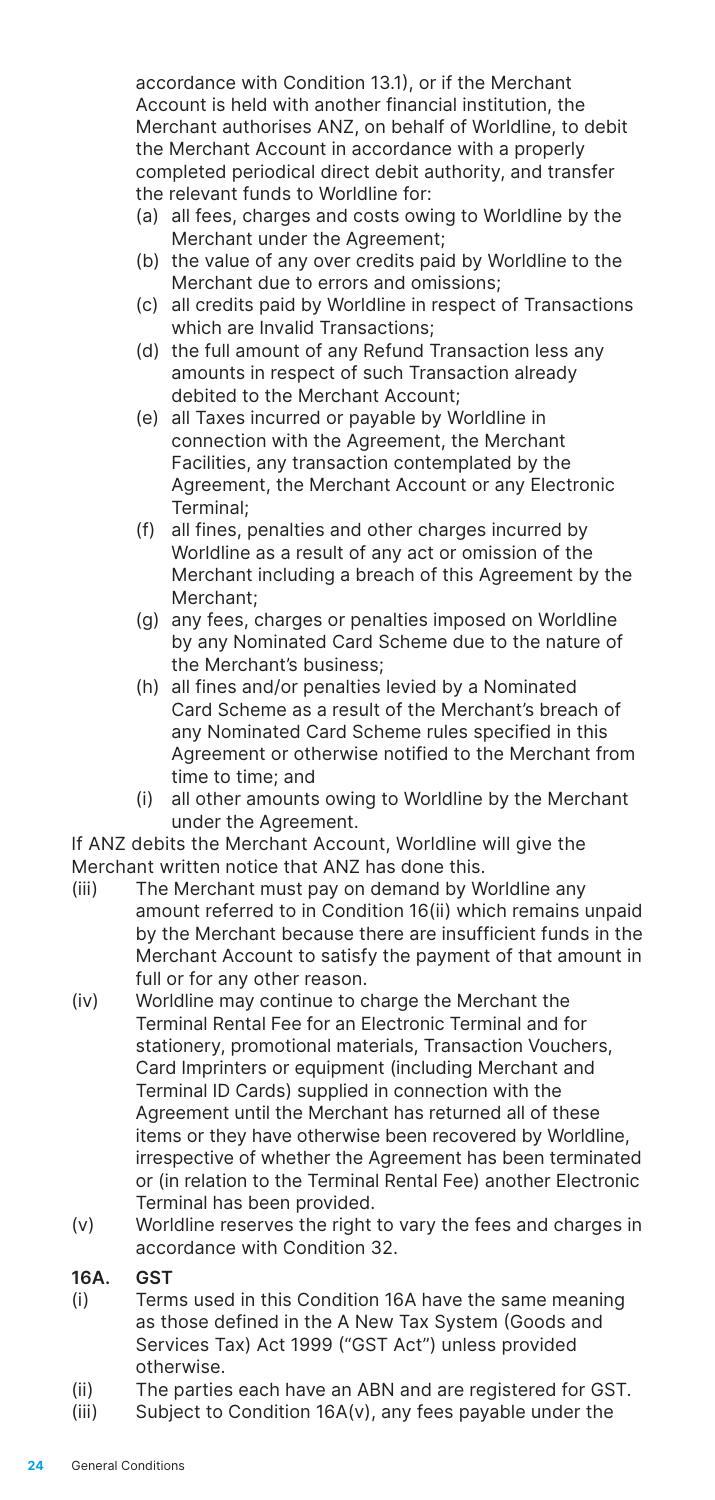<span id="page-24-0"></span>Agreement are inclusive of all Australian state, federal, sales, excise, personal property, and other taxes, stamp duty, customs and other duties or levies.

- (iv) Any reference in this Agreement to fee, price, value, sales, revenue, or similar amount ("Revenue") shall be a reference to that Revenue exclusive of GST, unless and to the extent that the Revenue is expressly agreed to be GST inclusive.
- (v) If any supply made under or in connection with this Agreement is subject to GST, the supplier may increase the consideration otherwise provided for by the amount of that GST and recover such additional amount from the party liable for payment of the consideration. This clause does not apply to the extent that the consideration is expressly agreed to be GST inclusive.
- (vi) If the recipient is required to reimburse the supplier for any costs, the amount must be reduced to the extent that the supplier is entitled to claim an input tax credit in respect of those costs. A party will be assumed to have an entitlement to claim a full input tax credit unless it demonstrates otherwise prior to the date on which the consideration must be provided.
- (vii) No payment of any amount in respect of GST is required until the supplier has provided a tax invoice or adjustment note, as the case may be, to the recipient. The supplier must provide a tax invoice or adjustment note to the recipient as required by the GST Act.

#### **17. Merchant websites**

If the Merchant is specifically authorised by Worldline in accordance with Condition 4(ii) to accept a Nominated Card as payment for goods or services ordered via the Internet:

- (i) In addition to information set out in the Terminal Guides or as otherwise reasonably notified by Worldline from time to time, the Merchant's website must contain all of the following information:
	- (a) a complete description of the goods or services offered;
	- (b) a returned merchandise and refund policy;
	- (c) a customer service contact, including electronic address and/or telephone number and the physical address of the Merchant's Premises;
	- (d) any export or legal restrictions (if known);
	- (e) a delivery policy (including the delivery cost, if any);
	- (f) a privacy policy (including the Merchant's policy on dealing with Cardholder information);
	- (g) security capabilities and the Merchant's policy for transmission of Cardholder's details; and
	- (h) the logo, symbol, icon or other marker of each Nominated Card Scheme to indicate acceptance of the Nominated Card Schemes.
- (ii) Except with Worldline's prior written consent, the transaction currency on the Merchant's website must be in Australian dollars only;
- (iii) The country of domicile of the Merchant must be Australia;
- (iv) The Merchant must complete a Secure Internet Site Declaration to Worldline's satisfaction;
- (v) The Merchant must, at the Merchant's cost, arrange for the Merchant's website to be prepared and maintained in accordance with Worldline's reasonable requirements, including those requirements applicable to Internet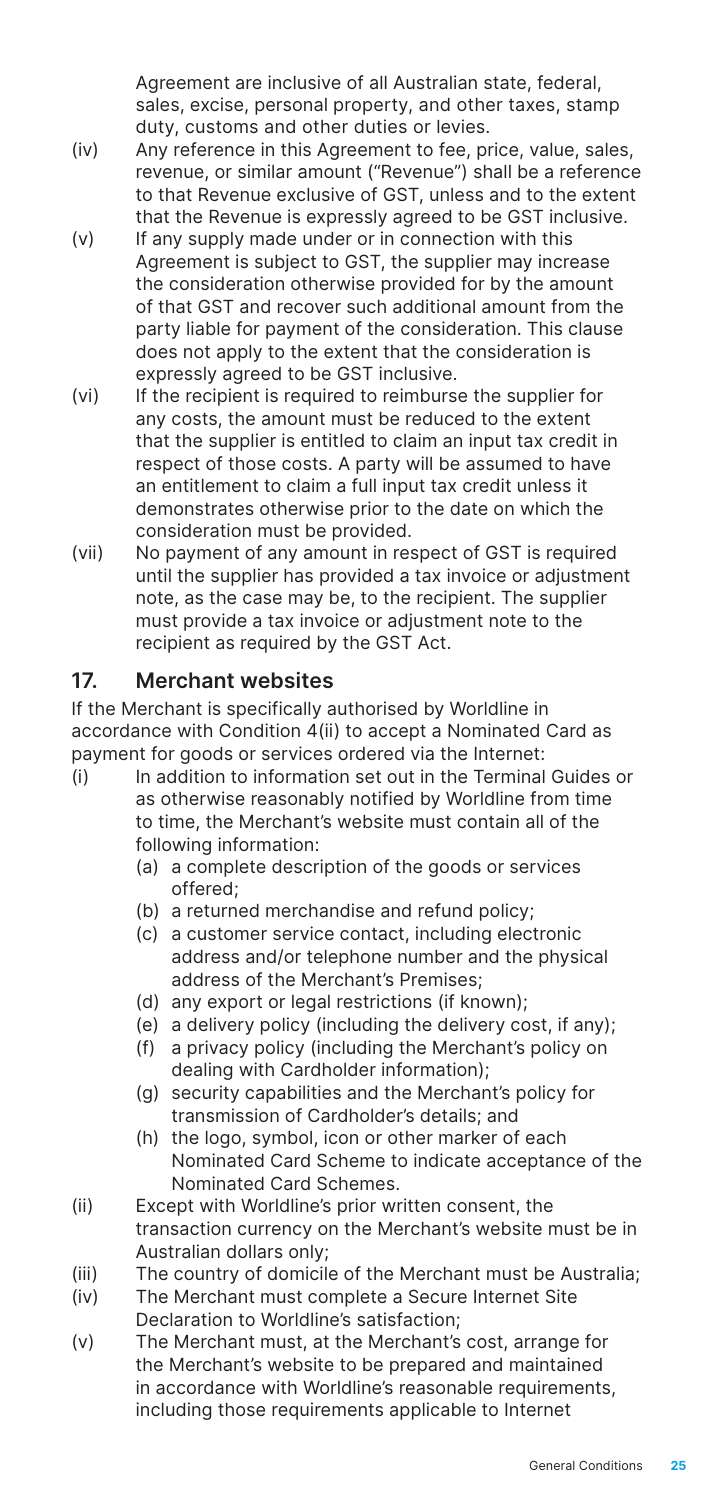<span id="page-25-0"></span>security standards as described in the relevant Terminal Guides or otherwise notified by Worldline in writing from time to time; and

- (vi) The Merchant must, at its cost, immediately rectify any security or processing faults or issues identified by either:
	- (a) the Merchant; or
	- (b) Worldline and notified to the Merchant.

#### **18. Electronic terminals**

This Condition 18 applies if the Merchant has requested and Worldline has agreed the Merchant may process Transactions electronically, or where Worldline has nominated an Electronic Terminal for the Merchant to use in accordance with Condition 6(x).

#### **18.1 General**

- (i) Unless otherwise agreed the Merchant must arrange at the Merchant's cost for an approved telecommunication supplier to install and maintain all necessary telecommunications infrastructure and associated services (including, for example, a telephone line or wireless communications device and any Internet services) to enable the use of the Electronic Terminal. Worldline is not responsible for maintaining any telecommunications requirements in connection with the Agreement.
- (ii) The Merchant must arrange at the Merchant's cost for the preparation of the location of the Electronic Terminal in accordance with Worldline's reasonable requirements, including those requirements applicable to site security standards and suitable power supply described in the Merchant Operating Guides or as otherwise notified by Worldline in writing.
- (iii) The Electronic Terminal site must enable the Cardholder to use the Electronic Terminal instruction keypad without the Cardholder's use of the keypad being observed by either security cameras, observation mirrors, reflective surfaces or by any other person, including by closed circuit television and internal monitoring devices.
- (iv) The Merchant must notify Worldline Merchant Services immediately if any Electronic Terminal (or part of an Electronic Terminal) is not operating, is malfunctioning or has (or the Merchant suspects it has) been tampered with in any way.
- (v) The Merchant must use reasonable care and diligence to prevent and detect unauthorised use of any Electronic Terminal.
- (vi) The Merchant must allow any properly authorised and suitably identified Worldline employee, agent or contractor free access to Electronic Terminals during normal business hours for the purposes of inspection or testing of Electronic Terminals and in the event Worldline has supplied the Electronic Terminal, for the purposes of installation, maintenance and removal of the Electronic Terminal.
- (vii) The Merchant must not, without Worldline's prior written consent (such consent not to be unreasonably withheld): (a) remove or relocate an Electronic Terminal; or
	- (b) make any alteration or addition to an Electronic Terminal or otherwise tamper with an Electronic Terminal.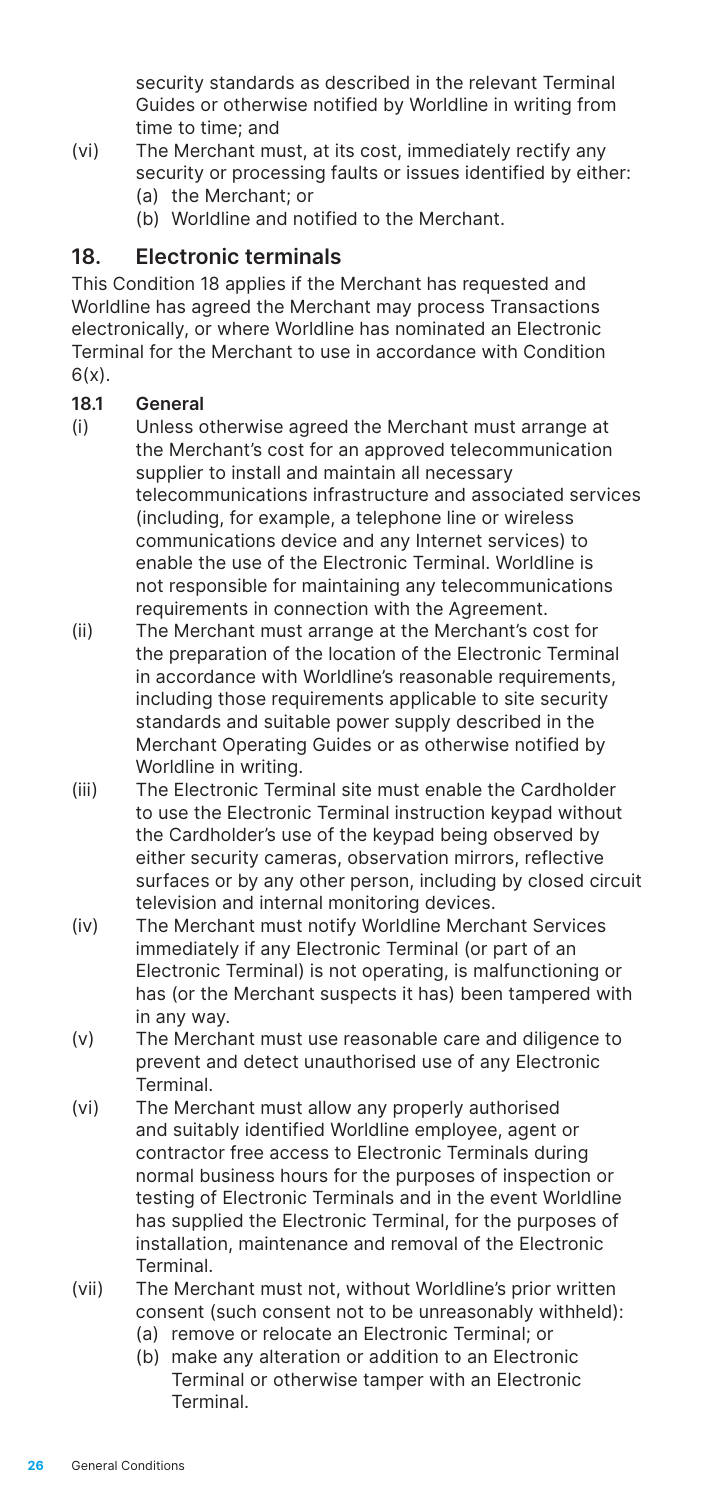<span id="page-26-0"></span>If Worldline provides such written consent, all costs applicable to the removal, relocation or change to the Electronic Terminal are payable by the Merchant.

(viii) If Worldline determines that the continued use of the Electronic Terminal by the Merchant may cause loss to the Merchant or Worldline (through fraudulent activities or otherwise) Worldline may require the Merchant to replace that Electronic Terminal with another Electronic Terminal nominated by Worldline.

#### **18.2 Electronic terminals supplied by Worldline**

- (i) If an Electronic Terminal is supplied by Worldline, the Merchant must:
	- (a) use the Electronic Terminal for the purposes of the Agreement; and
	- (b) use the Electronic Terminal in accordance with the Agreement and any applicable manufacturer's manual, warranty or Conditions of use
- (ii) The Merchant agrees that the Electronic Terminal remains the property of Worldline and undertakes to protect, and not prejudice, Worldline's proprietary right to the Electronic Terminal.
- (iii) The Merchant must notify Worldline Merchant Services immediately by telephone in the event that the Merchant is aware or suspects that the Electronic Terminal is being used fraudulently or otherwise improperly.
- (iv) The Merchant is responsible for any loss, theft or damage to the Electronic Terminal. In the event of such loss, theft or damage, the Merchant must pay Worldline the greater of any Electronic Terminal non-recovery fee and the actual cost of repairing or replacing (either with a new or secondhand Electronic Terminal of the same, or substantially the same make and/or model) the Electronic Terminal, except to the extent that any costs are caused by Worldline's negligence, fraud or wilful default.
- (v) The Merchant must take proper care of and maintain regular servicing of the Electronic Terminal as directed by Worldline. The Merchant is responsible for all maintenance costs as advised by Worldline including payment for the costs of any repairs to or replacement of the Electronic Terminal which are necessary because of the Merchant's neglect or misuse.

#### **18.3 Electronic terminals not supplied by Worldline**

- (i) If an Electronic Terminal is not supplied by Worldline the Merchant must:
	- (a) obtain Worldline's written consent before using the Electronic Terminal to process Transactions;
	- (b) use the Electronic Terminal for the purposes of the Agreement; and
	- (c) use the Electronic Terminal in accordance with the Agreement and the supplier's agreement with the Merchant.
- (ii) The Merchant must, at the Merchant's cost, comply with all security requirements reasonably requested by Worldline before, and as long as, the Electronic Terminal is used for processing Transactions under the Agreement.
- (iii) The Merchant must take proper care of and maintain regular servicing of the Electronic Terminal.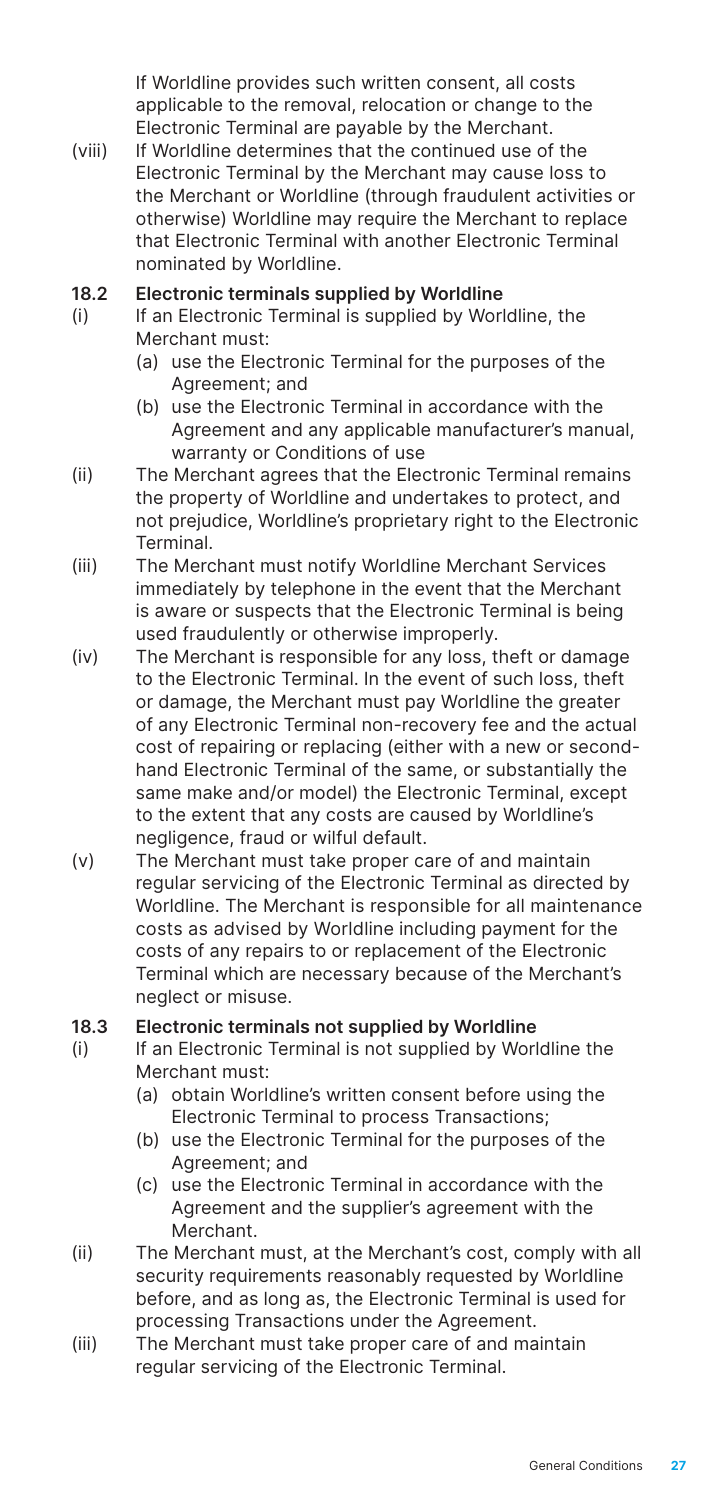# <span id="page-27-0"></span>**19. Electronic terminals and card imprinters – security**

- (i) The Merchant must take all steps that are, in the circumstances, reasonable to ensure that each Electronic Terminal and each Card Imprinter is protected against loss, theft, unauthorised access or use, modification or other misuse. The Merchant agrees that such steps include ensuring that, at the start and at the close of business each day, each Electronic Terminal and each Card Imprinter is secure and has not been lost or stolen or tampered with in any way.
- (ii) [The steps Worldline considers reasonable to ensure that each electronic terminal and each card imprinter is protected against loss, theft, unauthorised access or use, modification or other misuse include the steps detailed in guidelines published on [anzworldline.com.au/merchant](http://wwwanzworldline.com.au/merchant-security)[security.](http://wwwanzworldline.com.au/merchant-security)
- (iii) The Merchant must immediately notify Worldline Merchant Services by telephone as soon as the Merchant becomes aware or suspects that an Electronic Terminal or Card Imprinter has been stolen, lost or may otherwise have been altered, tampered with or compromised.
- (iv) Any breach of this Condition 19 by the Merchant may result in the Merchant being liable, including under condition 23, for any loss or costs suffered or incurred by Worldline as a result of theft or loss of, or other breach of security in connection with, an Electronic Terminal or Card Imprinter, including, any loss arising from any unauthorised or fraudulent use of an Electronic Terminal or Card Imprinter that occurs before the Merchant gives notice to Worldline in accordance with Condition 19(ii).
- (v) If the Merchant:
	- (a) ceases trading; or
	- (b) no longer requires the Merchant Facilities,

the Merchant must, within 7 days of either (a) or (b) above occurring, terminate the Agreement in accordance with Condition 30.

#### **20. Merchant operating guides**

Worldline will provide the Merchant with all applicable Merchant Operating Guides at Worldline's cost. The Merchant Operating Guide includes policies, procedures and other information the Merchant requires for the day-to-day operation of the Merchant Facilities, including requirements set down under Nominated Card Scheme rules.

#### **21. Training**

- (i) The Merchant agrees to participate in any training offered by Worldline (at Worldline's expense) that is in any way connected with the provision of Merchant Facilities under this Agreement.
- (ii) Worldline will be deemed to have provided training to the Merchant if it has provided training to an employee, contractor or agent of the Merchant.
- (iii) The Merchant is responsible at the Merchant's cost for training the Merchant's employees, contractors or agents who are to operate Electronic Terminals or otherwise process Transactions so that those employees, contractors and agents are familiar with the Merchant's obligations under the Agreement and Transactions are processed in accordance with the Agreement.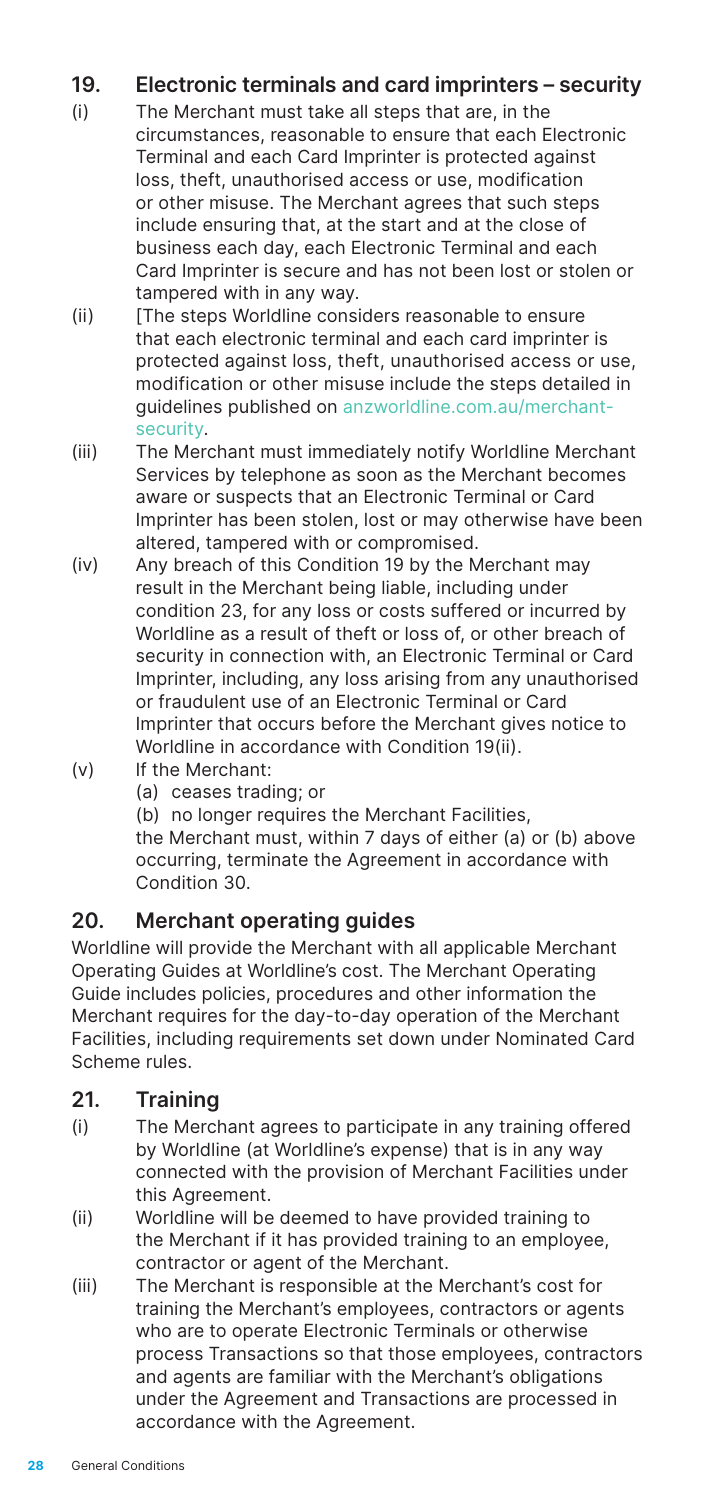# <span id="page-28-0"></span>**22. Supply of card imprinters and stationery**

Worldline will supply the Merchant with, and may charge the Merchant for the supply of, Card Imprinters, Transaction Vouchers and other stationery requirements in accordance with the Order Form or as otherwise agreed by Worldline from time to time in writing.

# **23. Indemnity**

The Merchant indemnifies Worldline against all claims, damages, actions, losses and liabilities (including all fines, penalties and other charges incurred by Worldline as a result of any act or omission of the Merchant) which Worldline or any of its employees, contractors or agents suffers or incurs arising directly or indirectly from:

- (i) the negligence or fraud of the Merchant or an employee, contractor or agent of the Merchant;
- (ii) the failure of the Merchant, or an employee, contractor or agent of the Merchant, to observe any of the Merchant's obligations under the Agreement;
- (iii) any dispute arising between the Merchant and the Cardholder in respect of the supply, use, quality or fitness for purpose of goods or services or the provision of cash;
- (iv) any use of an Electronic Terminal or Card Imprinter by the Merchant or its employees, contractors or agents;
- (v) any representation, warranty or statement made by the Merchant or its employees, contractors or agents to the Cardholder; or
- (vi) any misrepresentation, breach of contract and/or failure of consideration relating to any contract for the supply of goods or services by the Merchant to a Cardholder, except that the Merchant is not obliged to indemnify Worldline or its employees, contractors or agents against any claims, damages, actions, losses or liabilities to the extent they result from the fraud, wilful default or gross negligence of Worldline or its employees, contractors or agents. Worldline will also take reasonable steps to mitigate any claims, damages, actions, losses or liabilities which are the subject of this indemnity.

# **24. Worldline liability**

(i) To the extent permitted by Law, including the Australian Consumer Law or Australian Securities and Investment Commission Act, Worldline will not be responsible for any loss or damage (including consequential loss or damage) suffered by the Merchant under the Agreement including, but not limited to, loss or damage suffered because an Electronic Terminal or any telephone line or other communications device or service is malfunctioning or not operating, except direct loss or damage attributable to the negligence or wilful default of Worldline.

> To remove any doubt and without limiting the generality of this provision, Worldline services and Merchant Facilities are dependent on messaging, communications, processing and other systems which are subject to interruption or breakdown for a variety of reasons. Worldline will take all commercially reasonable steps to reduce the duration should such interruption or breakdown occur but will not otherwise have any liability for any failure, delay or other matter resulting from it.

(ii) If an Electronic Terminal supplied by Worldline is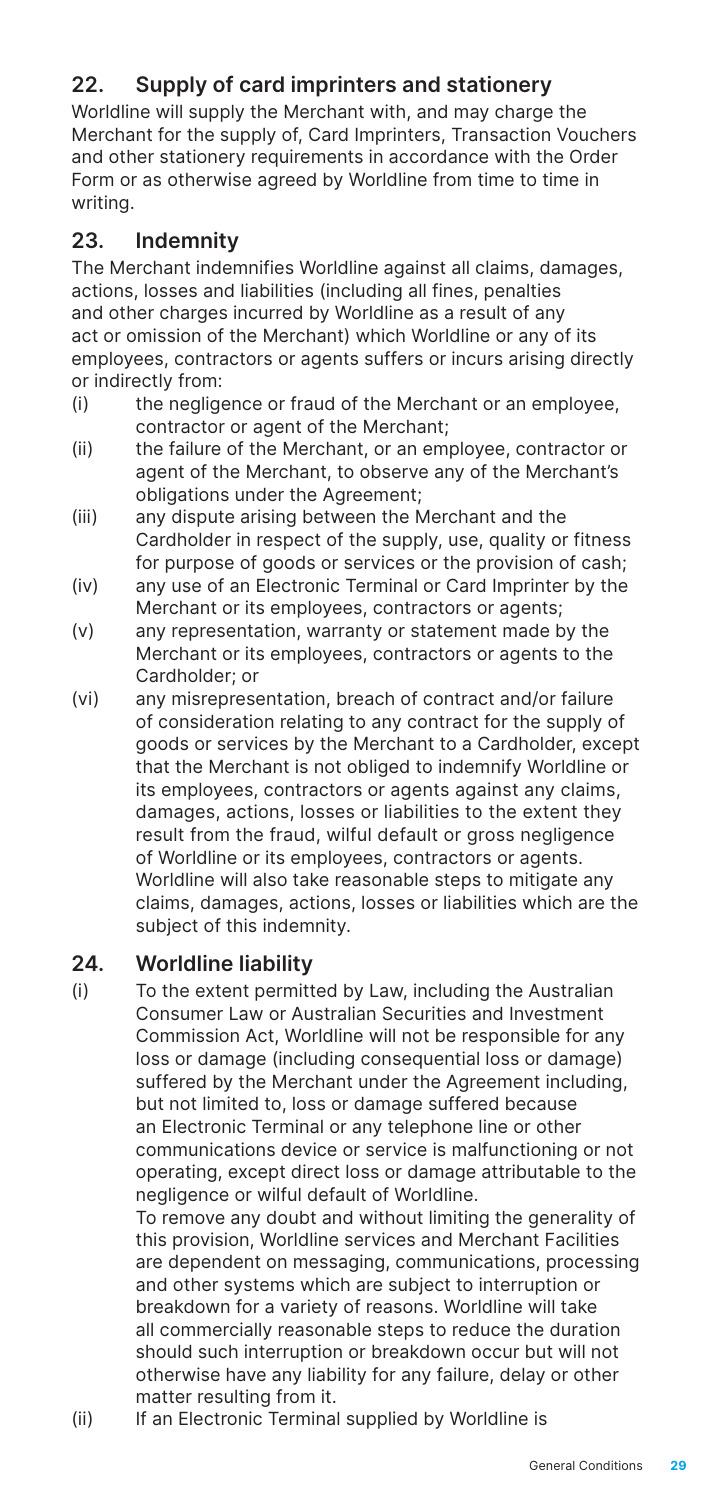malfunctioning or not operating, Worldline's liability is only to repair or replace the Electronic Terminal.

<span id="page-29-0"></span>(iii) Worldline is not liable for any loss, liability or damage which a Merchant may suffer or incur resulting from Worldline's failure to credit the Merchant Account due to technical or administrative difficulties relating to the banking system used for the transfer of funds to the Merchant Account.

#### **25. Third party bureau services**

Worldline is not responsible for the acts or omissions of any third party which provides services, including processing services, to the Merchant in connection with the Merchant Facilities. For the avoidance of doubt, Worldline is not liable for any losses, claims, damages, costs, terms or expenses suffered by the Merchant (including consequential loss) arising from or in connection with any act or failure to act by such third party in connection with a Transaction.

#### **26. Appointment of agent, subcontractor or other party**

- (i) The Merchant must not appoint any agent or subcontractor or a person in any other capacity ("an Appointee") to carry out the performance of any of the Merchant's obligations under the Agreement without the specific written agreement of Worldline.
- (ii) If Worldline agrees to the appointment of an Appointee the Merchant will be responsible for any act or omission of that Appointee as if the Merchant had performed such act or omission.

### **27. Promotional material**

- (i) Worldline will supply the Merchant with Nominated Card signs, decals and other promotional material as agreed in the Order Form or otherwise in writing from time to time.
- (ii) The Merchant must prominently display in the Merchant's Premises each Nominated Card decal and other promotional material supplied by Worldline or Worldline's authorised representative.
- (iii) Where the Merchant is authorised in writing by Worldline to accept Internet orders, the Merchant must display logos, signs or other promotional material supplied by Worldline or Worldline's authorised representative on the Merchant's website wherever payment options are presented to the Cardholder.
- (iv) The Merchant must not use any promotional material in relation to Worldline or any Nominated Card Scheme except as authorised by Worldline. The Merchant must not use the name, logo, any trademarks, brand names, business names or copyright belonging to Worldline or any Nominated Card Scheme without the prior written approval of Worldline.
- (v) The Merchant authorises Worldline to publish the name, address, telephone number, facsimile number and email address of the Merchant and to use any logo applicable to the Merchant in any correspondence, circular or publication of Worldline.
- (vi) The Merchant must only advertise goods and services which can be purchased with a Nominated Card in Australian currency or any other currency authorised in writing by Worldline.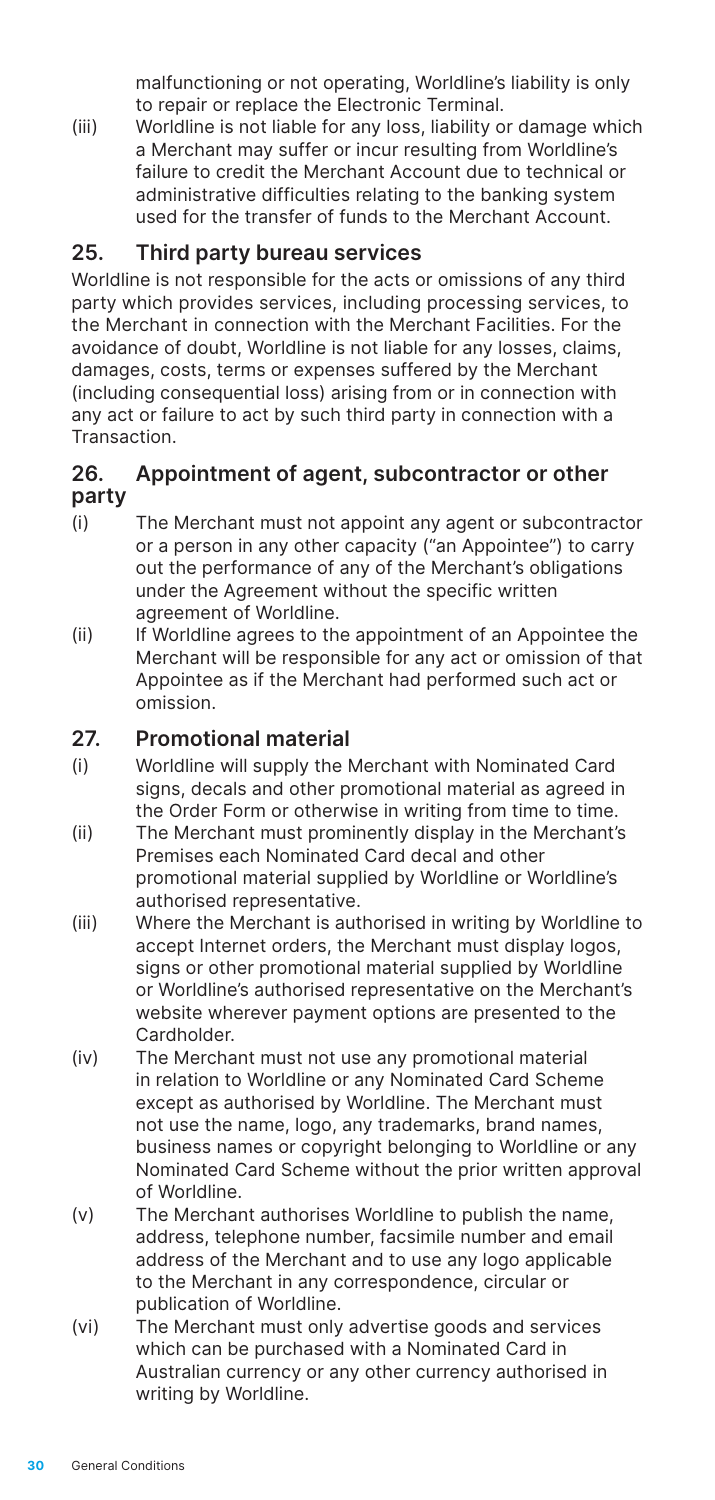# <span id="page-30-0"></span>**28. Representations and warranties**

- (i) When the Merchant supplies Transaction details to Worldline, whether the Transaction is processed electronically or manually, the Merchant represents and warrants to Worldline that:
	- (a) all Transaction details are true and correct;
	- (b) the Merchant has complied with the requirements of the Agreement applicable to processing of Transactions;
	- (c) the Merchant is not aware of any fact which would cause the Transaction to be an Invalid Transaction;
	- (d) the Merchant has complied with all applicable Laws in carrying out its obligations in connection with the Transaction under the Agreement; and
	- (e) the information the Merchant has provided Worldline in the Application remains true and correct and not misleading in any material respect.
- (ii) The Merchant represents and warrants to Worldline that the Merchant has power to enter into and perform its obligations under the Agreement and that the Agreement is valid, binding and enforceable against the Merchant.
- (iii) The Merchant represents and warrants to Worldline that the information the Merchant has provided Worldline in the Application is true and correct and not misleading in any material respect.
- (iv) The Merchant acknowledges that the issue of a Nominated Card to a Cardholder is not a representation or warranty by Worldline or the Nominated Card issuer as to the Cardholder's credit worthiness or identity.
- (v) The Merchant represents and warrants to Worldline that the Merchant has complied with all applicable Laws in carrying out its obligations under the Agreement.

#### **29. Suspension of merchant facility or suspension of pay out of all transactions**

- (i) Worldline reserves the right to suspend the Merchant Facilities, immediately on notice to the Merchant if any of the events listed in Condition 30(ii) occurs.
- (ii) To secure its obligations under this Agreement and for valuable consideration, the Merchant grants an irrevocable power of attorney to Worldline to direct ANZ to freeze the Merchant Account and refuse to allow withdrawals of funds from the Merchant Account, immediately on notice to the Merchant if any of the events listed in Condition 30(ii) occurs. Worldline's right to freeze the Merchant Account pursuant to this clause may be separate to, or in addition to, the right Worldline has under Condition 29(i). When exercising this right Worldline is not required to notify the Merchant of the date on which the suspension or freezing of the Merchant Account, or both, as the case may be, will end. Under certain circumstances Worldline may freeze the Merchant Account or refuse to allow withdrawal of funds from a Merchant Account before giving the Merchant notice (but will promptly give the Merchant notice after having done so).
- (iii) When Worldline suspends the Merchant Facilities as contemplated in Condition 29(1) or ANZ at the direction of Worldline freezes the Merchant Account as contemplated in Condition 29(ii), or both, as the case may be:
	- (a) the Merchant must not accept any Nominated Cards as payment for goods or services; and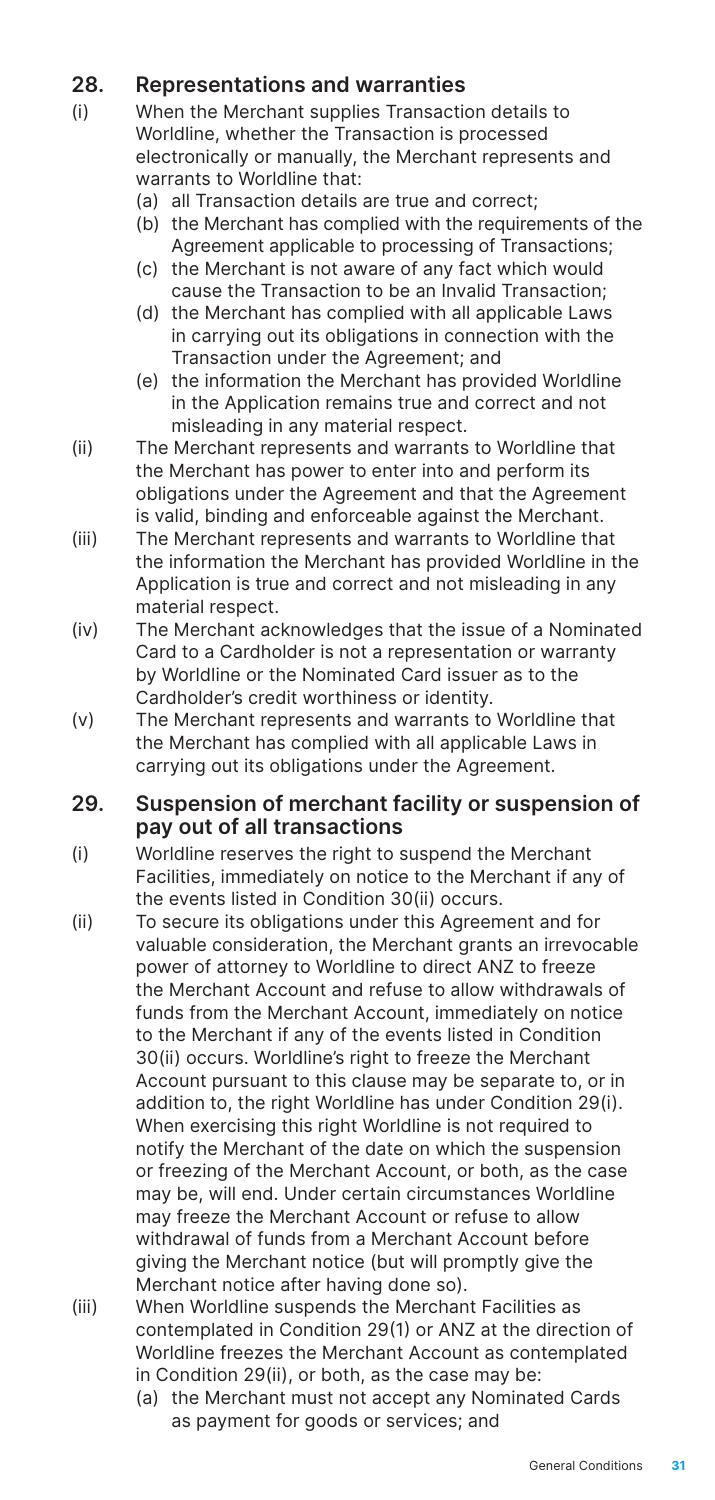- <span id="page-31-0"></span>(b) Worldline is not obliged to accept any Transactions processed by the Merchant after notification of suspension.
- (iv) Worldline may during the period of suspension or freezing of the Merchant Account, or both, as the case may be, terminate the Merchant Facilities under Condition 30.
- (v) Worldline at its discretion may end the suspension or freezing of the Merchant Account, or both, as the case may be if Worldline is satisfied in its reasonable opinion that the Merchant has remedied any events listed in Condition 30(ii)(b), (d), (h), (i) or (j) that have occurred, to the extent they are remediable, and that the risk of loss to Worldline, the Merchant and/or Cardholders does not require ongoing suspension or freezing of the Merchant Account.

#### **30. Termination**

- (i) Worldline may at any time terminate the Agreement by giving the Merchant notice in writing. The Merchant may at any time terminate the Agreement by giving Worldline notice:
	- a) by calling Worldline Merchant Services to request closure of the Merchant Facility and receiving acknowledgment of this request from Worldline; or
	- b) where instructed by Worldline, by completing the Merchant Maintenance Form to request closure of the Merchant Facility. The notice does not need to include any reason and will take effect:
	- c) where no Electronic Terminal(s) are supplied by Worldline under the Agreement, on the date of such notice; or
	- d) where Electronic Terminal(s) are supplied by Worldline under the Agreement, on the date which is the earlier of:
		- (A) the date on which all Electronic Terminal(s) are returned by the Merchant and/or recovered by Worldline; or
		- (B) the date that is 30 days from the date on which the notice was given.
- (ii) Worldline may terminate the Agreement immediately by notice to the Merchant should any of the following occur:
	- (a) an Insolvency Event occurs in relation to the Merchant;
	- (b) the Merchant breaches any of its material obligations under the Agreement;
	- (c) the Merchant does not process any Transactions with Worldline for a continuous period of six months;
	- (d) in Worldline's reasonable opinion, the Merchant is involved in an unacceptably high number of Chargebacks, Refund requests or retrieval requests, without justification acceptable to Worldline;
	- (e) it becomes illegal or impossible in practice for Worldline to continue to provide the Merchant Facilities to the Merchant (including because the provision of the Merchant Facilities would breach a material requirement of a Nominated Card Scheme);
	- (f) the Agreement becomes in whole or a material part void, voidable or unenforceable or a claim is made to that effect, in each case because of a change in the Law or a change in the circumstances of the Merchant;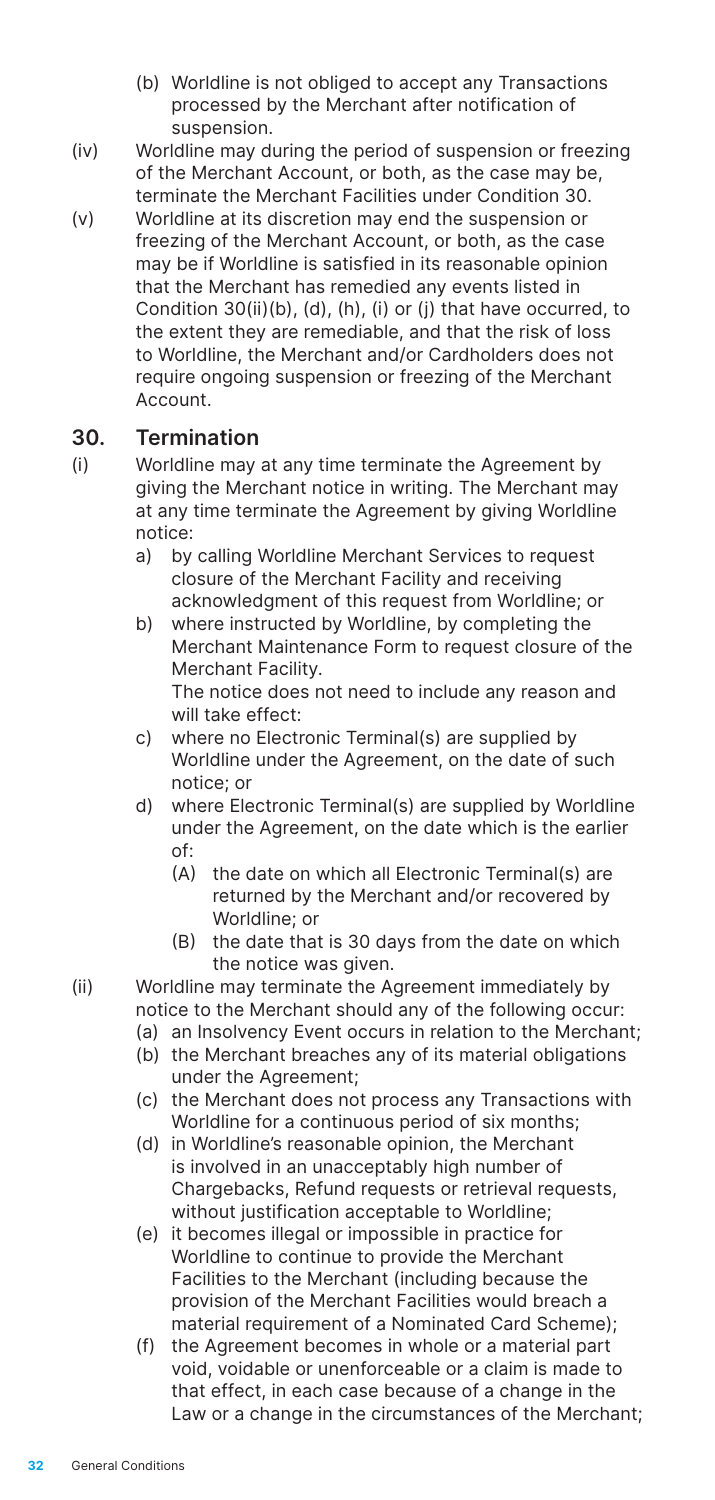- (g) the Merchant processes a Transaction that the Merchant knew, or ought to have known, was fraudulent or illegal;
- (h) Worldline reasonably determines that the continued provision of the Merchant Facilities to the Merchant may damage the reputation of Worldline or otherwise reasonably considers that Worldline or the Merchant may suffer loss if it continues to provide the Merchant Facilities to the Merchant;
- (i) any of the information provided by the Merchant in the Application or otherwise to Worldline is or becomes incorrect, or false or misleading in a material respect;
- (j) the Merchant's details and other information disclosed in the Application materially changes, including, but not limited to, a change to the nature and type of business conducted by the Merchant;
- (k) the Cardholder has not received the goods or services as required by the terms of the Transaction (and, in the case where the Merchant is not the provider of the goods or services and acts as agent for the provider of the goods or services, the goods or services have not been provided by the principal) and the Merchant has failed to provide Worldline with proof of receipt of, and satisfaction with, the goods or services by the Cardholder within 5 Business Days of Worldline's request to do so; or
- (l) Worldline reasonably determines that the Merchant is:
	- (A) using Worldline's products, software or services in an illegal, fraudulent or unlawful manner; or
	- (B) using Worldline's products, software or services to undertake or in connection with illegal, fraudulent or unlawful activities.
- (iii) Termination of the Agreement or any part of it does not affect any rights or obligations of the Merchant or Worldline that arose prior to termination. In particular, any obligation the Merchant has under the Agreement to indemnify Worldline or to pay Worldline any amounts (including costs), is a continuing and independent obligation and survives even if the Agreement is terminated. All Transactions made prior to termination are subject to the terms of the Agreement.
- (iv) The Merchant Facilities will be closed by Worldline within 30 days of the date on which the Merchant Agreement was terminated.
- (v) If Worldline receives a Transaction Voucher after termination of the Agreement, Worldline reserves the right, at its option, to return the Transaction Voucher to the Merchant or to retain the Transaction Voucher. If Worldline decides to retain the Transaction Voucher, the Merchant is not entitled to any payment for the Transaction in respect of the Transaction Voucher until such time as Worldline has received payment and no chargeback claim can be made by the issuer of the Nominated Card in connection with the Transaction Voucher.
- (vi) On giving or receiving a notice to terminate the Agreement, the Merchant must immediately arrange with Worldline for the recovery of all stationery (excluding stationery paid for by the Merchant), promotional material, Transaction Vouchers, Card Imprinters or equipment (including Electronic Terminals) supplied in connection with the Agreement.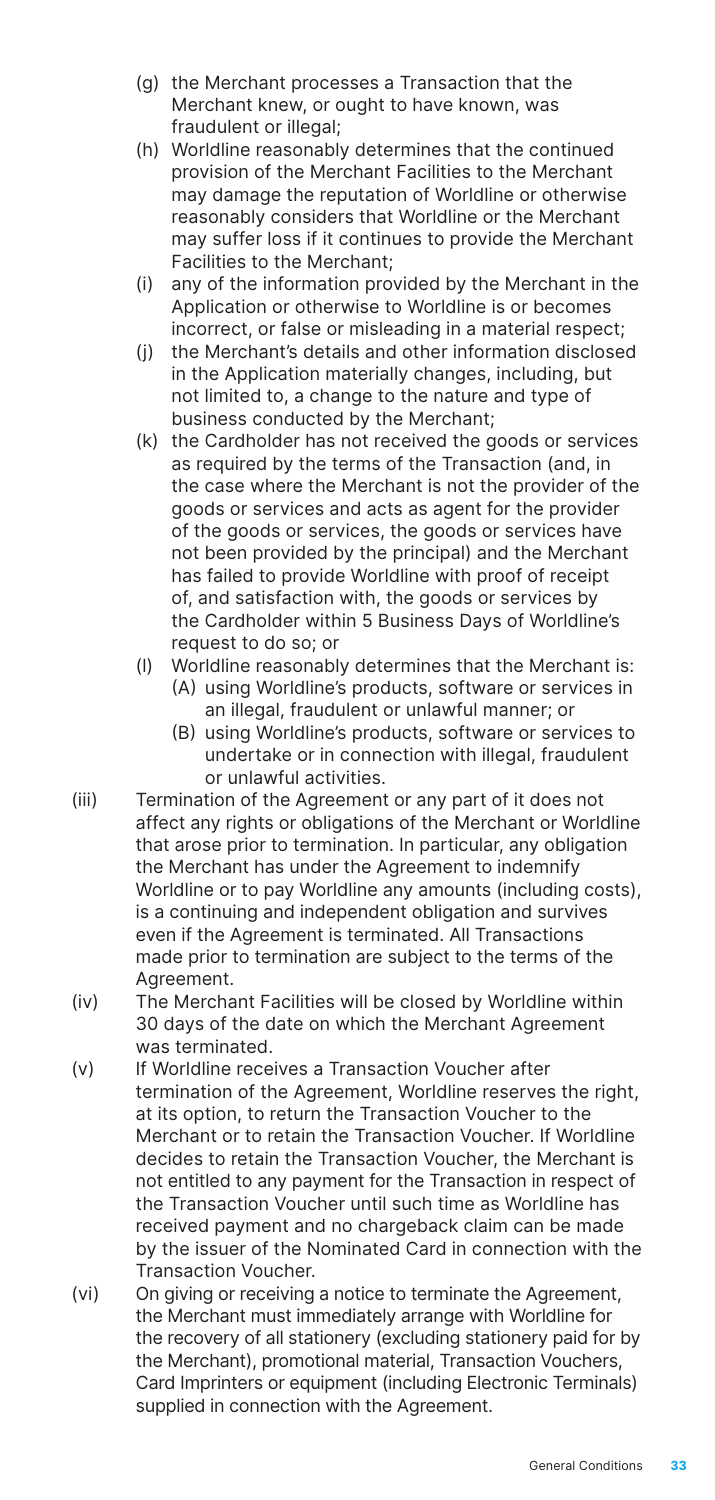- <span id="page-33-0"></span>(vii) If the Agreement is terminated for any reason, Worldline reserves the right to charge the Merchant a closure administration charge, in accordance with the Order Form or other agreement, as the case may be.
- (viii) The Merchant authorises Worldline to:
	- (a) disclose to any person the fact that all or part of the Agreement has been terminated;
	- (b) disclose information concerning the termination and reasons for termination of all or part of the Agreement to any credit provider or Nominated Card Scheme; and give a banker's opinion to other financial institutions with whom the Merchant may make application for other merchant facilities.

The Merchant acknowledges that the disclosure of this information may affect the Merchant's ability to successfully apply for merchant facilities in the future.

(ix) The obligations contained in Conditions 12, 13, 14, 16, 16A, 18, 19, 23, 24, 29, 30, 31 and 45 survive termination of the Agreement.

#### **31. Set off**

- (i) Worldline may upon notice to the Merchant set off any Liability owed by Worldline to the Merchant on any account against any Liability owed by the Merchant to Worldline under or in connection with this Agreement.
- (ii) If Worldline exercises its right of set off under Condition 13.2(ii)(b), 31(i) or 31(ii) in respect of any Liability that is contingent, unascertained or unliquidated, Worldline may estimate the amount of that Liability in good faith and exercise its right of set off, combination or appropriation in respect of that estimate.
- (iii) If the actual liability proves to be less than the amount set off Worldline must pay the Merchant the amount of the difference. If the actual liability proves to be more than the amount set off the Merchant must pay to Worldline the amount of the difference. To give effect to this condition, Worldline may at any time convert any amount (for example, amounts standing to the credit of the Retention Account, or any Liability) in one currency into another currency as it thinks appropriate, at a prevailing market rate of exchange that Worldline chooses in accordance with its usual practice at that time.

#### **32. Variation**

- (i) Worldline may vary a term of the Agreement at any time by giving the Merchant notice in writing no later than the day on which the variation takes effect for the following types of changes:
	- changes required by a change to the Law, applicable industry codes or the rules of any Nominated Card Scheme;
		- the introduction of, changes to, or the removal of, any Nominated card; and
	- any changes which, in Worldline's reasonable opinion, are required to protect the Merchant; Cardholders and/or Worldline from the risk of fraudulent or illegal activity.
- (ii) Worldline may introduce a new fee or charge under this Agreement, or increase an existing fee or charge, at any time by giving the Merchant 30 days' notice in writing of the new or increased fee or charge, unless otherwise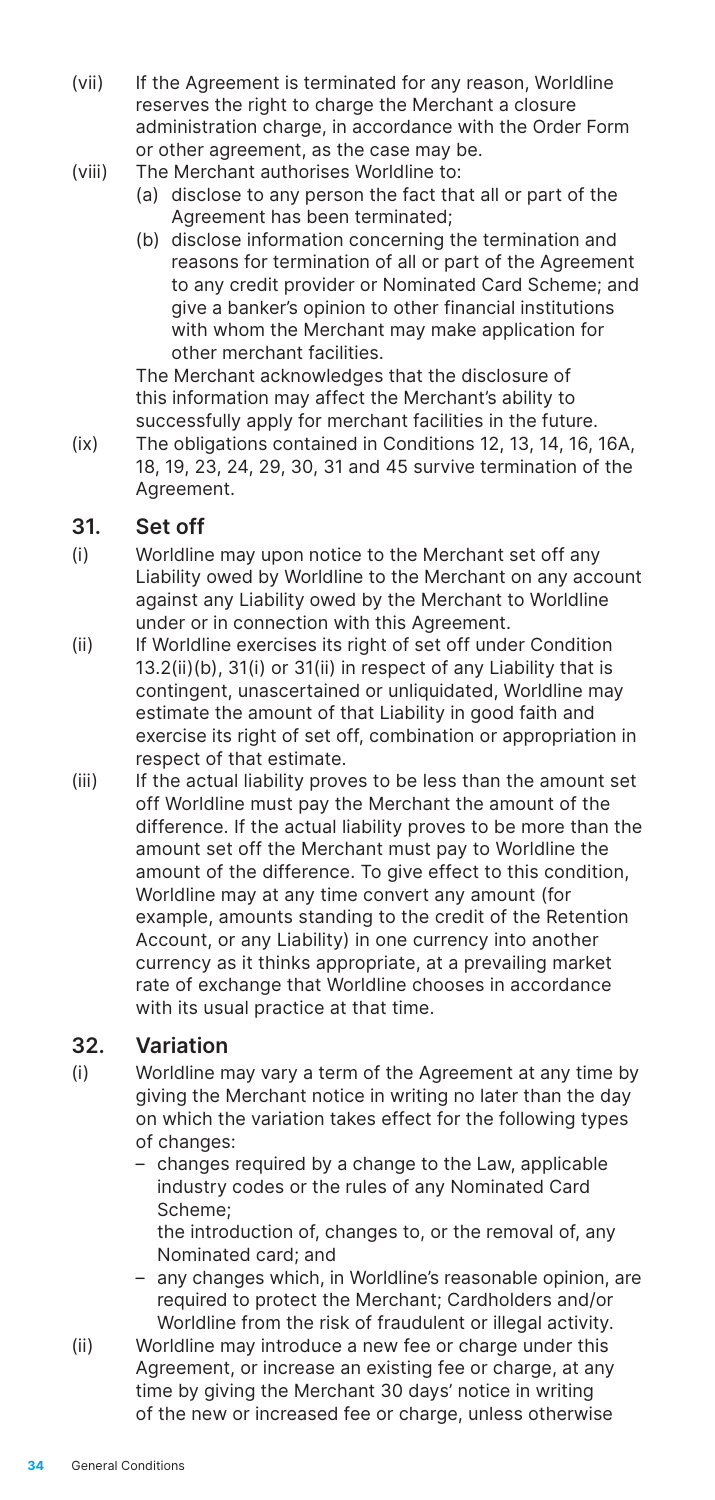agreed with the Merchant.

- <span id="page-34-0"></span>(iii) Worldline may vary any other term of the Agreement at any time by giving the Merchant reasonable notice of the change. If we reasonably consider a change is unfavourable to you, we will give you prior notice of at least 30 days. We may give you a shorter notice period, which may include notice on the day the variation takes effect, if we reasonably consider:
	- the change has a neutral effect on your obligations;
	- the change reduces your obligations; or
	- providing a shorter notice period is necessary for us to:
		- avoid or reduce a material increase in our credit risk or loss; or
		- comply with legal or regulatory requirements or the rules of any Nominated Card Scheme.

Despite this clause, Worldline will always give you notice in accordance with any applicable laws or industry codes which require any minimum notice periods or specific methods of notification.

- (iv) The Merchant acknowledges that where Worldline agrees to an increase in the Merchant's Refund limit, Authorised Floor Limit or tipping limit in respect of the Merchant Facilities, additional or increased incidence of liabilities or losses may arise as a result, including from erroneous or fraudulent Transactions.
- (v) If a proposed change to a term of this Agreement is not acceptable to you, you have the right to terminate the Merchant Facilities under Condition 30.

#### **33. Notice**

- (i) The Merchant acknowledges that Worldline may deliver notices to it in any of the ways listed in Condition 33(ii) and consents to notices being delivered in any of these ways. A notice sent to the Merchant's Representative or any other person nominated by the Merchant will be deemed to be a notice sent to the Merchant.
- (ii) A notice must be in writing and is taken to be received:
	- (a) if delivered personally, at the time of delivery;
		- (b) if sent by pre-paid post, on the third day after the posting;
		- (c) if sent by facsimile transmission, on the date the transmitting machine records transmission of the complete document;
		- (d) when the party sending the notice is Worldline, if sent by email, at the time when the email enters the Merchant's information system; or
		- (e) when the party sending the notice is Worldline and it relates to any new or varied Terminal Guide, if delivered via the Worldline website at [anzworldline.](http://www.anzworldline.com.au/operating-guides) [com.au/operating-guides](http://www.anzworldline.com.au/operating-guides) on the third day after the posting of the notice to that website.
- (iii) The address, facsimile number or email address to be used for notices is the last address, facsimile number or email address advised by a party. The Merchant must inform Worldline immediately of any change of the Merchant's address, facsimile number or email address.

#### **34. Relationship of the parties**

Nothing in the Agreement creates a relationship of joint venture, partnership or principal and agent between Worldline and the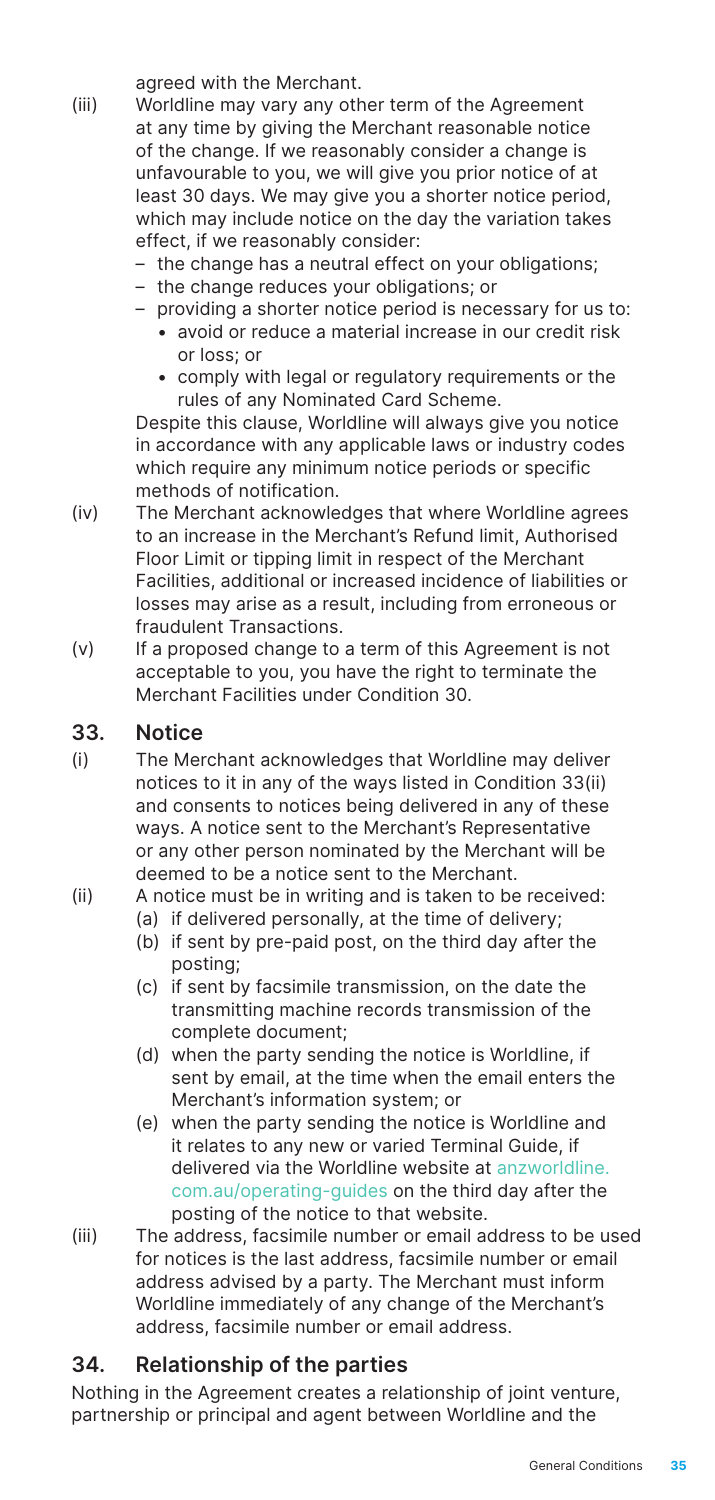<span id="page-35-0"></span>Merchant. The Merchant must not act as if, or represent or attempt to represent to any person that, any such relationship exists.

#### **35. Assignment**

- (i) This Agreement is binding on the parties, their executors, administrators, successors and permitted assigns. The Merchant must not transfer any of the Merchant's rights or obligations under the Agreement unless Worldline consents in writing.
- (ii) Worldline may transfer any of its rights or obligations under the Agreement on giving 14 days prior notice to the Merchant.
- (iii) To remove any doubt Worldline may at any time arrange with a third party to provide any of the services Worldline is obliged to provide to the Merchant under the Agreement.

#### **36. Severability**

If in any jurisdiction, a provision of the Agreement is illegal or unenforceable, the Agreement is to be interpreted for the purposes of that jurisdiction only, as if it had never included the provision so far as the provision is illegal or unenforceable.

#### **37. Waiver**

The rights Worldline has under the Agreement cannot be waived except by Worldline giving the Merchant written notice waiving the particular rights. In particular, Worldline does not waive any right that Worldline has in connection with the Agreement merely because Worldline does not exercise it or does not exercise it as soon as Worldline can.

# **38. Merchant's continuous obligations**

- (i) The Merchant must immediately notify Worldline Merchant Services in writing:
	- (a) if circumstances arise which may have a material adverse effect on the Merchant's business, assets or financial condition or the Merchant's ability to perform the Merchant's obligations under the Agreement. It is advisable that the Merchant informs Worldline promptly when it is in financial difficulty; or
	- (b) if the Merchant sells, leases or transfers its business or any of the Premises; or
	- (c) if a Merchant changes the address where it carries on business or otherwise changes its contact details (eg, telephone number, facsimile number or email address) or starts carrying on business at any other place; or
	- (d) if the Merchant changes the nature, scope or type of its business.
- (ii) The Merchant must provide copies of its latest financial statements and any other financial information (including bank statements) reasonably requested by Worldline within 30 days of a request by Worldline.
- (iii) When requested by Worldline, the Merchant must promptly complete and submit all forms and documents supplied or requested by Worldline within 30 days of a request by Worldline.
- (iv) When requested by Worldline, the Merchant must promptly install all software updates and replace any hardware such as Electronic Terminals, Terminal Cables, Terminal Stands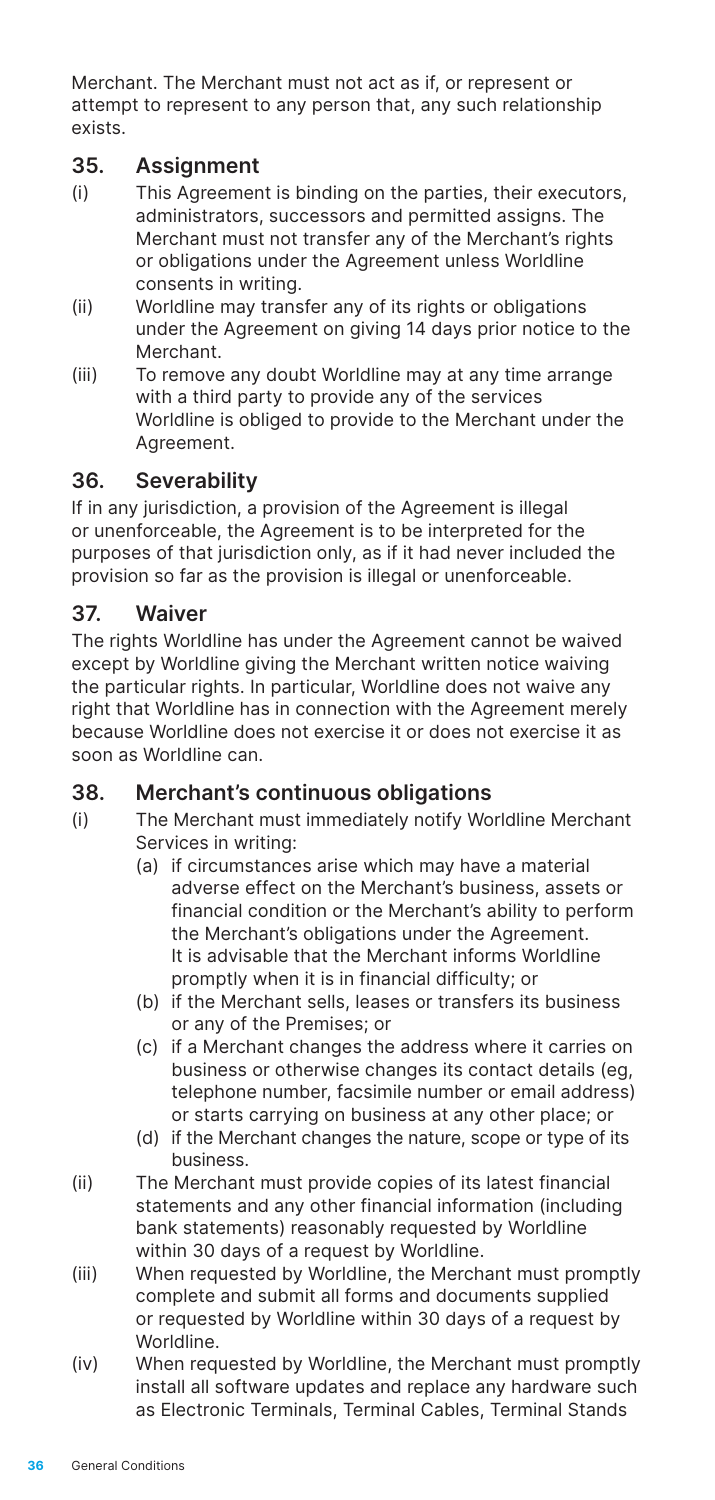<span id="page-36-0"></span>and Keys required by Worldline. If the Merchant does not do so, Worldline may stop allowing the Merchant to access or use the software or hardware required to be updated or replaced.

#### **39. Security**

- (i) At any time, Worldline may request that the Merchant provide Worldline with Security of a type, and to secure an amount, specified by Worldline and the Merchant must provide such Security. In specifying the type of Security and amount secured under this clause, Worldline will act in accordance with what is reasonably necessary to protect its legitimate commercial interests.
- (ii) If Worldline specifies a time by which the Security must be provided, the Merchant must provide the Security to Worldline by that time.
- (iii) Without limiting Conditions 13 (including 13.2), 31 or 39(i) above, if Worldline believes there is a likelihood of any of the events in Condition 30(ii) occurring, or such events do occur, Worldline may by notice in writing to the Merchant, in its absolute discretion, retain portions of the Merchant's settlement proceeds in a separate suspense account. Such suspense account can be either a Retention Account or a separate suspense account. Worldline may retain the Security until Worldline is satisfied that:
	- (a) the risk of any of the events in Condition 30(ii) occurring, or ceasing to occur, no longer exists; and/or
	- (b) no Transactions will be charged back by Cardholders.

# **40. Governing law**

This Agreement is governed by the Law in force in the State or Territory where Worldline's office shown in the Order Form is located. Worldline and the Merchant agree to submit to the nonexclusive jurisdiction of the courts of Victoria, Australia.

# **41. Not used**

# **42. Dispute resolution procedures**

Where the Merchant has a complaint in relation to the provision of the Merchant Facilities, it should speak with the Worldline Merchant Services in the first instance. If the complaint cannot be resolved promptly, a supervisor within Worldline Merchant Services will take responsibility for resolution of the complaint. Worldline's aim is to resolve any complaint within ten Business Days. If this is not possible, Worldline will keep the Merchant informed on the progress of the matter and how long Worldline expects it will take to resolve the complaint.

# **43. Meanings of words and expressions**

#### In the Agreement:

**Australian Business Number (ABN)** has the same meaning as in A New Tax System (Australian Business Number) Act 1999 (Cth). **"Agreement"** means the agreement constituted by the Merchant's acceptance of Worldline's offer on the terms and conditions set out in the Order Form (including the Customer Transfer Notices) and comprising the documents referred to in Condition 1, as varied from time to time.

**"ANZ"** means Australia and New Zealand Banking Group Limited ABN 11 005 357 522.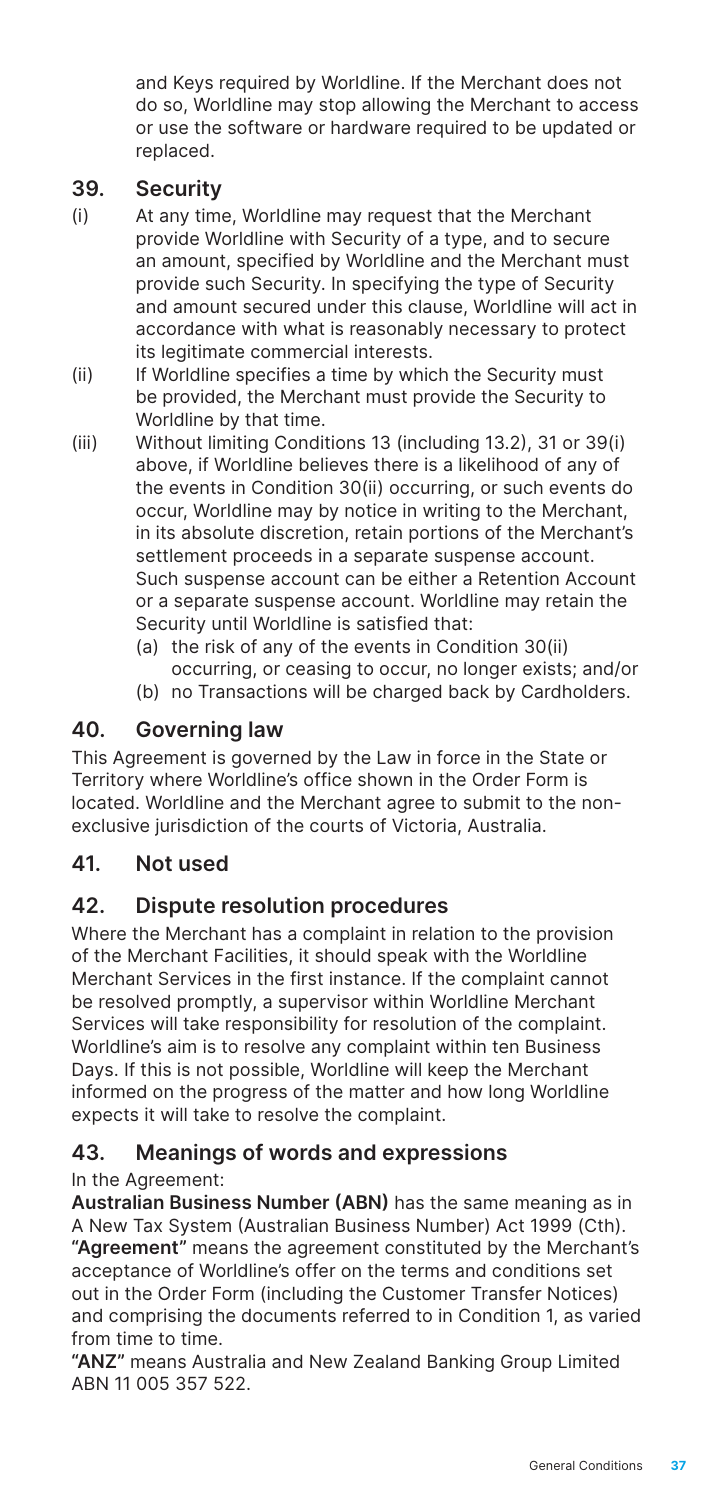**"ANZ Transferred Merchants"** means those Merchants who were previously a customer of ANZ for the Merchant Facilities and who have become a customer of Worldline by accepting Worldline's offer for Merchant Facilities as set out in the Customer Transfer Notice by continued use of the Merchant Facilities or otherwise. **"Application"** means the application form (or other mode of application permitted by Worldline from time to time) completed, and submitted to Worldline, by the Merchant for the Merchant Facilities and, for the avoidance of doubt, includes all supporting documentation provided to Worldline in connection with the Merchant's application and the Secure Internet Site Declaration.

**"Authorisation Centre"** means the authorisation centre approved by Worldline for the purposes of the Agreement and the details of which are notified to the Merchant by Worldline. **"Authorised Floor Limit"** means the total value of sales

or payment which the Merchant is authorised to make to a Cardholder in any one Transaction without Worldline's consent. **"Business Day"** means every day except Saturdays, Sundays and Australian national public holidays.

**"Cardholder"** means a person issued with a Nominated Card or authorised to use a Nominated Card.

**"Card Imprinter"** means any card imprinter to be used to process Transactions manually.

**"Chargeback"** means a Transaction that Worldline, whether initiated by a Cardholder or the Cardholder's issuing bank or otherwise, charges back to the Merchant in accordance with Condition 12.

**"Compliance Requirements"** means all applicable Laws and the requirements of all applicable Nominated Card Schemes and regulatory bodies and includes the Payment Card Industry Data Security Standard and any requirements of the Australian Payments Clearing Association.

**"Credit Authorisation Terminal"** means a device which facilitates authorisation of sale Transactions and Refund Transactions using a Nominated Card (being a credit card), which captures Transaction information, and which can be used by the Merchant at a later time or date to initiate the credit or debit of funds to facilitate the settlement of those Transactions.

**"Credit Transaction"** means a Transaction where payment is made by Worldline or another card issuer of a Nominated Card (being a credit card) on behalf of the Cardholder under a credit card contract between Worldline and the Cardholder or the Cardholder and the other Nominated Card issuer (as the case may be) in discharge of the Cardholder's debt for goods or services supplied by the Merchant to the Cardholder.

**"Customer Transfer Notice"** means the notice published on ANZ's website and/or sent to Merchants who were previously a customer of ANZ for the Merchant Facilities containing (i) the offer made by Worldline to those Merchant for the Merchant Facilities and (ii) the notice of termination of the Merchant's ANZ merchant agreement.

**"CVV2"** means Card Verification Value, being the 3-digit number positioned on the back of a Nominated Card.

**"Debit Transaction"** means a Transaction where payment is made by debiting funds in an account which is authorised for access by the Cardholder's Nominated Card.

**"eftpos"** means the domestic eftpos network provided by eftpos Payments Australia Limited.

**"Electronic Terminal"** means: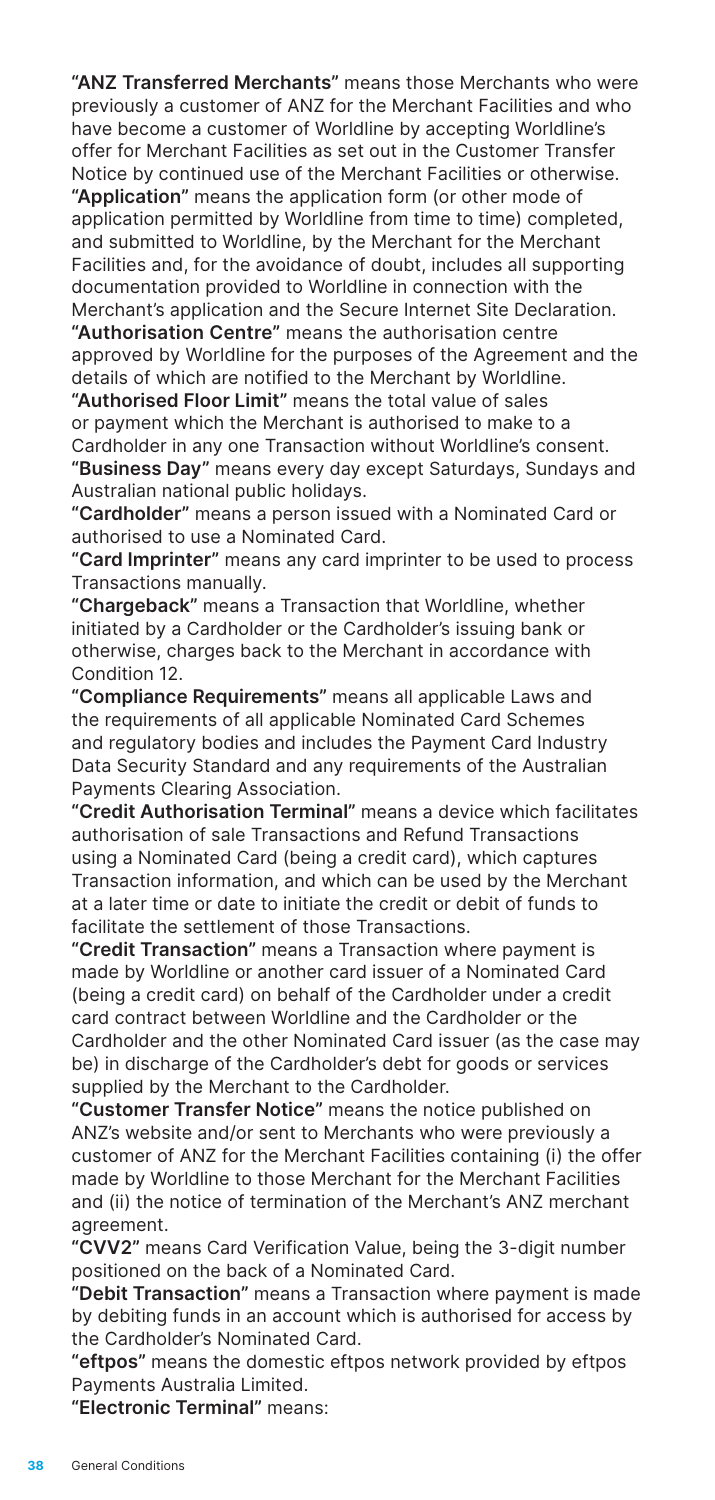- (a) any electronic device or equipment (including where applicable a portable electronic device or equipment (such as cables and peripherals) but not including an automatic telling machine), for processing Transactions using Nominated Cards and for initiating the credit or debit of funds to facilitate the settlement of those Transactions; or
- (b) any Credit Authorisation Terminal.

**"Eligible Merchant Products"** means those Merchant Facilities nominated by Worldline from time to time as being eligible for Merchant Choice Routing.

**"Guarantor"** means a person who has given, gives or is to give a Security and includes the person's executors, administrators, successors and transferees.

**"Insolvency Event"** means any of the following:

- (a) the Merchant has a receiver, receiver and manager, mortgagee in possession or voluntary administrator appointed to the Merchant or any of the Merchant's assets;
- (b) the Merchant becomes subject to any other form of external administration;
- (c) a resolution is passed for winding up of the Merchant or an order is made for winding up of the Merchant;
- (d) an application for winding up of the Merchant is presented, which relates to an amount of money owed by the Merchant which is not bona fide in dispute;
- (e) a credit provider, credit reporting agency or other financial institution reports that, in their opinion, the Merchant is insolvent and unable to meet its financial commitments as they fall due;
- (f) if the Merchant is a partnership, the partnership is dissolved or the Merchant resolves to dissolve the partnership; or
- (g) if the Merchant is an individual, the Merchant becomes, or is declared, bankrupt or dies.

**"Internet"** means the public on-line computer network of that name or any successor of it.

**"Invalid Transaction"** means a Transaction that is invalid under Condition 11.

**"Key"** means a key which unlocks an Electronic Terminal from a Terminal Stand or Terminal cable.

**"Law"** includes any law, statute, regulation, ordinance,

proclamation, by-law or statutory instrument or order, including codes of conduct issued by regulatory bodies or the requirements of any Nominated Card Scheme.

**"Liability"** means any debt or monetary liability or any other claim which is capable of being reduced to or expressed as a monetary liability.

**"Material Adverse Effect"** means a material adverse effect on:

- (a) the Merchant's ability to comply with its obligations under the Agreement; or
- (b) the Guarantor's ability to comply with its obligations under the Security; or
- (c) the rights and remedies of Worldline under the Agreement; or
- (d) the business, operation, property, condition (financial or otherwise), cashflows or prospects of the Merchant's business; or
- (e) the effectiveness or priority of any Security or Security Interest granted under the Agreement; or
- (f) the validity or enforceability of any document that forms part of the Agreement.

**"Merchant"** means the person named as Merchant in the Order Form.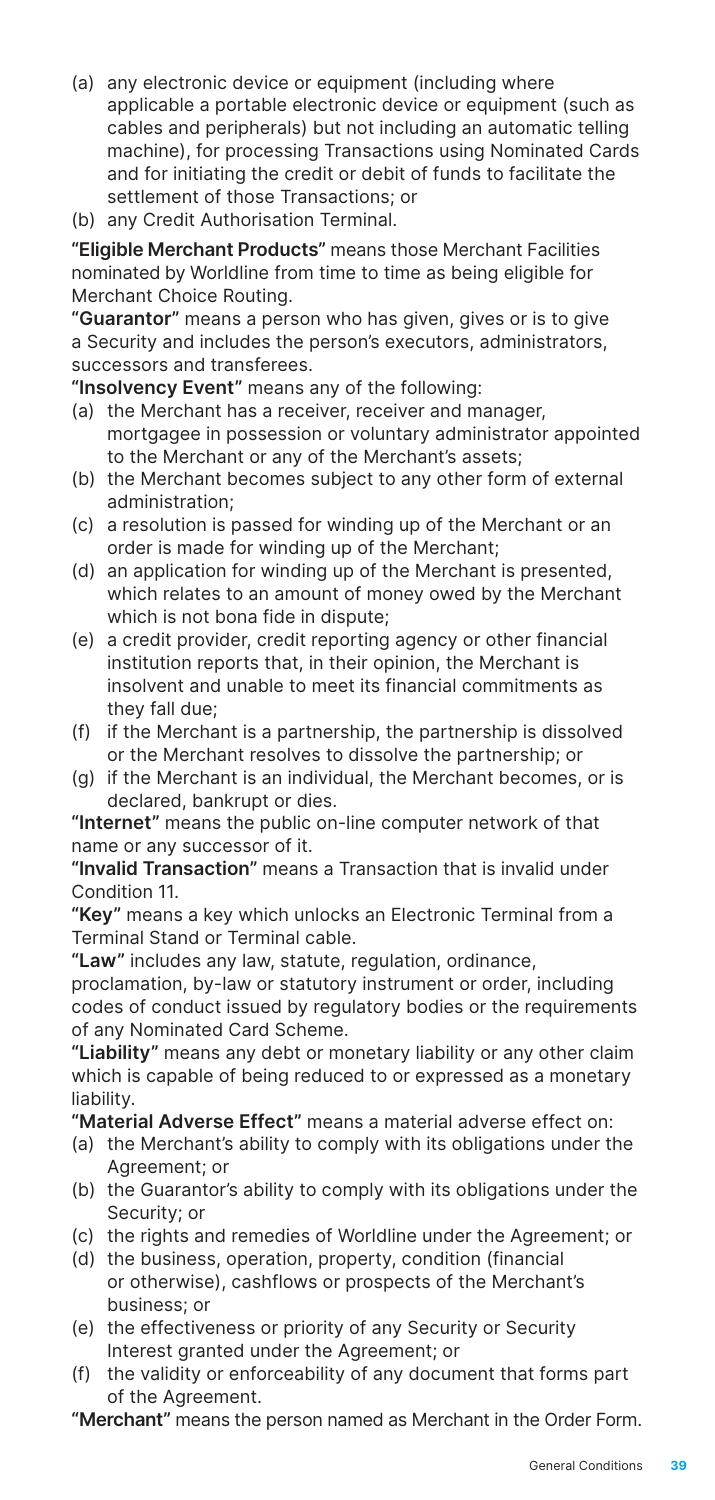**"Merchant Account"** means any account nominated by the Merchant to be used for the purposes of this Agreement (including settlement, Chargeback or billing purposes).

**"Merchant Choice Routing"** means a service which, directs contactless transactions made using a Relevant Multi-Network Card through the domestic eftpos network and not through an international card scheme network (eg Visa or Mastercard), as described in Condition 48.

**"Merchant Facilities"** means the services and facilities Worldline makes available to the Merchant under the Agreement.

**"Merchant Operating Guide"** means each current merchant operating guide which is provided by Worldline to the Merchant, as varied from time to time.

**"Merchant Prepayment Exposure Declaration"** means the form of that name provided by the Merchant to Worldline (whether included in the Order Form or otherwise), as updated or revised by the Merchant and Worldline from time to time.

**"Multi-Network Card"** means a Nominated Card which is a debit card which supports both an international card scheme network (eg Visa or Mastercard) and the domestic eftpos network and does not include a card provisioned to a mobile wallet.

**"Nominated Card"** means any physical or virtual payment means which can be used to perform electronic payment transactions including debit cards (such as eftpos, Visa Debit or Maestro, credit cards (such as Visa, Mastercard, American Express) and alternative payment means whether or not based on a mobile application (such as Alipay, WeChatPay, PayPal or Osko) described in the Order Form and/or any other such payment means authorised by Worldline for the purposes of the Agreement and notified to the Merchant in writing.

**"Nominated Card Scheme"** means any scheme established to manage and establish standards and procedures for the issuance and acceptance of Nominated Cards and the settlement of Transactions and includes the Australian Payments Clearing Association and any other payment industry body notified to the Merchant from time to time.

**"Nominated Provider"** means a third-party service provider engaged by Worldline to carry out certain functions or activities connected with the Merchant Facilities or any obligation of Worldline under this Agreement.

**"Order Form"** means the order form, letter of offer or similar document in which Worldline made the offer of Merchant Facilities to the Merchant (and including any Customer Transfer Notice), and includes any related application or acceptance form or offer made on Worldline's website or an accepted Merchant application for Merchant Facilities.

**"Permitted Security Interest"** means a Security Interest provided for by one of the following transactions if the transaction does not secure payment or performance of an obligation:

- (a) a transfer of an account or chattel paper in respect of which the Merchant or its Guarantor is the transferor; or
- (b) a commercial consignment in respect of which the Merchant or its Guarantor is the consignee; or
- (c) a PPS lease in respect of which the Merchant or its Guarantor is the lessee.

**"Premises"** means the various locations or location where the Merchant conducts business and is authorised by Worldline to accept Nominated Cards.

**"PPSA"** means the Personal Property Securities Act 2009 (Cth).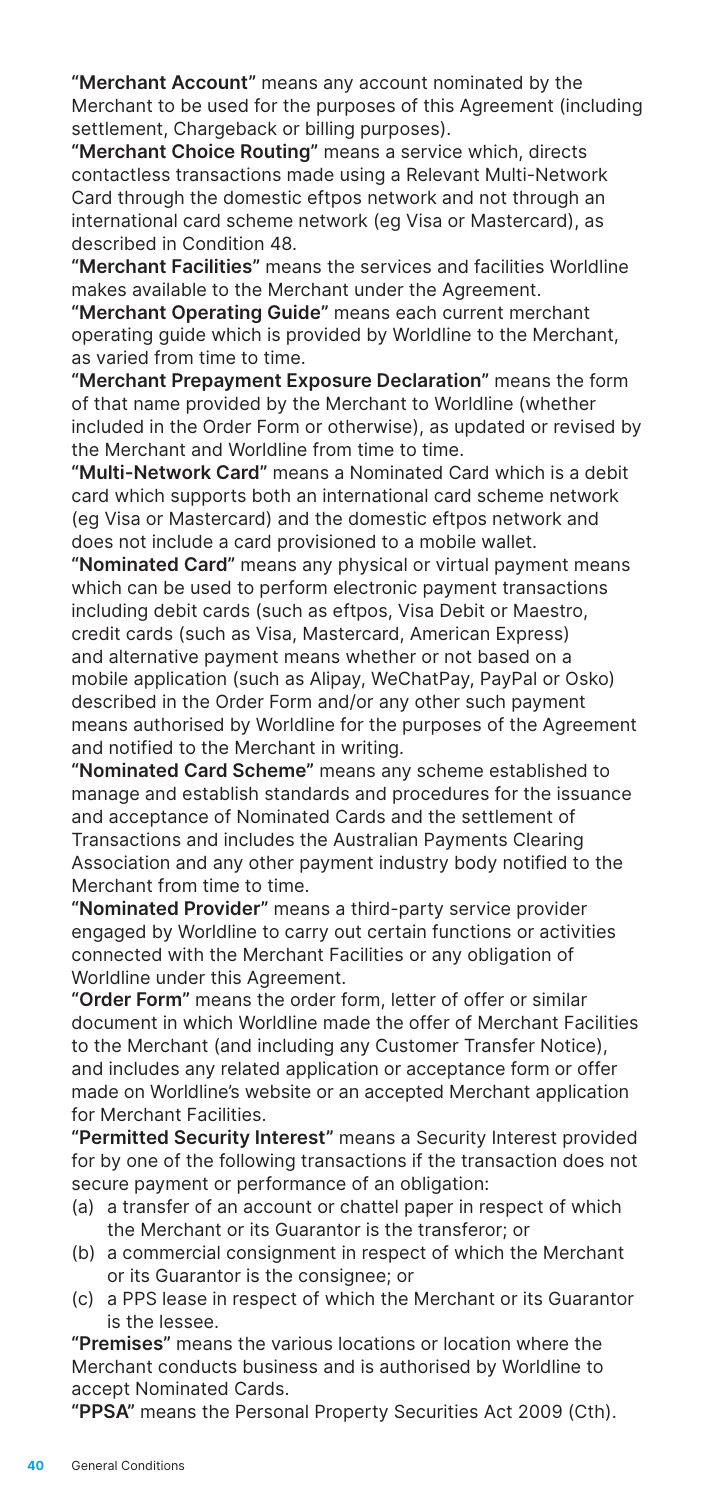**"PPSA terms"** (unless the contrary intention appears in these General Conditions) the following terms used in the context of the PPSA, have the same meaning as in the PPSA: account, amendment demand, chattel paper, commercial consignment, control, financing statement, financing change statement, perfect, personal property, PPS lease, purchase money security interest, .<br>serial number, verification statement.

**"Reasonable Identification Details"** means:

- (a) the Cardholder's name (as it appears on the card);
- (b) the Cardholder's home address (not a PO Box);
- (c) delivery address (if not same as home address);
- (d) the Cardholder's signature (unless the order is made by telephone or via the Internet); and

(e) the Cardholder's contact telephone number.

**"Recurring Transaction"** means Transactions that occur where a Merchant has an ongoing signed authority from the Cardholder to process Transactions against a Cardholder's credit card, scheme debit or charge card account (as applicable).

**"Representative"** means each party's representative with authority to represent it as notified to the other party from time to time.

**"Refund"** means, in respect of a sales Transaction, the reversal in accordance with the Merchant Operating Guides of that sales Transaction.

**"Relevant Multi-Network Card"** means a Multi-Network Card which has been set up in a manner which allows Eligible Merchant Products to identify and route contactless transactions via the domestic eftpos network.

**"Retention Account"** means a bank account held with ANZ designated for the purposes of and subject to the conditions set out in condition 13.2 (Retention Account) holding Deferral Proceeds, opened either (in Worldline's absolute discretion) in the name of Worldline (whether as nominee for the Merchant or otherwise) or the Merchant.

**"Retention Notice"** means a written notice from Worldline to the Merchant notifying the Merchant that Worldline proposes to establish a Retention Account, or if a Retention Account has already been set in relation to the Merchant, Worldline requires the Retention Amount to be increased.

**"Secure Internet Site Declaration"** means the declaration completed by the Merchant in accordance with Condition 17(iv). **"Security"** means any guarantee or guarantee and indemnity or bill of sale, mortgage charge or other security interest or any authority to appropriate and set-off deposits Worldline may request the Merchant to provide under Condition 39.

**"Security Interest"** means any:

- (a) security interest under the PPSA including security for the payment of money or performance of obligations, including a mortgage, charge, lien, pledge, trust or title retention or flawed deposit arrangement; or
- (b) right, interest or arrangement which has the effect of giving another person a preference, priority or advantage over creditors including any right of set-off; or
- (c) licence to use or occupy; or
- (d) third party right or interest, or any right arising as a consequence of the enforcement of a judgment, or any agreement to create any of them or allow them to exist.

**"Small Business"** means a business having:

(a) less than 100 full time (or equivalent) people if the business is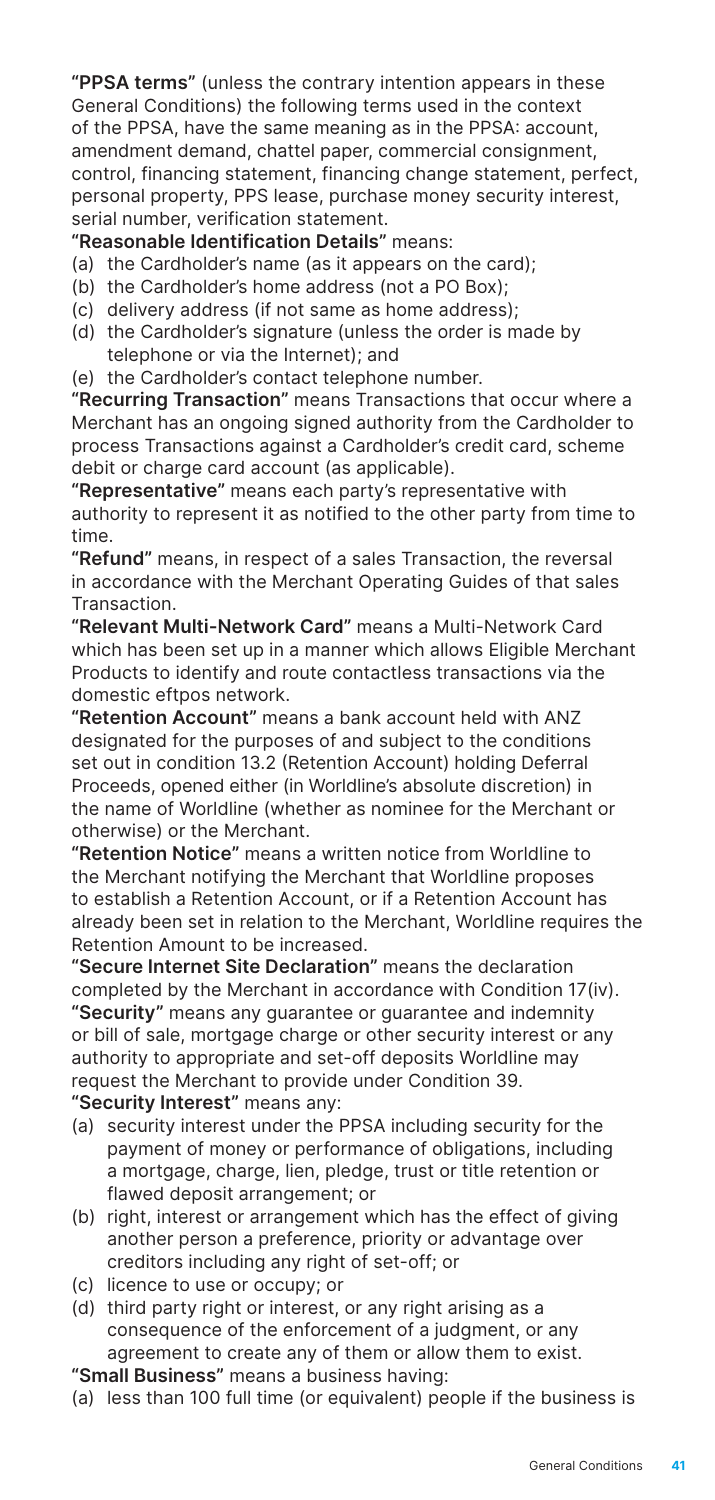or includes the manufacture of goods; or

<span id="page-41-0"></span>(b) in any other case, less than 20 full time (or equivalent) people. **"Special Condition"** means any special conditions set out in the Order Form or any variation to the Merchant Agreement or any condition otherwise agreed in writing by the Merchant and Worldline to be a special condition.

**"Taxes"** means all taxes, levies, imposts, duties and charges, including, but not limited to, stamp duty, financial institutions duty, goods and services tax, consumption tax, value added tax or similar tax.

**"Terminal Cables"** means a cable which may connect Electronic Terminals to a permanent fixture and includes the Key.

**"Terminal Guide"** means any operating information provided to a Merchant by Worldline or a Nominated Provider from time to time, including the Merchant Operating Guide and any operations manuals, guidelines or user guides.

**"Terminal Rental Fee"** means the amount specified in the Order Form as the terminal rental fee, which is payable in consideration for the provision of an Electronic Terminal, manual imprinter or any other equipment by Worldline.

**"Terminal Stands"** means a stand in which certain Electronic Terminals may be stored and locked and includes the Key.

**"Transaction"** includes a sales transaction (being the supply of goods or services or both), Refund transaction or cash transaction in which a Nominated Card or a Card number of a Nominated Card is used and which is processed by the Merchant manually or electronically.

**"Transaction Voucher"** includes a sales voucher or transaction record or Refund voucher or transaction record (as applicable) or any transaction record used in processing Transactions manually or electronically.

**"Worldline"** means [Payment Acceptance Australia Pty Ltd] ACN 645 073 034.

#### **44. Interpretation**

- (i) If the Merchant consists of more than one person, the liability of those persons under the Agreement is joint and several.
- (ii) If there is an inconsistency between the documents forming the Agreement the following order prevails:
	- (a) Special Conditions;
	- (b) Order Form, as varied from time to time;
	- (c) General Conditions;
	- (d) any Secure Internet Site Declaration (where applicable) or Merchant Prepayment Exposure Declaration (where applicable); and
	- (e) all applicable Terminal Guides.
- (iii) A reference to an individual or person includes a reference to a company and any other entity the Law recognises.
- (iv) The singular includes the plural and vice versa.
- (v) A reference to the Agreement or any document forming part of the Agreement, or any Law is a reference to the Agreement, document or Law as amended, novated, supplemented, replaced or reenacted.
- (vi) A reference to "you" is a reference to the Merchant and in Condition 14.3, if you are a corporation, includes your directors and shareholders.
- (vii) A reference to "mail" includes information sent or received by facsimile or email.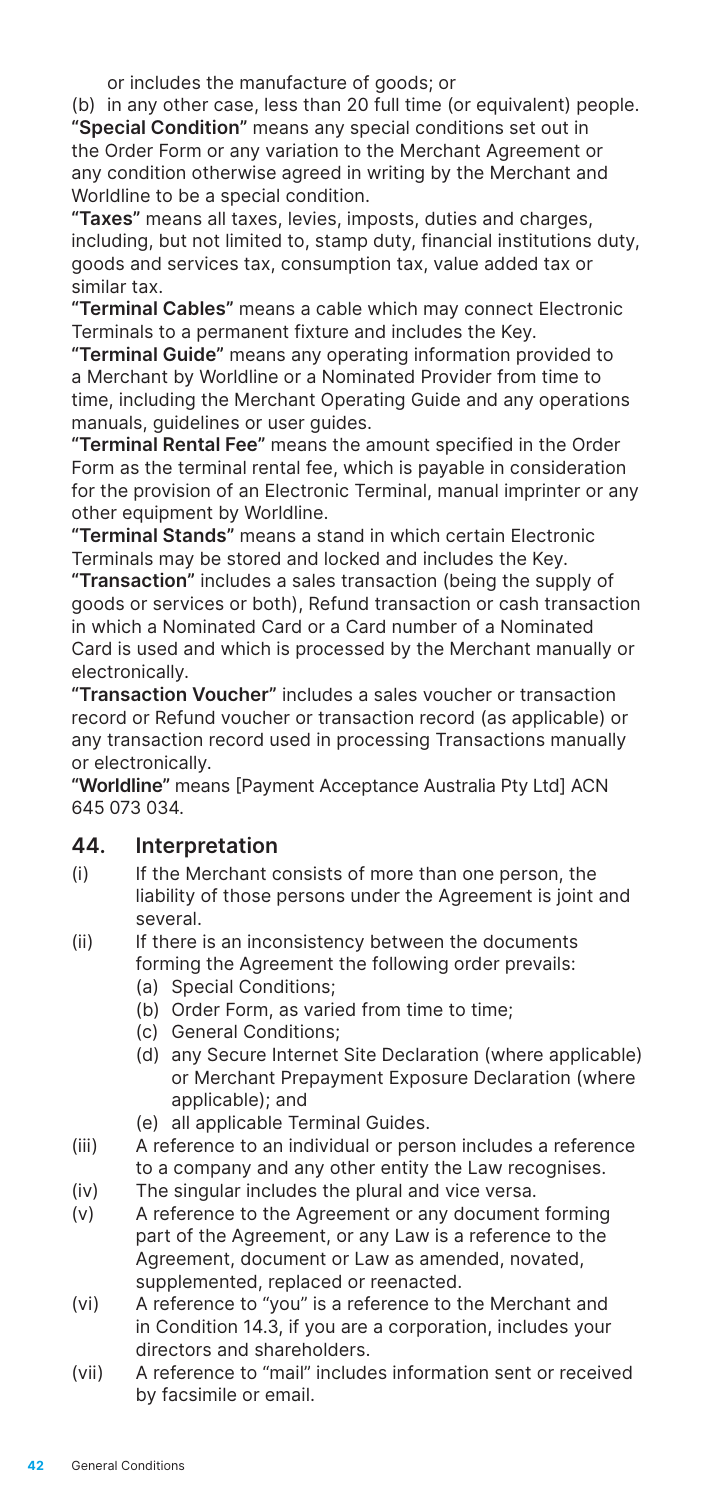<span id="page-42-0"></span>(viii) The meaning of general words is not limited by specific examples introduced by "including", "for example" or similar expressions.

#### **45. Anti money laundering and sanctions**

- (i) The Merchant agrees that Worldline may, in its sole and absolute discretion:
	- (a) delay, block or refuse to process any Transaction;
	- (b) delay, block or refuse to settle any Transaction; or
	- (c) refuse to perform any one or more of its obligations under this Agreement;

without incurring any liability, if Worldline suspects, for any reason, that:

- (d) an action it is required or requested to take under this Agreement;
- (e) its involvement in any Transaction that is any way connected with this Agreement; or
- (f) its performance of any service for any person in connection with this Agreement;

might in any way cause Worldline:

- (g) to breach any Law, regulation or other legal prohibition of any place or jurisdiction (including a foreign place or jurisdiction):
- (h) to deal in any way with any person (natural, corporate or governmental) that is sanctioned, or is connected in any way to any person that is sanctioned, under economic and trade sanctions imposed by the United Nations, the European Union or any country;
- (i) to breach any sanction of any kind imposed by any country (including any sanction that supports a decision or resolution of the United Nations Security Council);
- (j) to deal in any way with any person (natural, corporate or governmental) that has been listed or named by any government, or independent authority (such as the United Nations or the European Union), as a person who is in any way suspected of being involved (or potentially involved) in terrorism or in any activities connected with terrorism; or
- (k) to be involved (whether directly or indirectly) in any transaction which involves the proceeds of unlawful conduct or which involves proceeds which might be applied for the purposes of unlawful conduct.

For the purposes of this Condition, the circumstances listed in paragraphs (g) to (k) above are collectively described as **"unlawful acts".**

- (ii) The Merchant must provide all information to Worldline which Worldline reasonably requires in order:
	- (a) to manage anti-money laundering, counter- terrorism financing and economic and trade sanctions risk;
	- (b) to comply with any Laws, regulations, or other prohibitions that may be applicable to Worldline with respect any Transaction, requested action or obligation applicable to Worldline; and/or
	- (c) to avoid involvement in any unlawful act.
- (iii) The Merchant warrants and undertakes to Worldline that it will not request Worldline to take any action, or to perform any obligation, in connection with this Agreement that might cause Worldline to be involved in any unlawful act on the part of Worldline. Should the Merchant become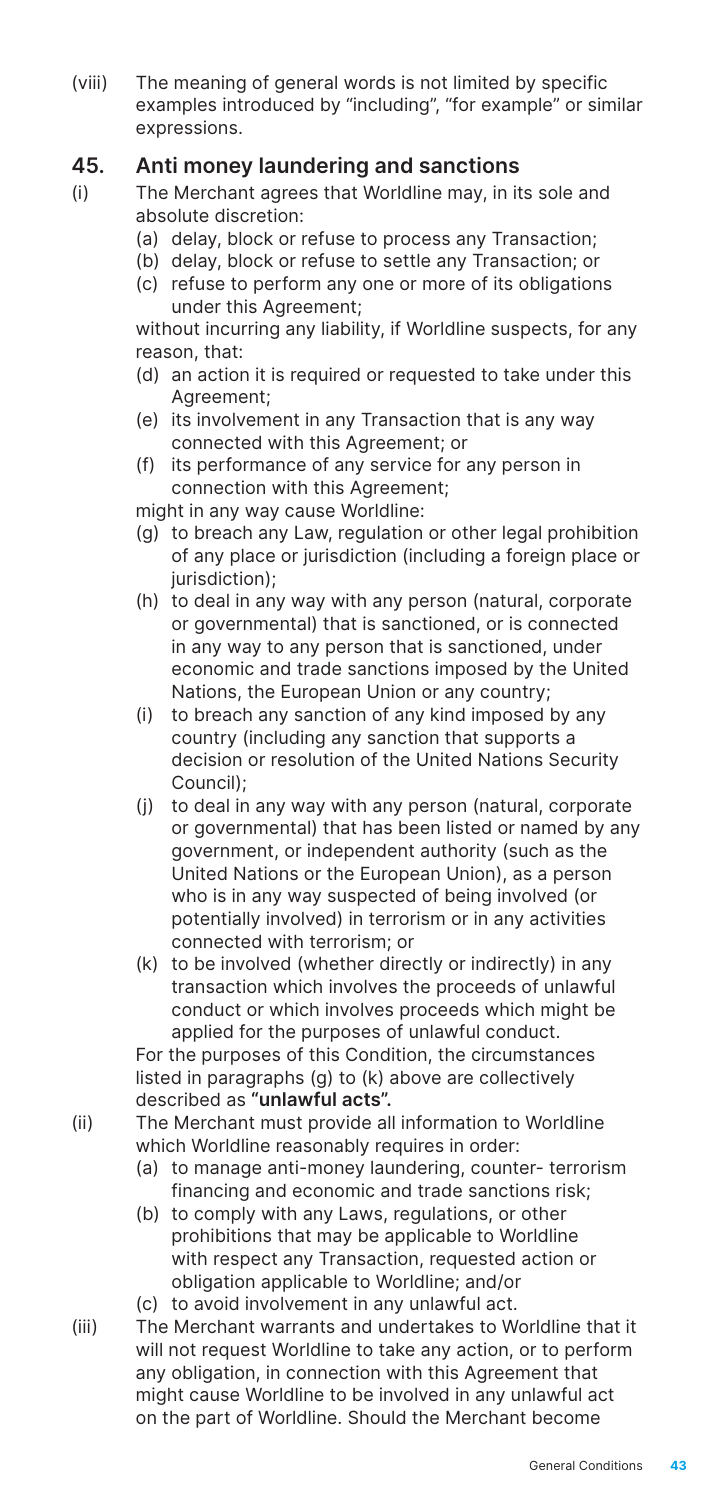<span id="page-43-0"></span>aware that Worldline might become involved in an unlawful act in connection with this Agreement, the Merchant must immediately tell Worldline of the fact or circumstance that might cause Worldline to be at risk or involvement in an unlawful act. Should the Merchant become aware that Worldline has become involved in an unlawful act, as a result of its performance of any action or obligation in connection with this Agreement, the Merchant must immediately tell Worldline of the facts or circumstances that has caused this to occur.

(iv) The Merchant agrees that Worldline may disclose any information concerning the Merchant to any Law enforcement agency or court where required to do so under any Law or regulation (including a Law or regulation of a foreign place or jurisdiction).

#### **46. Terminal stands and cables**

This condition applies if the Merchant has Terminal Stands and/ or Terminal Cables.

Worldline may require a Merchant to acquire Terminal Stands and/ or Terminal Cables from Worldline as a condition of supplying or continuing to supply an Electronic Terminal to the Merchant.

- (i) The Merchant must pay a one-off fee for the Terminal Stands and/or Terminal Cables if so requested by Worldline. The Merchant will be given 30 days' written notice of the fee (if any) at the time of making a request for the Terminal Stand and/or Terminal Cable or, where Worldline requires the Merchant to acquire the Terminal Stand and/or Terminal Cable, at the time Worldline informs the Merchant of this requirement.
- (ii) Title to the Terminal Stands and/or Terminal Cables transfers to the Merchant on the date the Merchant pays the one-fee (if any) to Worldline, or if no fee is payable, on the date the Merchant receives the Terminal Stands and/or Terminal Cable from Worldline.
- (iii) To the extent permitted by law, including the Australian Consumer Law or Australian Securities and Investment Commission Act, Worldline accepts no liability or responsibility, and provides no warranties, in respect of the use, operation or performance of the Terminal Stands and/ or Terminal Cables.
- (iv) Worldline will supply a Key with the Terminal Stand and/or Terminal Cable. The Key will lock and unlock the Electronic Terminal from the Terminal Stand and/or Terminal Cable. The Merchant must keep the Key in a safe place at all times and must not leave the Key in the Terminal Stand and/or Terminal Cable.
- (v) In the event the Terminal Stand and/or Terminal Cable is damaged or inoperable, Worldline agrees to replace the Terminal Stand and/or Terminal Cable once only for no fee.
- (vi) In the event the Merchant loses or misplaces a Key, Worldline agrees to replace the Key once only for no fee.
- (vii) The Terminal Stands and Terminal Cables will be supplied with installation instructions. The Merchant is responsible for installing the Terminal Stands and/or Terminal Cables in the Merchant's premises in accordance with these instructions. Worldline accepts no liability for any loss or damage suffered by the Merchant, or to the Merchant's premises, in connection with the installation or removal of the Terminal Stands and/or Terminal Cables.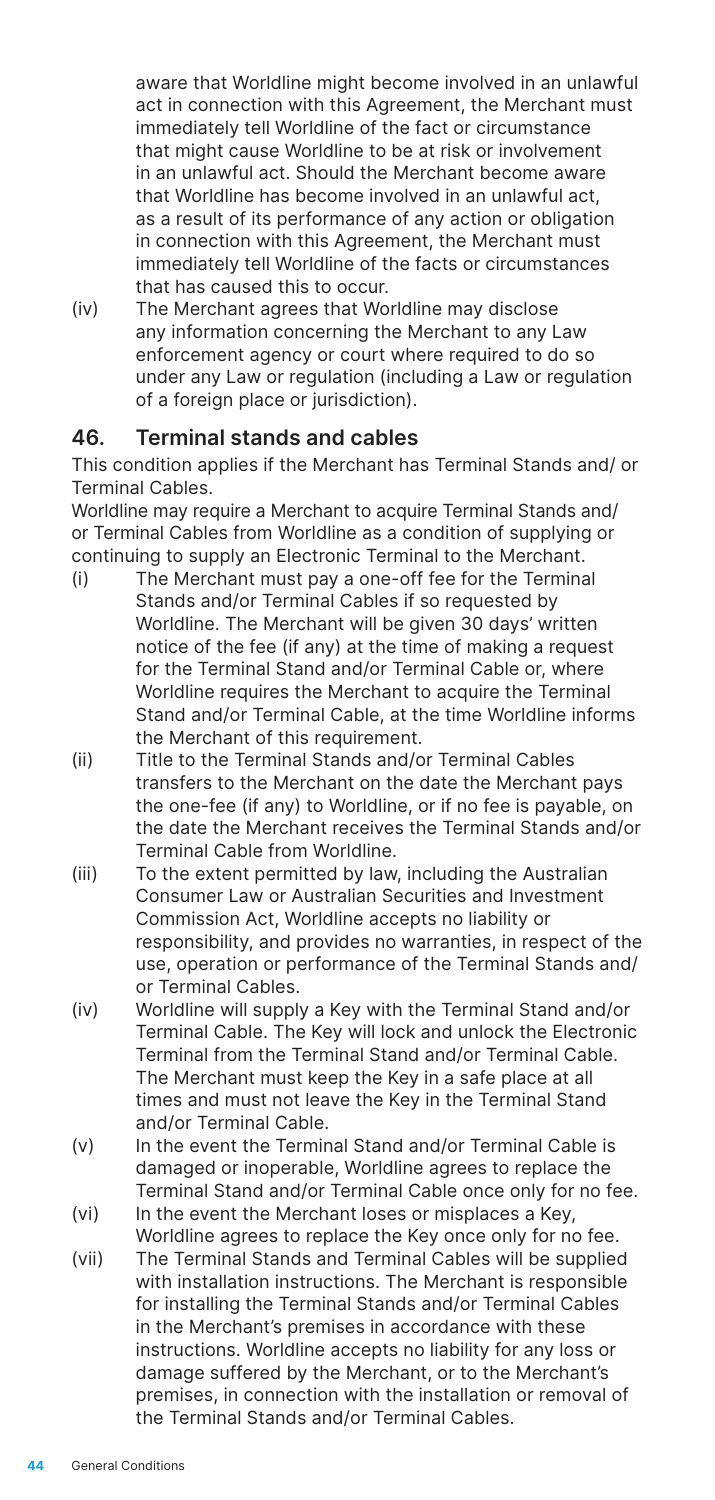<span id="page-44-0"></span>(viii) The Merchant agrees to follow all reasonable security directions of Worldline in connection with the Terminal Stands, Terminal Cables and Electronic Terminals.

# **47. Personal property securities act (PPSA)**

#### **47.1 PPSA further steps**

If Worldline determines that any document that forms part of the Agreement is or contains a Security Interest for the purposes of the PPSA, the Merchant agrees to do anything (such as obtaining consents, signing and producing documents, getting documents completed and signed and supplying information) which Worldline asks and considers necessary for the purposes of:

- (i) ensuring that the Security Interest is enforceable, perfected and otherwise effective; or
- (ii) enabling Worldline to apply for any registration, or give any notification, in connection with the Security Interest so that the security interest has the priority required by Worldline; or
- (iii) enabling Worldline to exercise rights in connection with the Security Interest.

#### **47.2 PPSA undertaking**

If the Merchant or its Guarantor holds any Security Interests for the purposes of the PPSA and if a failure by the Merchant or its Guarantor to perfect such Security Interests would result in a Material Adverse Effect, the Merchant agrees to implement, maintain and comply in all material respects with, procedures for the perfection of those Security Interests. These procedures must include procedures designed to ensure that the Merchant or its Guarantor takes all steps under the PPSA to continuously perfect any such Security Interest including all steps necessary:

- (i) for the Merchant or its Guarantor to obtain, the highest ranking priority possible in respect of the Security Interest; and
- (ii) to reduce as far as possible the risk of a third party acquiring an interest free of the Security Interest.

If Worldline asks, the Merchant agrees to arrange at the Merchant's expense an audit of the PPSA procedures. Worldline may ask the Merchant to do this if it reasonably suspects that the Merchant is not complying with this clause.

#### **47.3 Costs of further steps and undertaking**

Everything the Merchant or its Guarantor is required to do under this clause is at the Merchant's expense. The Merchant agrees to pay or reimburse the reasonable costs of Worldline in connection with anything the Merchant or its Guarantor is required to do under this clause (including any charges and expenses, including those incurred in connection with advisers and any legal costs on a full indemnity basis.)

#### **47.4 No PPSA notice required unless mandatory**

Worldline need not give any notice under the PPSA (including a notice of a verification statement) unless the notice is required by the PPSA and cannot be excluded.

# **47.5 5 disclosure of confidential information under the PPSA**

The Merchant and its Guarantor agree that despite anything else in the Agreement, neither the Merchant nor Worldline, may disclose any information of the kind referred to in section 275(1) of the PPSA (including any information or documents in connection with any Security) unless section 275(7) of the PPSA otherwise applies. Without the consent of Worldline, the Merchant and its Guarantor also agree: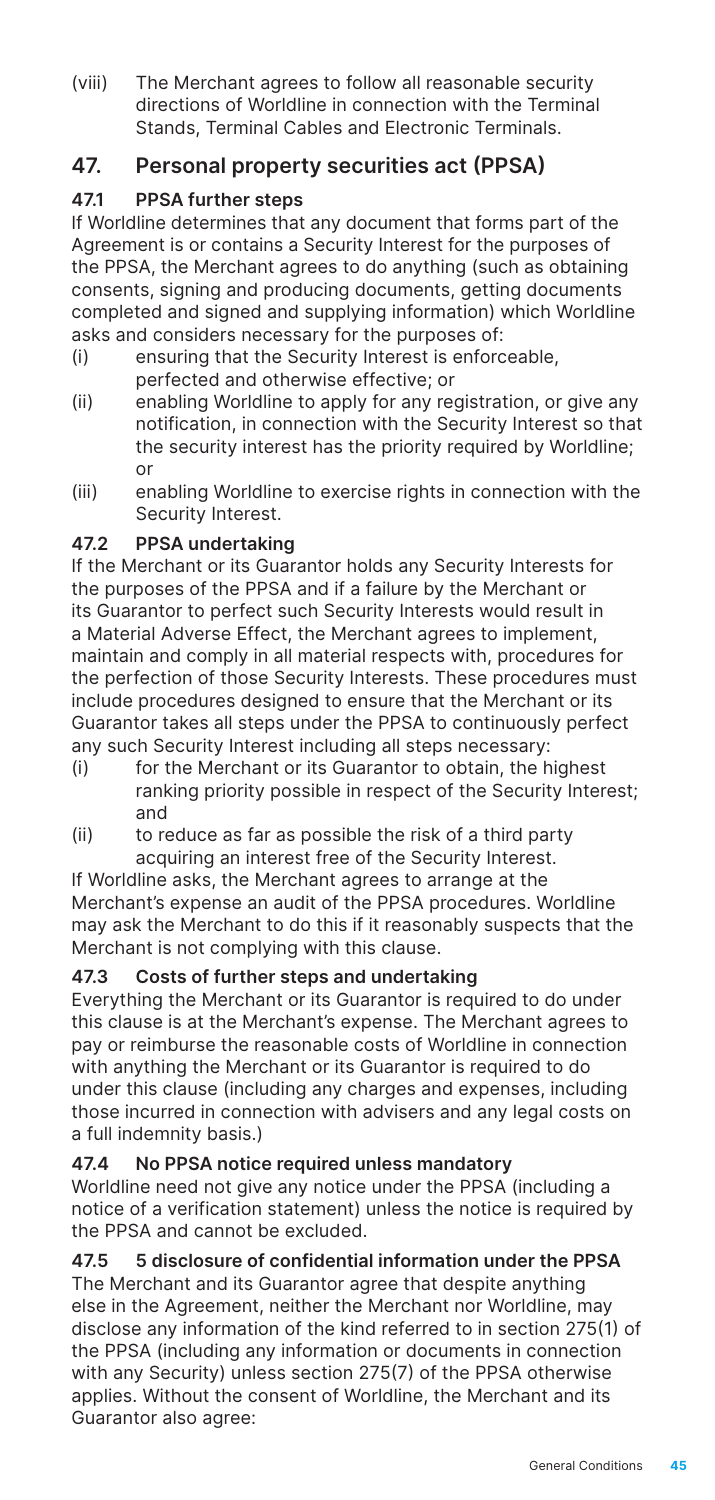- <span id="page-45-0"></span>(i) not to authorise the disclosure of any information of the kind referred to in section 275(1) of the PPSA in response to a request made under that section;
- (ii) not to request Worldline to give the Merchant or its Guarantor any information of the kind referred to in section 275(1) of the PPSA.

#### **48. Merchant choice routing**

- (i) This Condition applies where the Merchant has requested Worldline provide the Merchant with Merchant Choice Routing capability for Eligible Merchant Products and Worldline has agreed to provide such capability. Worldline reserves the right acting reasonably to decline the Merchant's request for Merchant Choice Routing capability (taking into account, for example, the type of the relevant Merchant Facility or Merchant Product).
- (ii) The Merchant acknowledges that when Merchant Choice Routing is activated, contactless transactions using a Relevant Multi-Network Card, where at the time the transaction is processed Worldline is able to correctly identify it is a Relevant Multi-Network Card, will be routed to eftpos. Neither the Merchant nor the Cardholder will have the ability to change the routing of a Relevant Multi-Network Card or Transaction at the time the contactless transaction is processed.
- (iii) The Merchant acknowledges that if it chooses to activate Merchant Choice Routing, it must contact Worldline Merchant Services to make this request. The Merchant will be informed whether the request has been approved and, if it has, of the applicable timeframe to activate Merchant Choice Routing. The Merchant acknowledges that the activation may not be immediate. The Merchant acknowledges that Worldline may instruct the Merchant to take additional steps to ensure activation is effective. For example, the Merchant may need to upgrade, restart or reconnect their Electronic Terminals for Merchant Choice Routing to become effective.
- (iv) Once activated, Merchant Choice Routing will remain in effect across all the Merchant's Eligible Merchant Products until deactivated in accordance with this Condition. The Merchant cannot opt to activate or deactivate Merchant Choice Routing on select Eligible Merchant Products only.
- (v) The Merchant acknowledges that the decision to activate or deactivate Merchant Choice Routing is its own decision and agrees that to the extent permitted by Law, including the Australian Consumer Law or Australian Securities and Investment Commission Act, Worldline will not be responsible for any loss or damage suffered by the Merchant or a Cardholder as a result of Merchant Choice Routing or the failure of the Merchant to undertake activation or deactivation steps in accordance with instructions provided by Worldline except to the extent that any such loss or damage is caused by Worldline's gross negligence, wilful default or fraud. It is the Merchant's responsibility to assess, on an ongoing basis, whether activation of Merchant Choice Routing is the right choice for its business (taking into account, for example, changes to Fees and Charges).
- (vi) The Merchant acknowledges that Worldline may, at its discretion and from time to time, provide the Merchant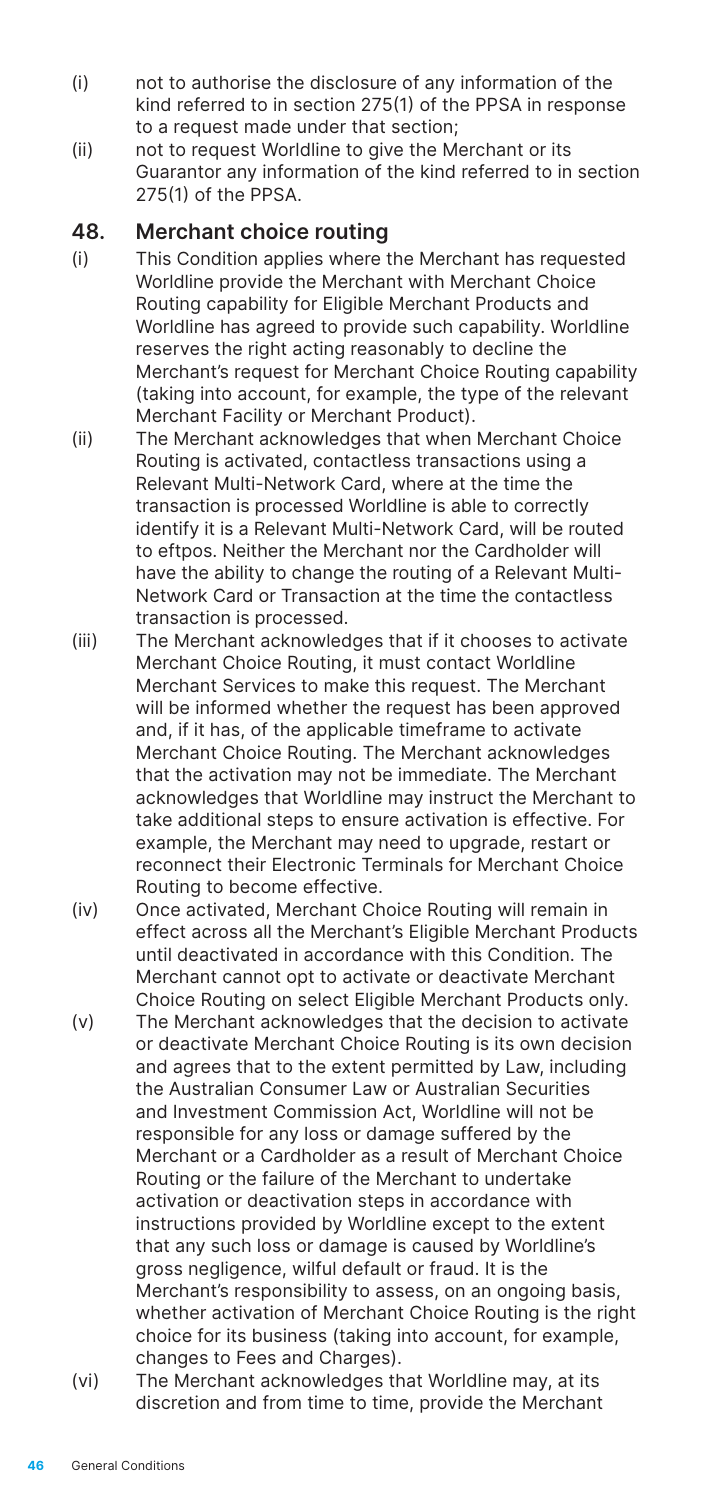with reporting about its Merchant Facilities which may include data regarding Merchant Choice Routing. The Merchant acknowledges and agrees that this does not constitute financial advice by Worldline and does not take into account the Merchant's commercial objectives, financial situation or needs. The Merchant agrees, before deciding whether to activate or deactivate Merchant Choice Routing, to consider its own commercial objectives, financial situation or needs and agrees that it is not relying on any representation, modelling or forecasting provided by Worldline.

- (vii) The Merchant agrees that where Merchant Choice Routing is activated, it will explain to Cardholders about the routing of Transactions and the consequences of routing via eftpos and will comply with all directions, recommendations and guidance issued by a Nominated Card Scheme or by a regulatory or Government body or authority regarding communications to Cardholders.
- (viii) The Merchant acknowledges and agrees that, to the extent permitted by Law or any regulatory requirements, any complaints from Cardholders regarding the routing of Transactions via eftpos rather than an international card scheme will be handled by the Merchant.
- (ix) The fee applicable to Debit Transactions as detailed in your Agreement will be applicable to all Transactions routed via eftpos in accordance with your Merchant Choice Routing direction and this Condition.
- (x) Worldline reserves the right to temporarily suspend or permanently deactivate the Merchant's Merchant Choice Routing capability and to revert to default transaction routing options, where Worldline considers this reasonably necessary. Worldline will provide the Merchant with reasonable notice of the suspension or permanent deactivation of Merchant Choice Routing. However, Worldline reserves the right to suspend or permanently deactivate Merchant Choice Routing capability immediately without notice if any of the events listed in Condition 30(ii) occurs or where Worldline otherwise considers the suspension or permanent deactivation reasonably necessary.
- (xi) If the Merchant wants to deactivate Merchant Choice Routing, it must contact Worldline Merchant Services to make this request. The Merchant will be informed of the applicable timeframe to deactivate Merchant Choice Routing at the time the request is made and the Merchant acknowledges that deactivation may not be immediate. The Merchant acknowledges that Worldline may instruct the Merchant to take additional steps to ensure deactivation is effective. For example, the Merchant may need to upgrade, restart or reconnect their Electronic Terminals to deactivate Merchant Choice Routing.
- (xii) At any time, Worldline may cease to offer Merchant Choice Routing capability and will provide written notice to the Merchant.